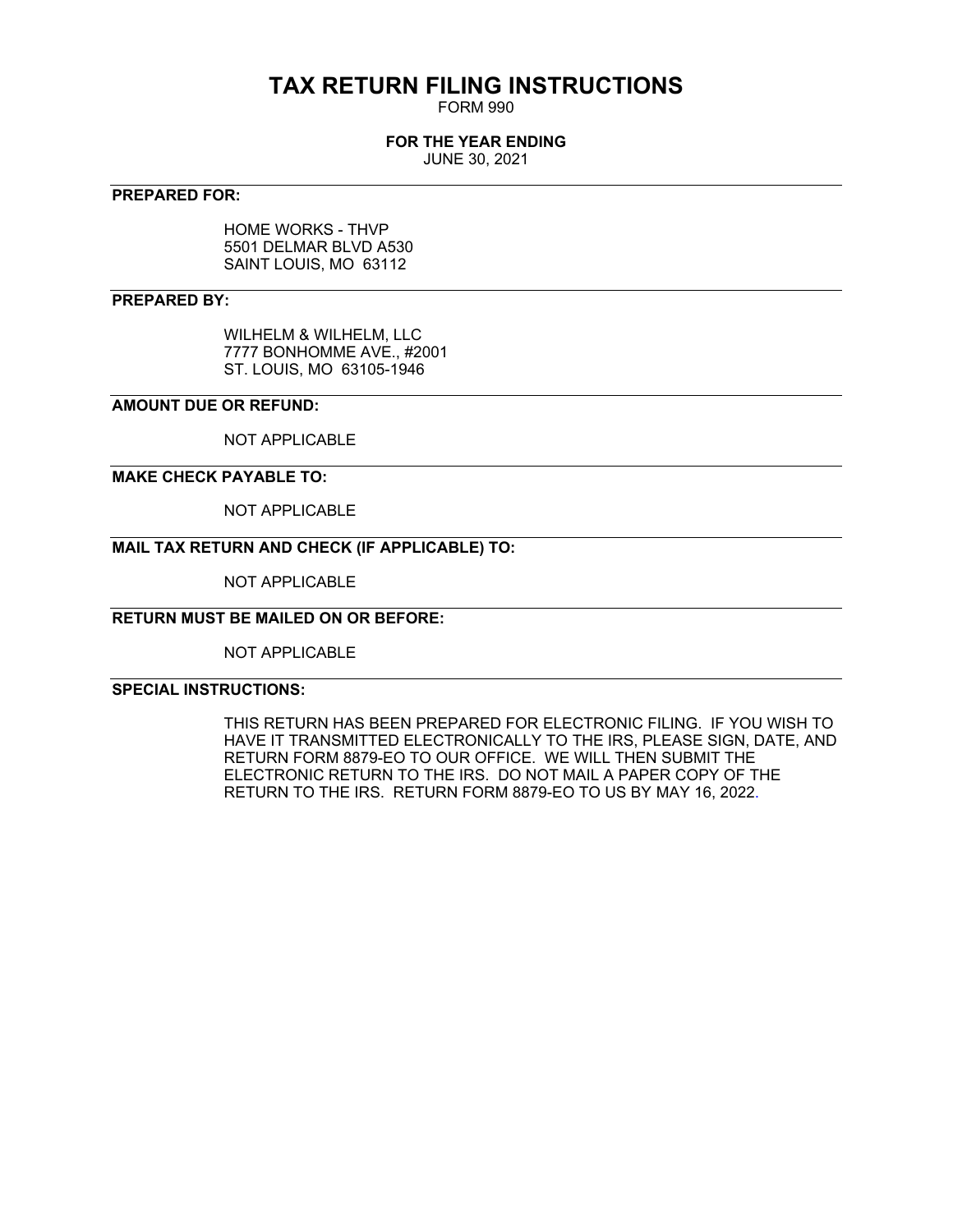| Form 8879-EO                                                            |                                                                                                    | <b>IRS e-file Signature Authorization</b><br>for an Exempt Organization                                                                                                                                                                                                                                                                                                                                                                                                                                                                                                                                                                                                                                                                                                                                                                           |                                | OMB No. 1545-0047        |
|-------------------------------------------------------------------------|----------------------------------------------------------------------------------------------------|---------------------------------------------------------------------------------------------------------------------------------------------------------------------------------------------------------------------------------------------------------------------------------------------------------------------------------------------------------------------------------------------------------------------------------------------------------------------------------------------------------------------------------------------------------------------------------------------------------------------------------------------------------------------------------------------------------------------------------------------------------------------------------------------------------------------------------------------------|--------------------------------|--------------------------|
|                                                                         |                                                                                                    | For calendar year 2020, or fiscal year beginning $JUL$ 1, 2020, and ending $JUN$ 30, 20 21                                                                                                                                                                                                                                                                                                                                                                                                                                                                                                                                                                                                                                                                                                                                                        |                                |                          |
|                                                                         |                                                                                                    |                                                                                                                                                                                                                                                                                                                                                                                                                                                                                                                                                                                                                                                                                                                                                                                                                                                   |                                | 2020                     |
| Department of the Treasury<br>Internal Revenue Service                  |                                                                                                    | Do not send to the IRS. Keep for your records.<br>Go to www.irs.gov/Form8879EO for the latest information.                                                                                                                                                                                                                                                                                                                                                                                                                                                                                                                                                                                                                                                                                                                                        |                                |                          |
| Name of exempt organization or person subject to tax                    |                                                                                                    |                                                                                                                                                                                                                                                                                                                                                                                                                                                                                                                                                                                                                                                                                                                                                                                                                                                   | Taxpayer identification number |                          |
|                                                                         |                                                                                                    |                                                                                                                                                                                                                                                                                                                                                                                                                                                                                                                                                                                                                                                                                                                                                                                                                                                   |                                |                          |
| HOME WORKS - THVP                                                       |                                                                                                    |                                                                                                                                                                                                                                                                                                                                                                                                                                                                                                                                                                                                                                                                                                                                                                                                                                                   | 45-4572322                     |                          |
| Name and title of officer or person subject to tax                      |                                                                                                    |                                                                                                                                                                                                                                                                                                                                                                                                                                                                                                                                                                                                                                                                                                                                                                                                                                                   |                                |                          |
| <b>COLLEEN POLAK</b>                                                    |                                                                                                    |                                                                                                                                                                                                                                                                                                                                                                                                                                                                                                                                                                                                                                                                                                                                                                                                                                                   |                                |                          |
| CHIEF EXECUTIVE OFFICER<br>Part I                                       | Type of Return and Return Information (Whole Dollars Only)                                         |                                                                                                                                                                                                                                                                                                                                                                                                                                                                                                                                                                                                                                                                                                                                                                                                                                                   |                                |                          |
|                                                                         |                                                                                                    |                                                                                                                                                                                                                                                                                                                                                                                                                                                                                                                                                                                                                                                                                                                                                                                                                                                   |                                |                          |
|                                                                         | return, then enter -0- on the applicable line below. Do not complete more than one line in Part I. | Check the box for the return for which you are using this Form 8879-EO and enter the applicable amount, if any, from the return. If you<br>check the box on line 1a, 2a, 3a, 4a, 5a, 6a, or 7a below, and the amount on that line for the return being filed with this form was<br>blank, then leave line 1b, 2b, 3b, 4b, 5b, 6b, or 7b, whichever is applicable, blank (do not enter -0-). But, if you entered -0- on the                                                                                                                                                                                                                                                                                                                                                                                                                        |                                |                          |
| 1a Form 990 check here $\blacktriangleright \lceil \overline{X} \rceil$ |                                                                                                    | <b>b</b> Total revenue, if any (Form 990, Part VIII, column (A), line 12) $\ldots$ 10 $\ldots$ 1b $\ldots$ 978, 511.                                                                                                                                                                                                                                                                                                                                                                                                                                                                                                                                                                                                                                                                                                                              |                                |                          |
| 2a Form 990-EZ check here $\blacktriangleright$                         |                                                                                                    |                                                                                                                                                                                                                                                                                                                                                                                                                                                                                                                                                                                                                                                                                                                                                                                                                                                   |                                |                          |
| 3a Form 1120-POL check here                                             |                                                                                                    |                                                                                                                                                                                                                                                                                                                                                                                                                                                                                                                                                                                                                                                                                                                                                                                                                                                   |                                |                          |
| 4a Form 990-PF check here                                               |                                                                                                    |                                                                                                                                                                                                                                                                                                                                                                                                                                                                                                                                                                                                                                                                                                                                                                                                                                                   |                                |                          |
| 5a Form 8868 check here                                                 |                                                                                                    |                                                                                                                                                                                                                                                                                                                                                                                                                                                                                                                                                                                                                                                                                                                                                                                                                                                   |                                | 5b _____________________ |
| 6a Form 990-T check here                                                |                                                                                                    |                                                                                                                                                                                                                                                                                                                                                                                                                                                                                                                                                                                                                                                                                                                                                                                                                                                   |                                |                          |
| 7a Form 4720 check here                                                 |                                                                                                    |                                                                                                                                                                                                                                                                                                                                                                                                                                                                                                                                                                                                                                                                                                                                                                                                                                                   |                                |                          |
| Part II                                                                 |                                                                                                    | Declaration and Signature Authorization of Officer or Person Subject to Tax                                                                                                                                                                                                                                                                                                                                                                                                                                                                                                                                                                                                                                                                                                                                                                       |                                |                          |
|                                                                         |                                                                                                    | Under penalties of perjury, I declare that $\boxed{\mathbf{X}}$ I am an officer of the above organization or $\boxed{\phantom{\mathbf{X}}}$ I am a person subject to tax with respect to                                                                                                                                                                                                                                                                                                                                                                                                                                                                                                                                                                                                                                                          |                                |                          |
|                                                                         |                                                                                                    |                                                                                                                                                                                                                                                                                                                                                                                                                                                                                                                                                                                                                                                                                                                                                                                                                                                   |                                |                          |
| PIN: check one box only                                                 |                                                                                                    | Agent to initiate an electronic funds withdrawal (direct debit) entry to the financial institution account indicated in the tax preparation<br>software for payment of the federal taxes owed on this return, and the financial institution to debit the entry to this account. To revoke<br>a payment, I must contact the U.S. Treasury Financial Agent at 1-888-353-4537 no later than 2 business days prior to the payment<br>(settlement) date. I also authorize the financial institutions involved in the processing of the electronic payment of taxes to receive<br>confidential information necessary to answer inquiries and resolve issues related to the payment. I have selected a personal<br>identification number (PIN) as my signature for the electronic return and, if applicable, the consent to electronic funds withdrawal. |                                |                          |
|                                                                         | $\boxed{X}$   authorize WILHELM & WILHELM, LLC                                                     | to enter my PIN                                                                                                                                                                                                                                                                                                                                                                                                                                                                                                                                                                                                                                                                                                                                                                                                                                   |                                | 45723                    |
|                                                                         |                                                                                                    | <b>ERO</b> firm name                                                                                                                                                                                                                                                                                                                                                                                                                                                                                                                                                                                                                                                                                                                                                                                                                              |                                | Enter five numbers, but  |
|                                                                         | PIN on the return's disclosure consent screen.                                                     | as my signature on the tax year 2020 electronically filed return. If I have indicated within this return that a copy of the return is being filed with<br>a state agency(ies) regulating charities as part of the IRS Fed/State program, I also authorize the aforementioned ERO to enter my                                                                                                                                                                                                                                                                                                                                                                                                                                                                                                                                                      |                                | do not enter all zeros   |
|                                                                         |                                                                                                    | As an officer or person subject to tax with respect to the organization, I will enter my PIN as my signature on the tax year 2020<br>electronically filed return. If I have indicated within this return that a copy of the return is being filed with a state agency(ies)<br>regulating charities as part of the IRS Fed/State program, I will enter my PIN on the return's disclosure consent screen.                                                                                                                                                                                                                                                                                                                                                                                                                                           |                                |                          |
| Signature of officer or person subject to tax<br><b>Part III</b>        | <b>Certification and Authentication</b>                                                            |                                                                                                                                                                                                                                                                                                                                                                                                                                                                                                                                                                                                                                                                                                                                                                                                                                                   | Date $\blacktriangleright$     |                          |
|                                                                         | <b>ERO's EFIN/PIN.</b> Enter your six-digit electronic filing identification                       |                                                                                                                                                                                                                                                                                                                                                                                                                                                                                                                                                                                                                                                                                                                                                                                                                                                   |                                |                          |
|                                                                         | number (EFIN) followed by your five-digit self-selected PIN.                                       | 43488671013<br>Do not enter all zeros                                                                                                                                                                                                                                                                                                                                                                                                                                                                                                                                                                                                                                                                                                                                                                                                             |                                |                          |
| IRS e-file Providers for Business Returns.                              |                                                                                                    | I certify that the above numeric entry is my PIN, which is my signature on the 2020 electronically filed return indicated above. I confirm<br>that I am submitting this return in accordance with the requirements of Pub. 4163, Modernized e-File (MeF) Information for Authorized                                                                                                                                                                                                                                                                                                                                                                                                                                                                                                                                                               |                                |                          |
| ERO's signature $\blacktriangleright$                                   |                                                                                                    | Carelyn R. Ezab<br>Date $\blacktriangleright$                                                                                                                                                                                                                                                                                                                                                                                                                                                                                                                                                                                                                                                                                                                                                                                                     | 12/16/2021                     |                          |
|                                                                         |                                                                                                    | <b>ERO Must Retain This Form - See Instructions</b>                                                                                                                                                                                                                                                                                                                                                                                                                                                                                                                                                                                                                                                                                                                                                                                               |                                |                          |
|                                                                         |                                                                                                    | Do Not Submit This Form to the IRS Unless Requested To Do So                                                                                                                                                                                                                                                                                                                                                                                                                                                                                                                                                                                                                                                                                                                                                                                      |                                |                          |

LHA For Paperwork Reduction Act Notice, see instructions.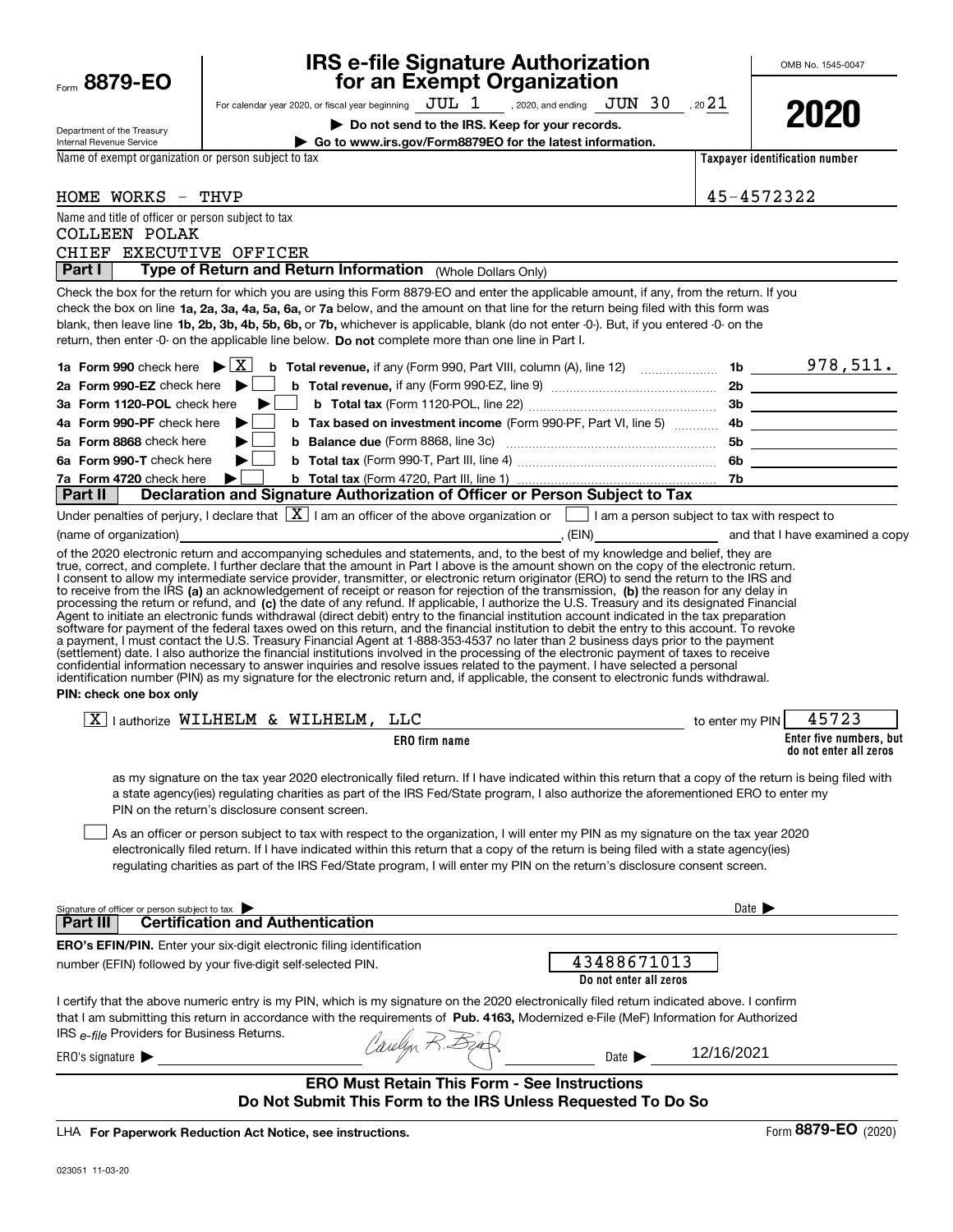(Rev. January 2020)

# **Application for Automatic Extension of Time To File an Exempt Organization Return**

Department of the Treasury Internal Revenue Service

**| File a separate application for each return.**

**| Go to www.irs.gov/Form8868 for the latest information.**

**Electronic filing (e-file).**  You can electronically file Form 8868 to request a 6-month automatic extension of time to file any of the filing of this form, visit www.irs.gov/e-file-providers/e-file-for-charities-and-non-profits. forms listed below with the exception of Form 8870, Information Return for Transfers Associated With Certain Personal Benefit Contracts, for which an extension request must be sent to the IRS in paper format (see instructions). For more details on the electronic

### **Automatic 6-Month Extension of Time.** Only submit original (no copies needed).

All corporations required to file an income tax return other than Form 990-T (including 1120-C filers), partnerships, REMICs, and trusts must use Form 7004 to request an extension of time to file income tax returns.

| Type or                                                                                          | Name of exempt organization or other filer, see instructions.                                                                                                                                                                                                                                                                                                                                                                                                                                                                                                                                            | Taxpayer identification number (TIN) |                                                                                                                                                                         |              |      |                                              |  |  |
|--------------------------------------------------------------------------------------------------|----------------------------------------------------------------------------------------------------------------------------------------------------------------------------------------------------------------------------------------------------------------------------------------------------------------------------------------------------------------------------------------------------------------------------------------------------------------------------------------------------------------------------------------------------------------------------------------------------------|--------------------------------------|-------------------------------------------------------------------------------------------------------------------------------------------------------------------------|--------------|------|----------------------------------------------|--|--|
| print                                                                                            | HOME WORKS - THVP                                                                                                                                                                                                                                                                                                                                                                                                                                                                                                                                                                                        |                                      |                                                                                                                                                                         | 45-4572322   |      |                                              |  |  |
| File by the<br>due date for<br>filing your<br>return. See                                        | Number, street, and room or suite no. If a P.O. box, see instructions.<br>5501 DELMAR BLVD A530                                                                                                                                                                                                                                                                                                                                                                                                                                                                                                          |                                      |                                                                                                                                                                         |              |      |                                              |  |  |
| instructions.                                                                                    | City, town or post office, state, and ZIP code. For a foreign address, see instructions.<br>SAINT LOUIS, MO 63112                                                                                                                                                                                                                                                                                                                                                                                                                                                                                        |                                      |                                                                                                                                                                         |              |      |                                              |  |  |
|                                                                                                  | Enter the Return Code for the return that this application is for (file a separate application for each return)                                                                                                                                                                                                                                                                                                                                                                                                                                                                                          |                                      |                                                                                                                                                                         |              |      | $\mathbf 0$<br>1                             |  |  |
| <b>Application</b>                                                                               |                                                                                                                                                                                                                                                                                                                                                                                                                                                                                                                                                                                                          | Return                               | Application                                                                                                                                                             |              |      | Return                                       |  |  |
| Is For                                                                                           |                                                                                                                                                                                                                                                                                                                                                                                                                                                                                                                                                                                                          | Is For                               |                                                                                                                                                                         |              | Code |                                              |  |  |
|                                                                                                  | Form 990 or Form 990-EZ                                                                                                                                                                                                                                                                                                                                                                                                                                                                                                                                                                                  | 01                                   | Form 990-T (corporation)                                                                                                                                                |              |      | 07                                           |  |  |
| Form 990-BL                                                                                      |                                                                                                                                                                                                                                                                                                                                                                                                                                                                                                                                                                                                          | 02                                   | Form 1041-A                                                                                                                                                             |              |      | 08                                           |  |  |
|                                                                                                  | Form 4720 (individual)                                                                                                                                                                                                                                                                                                                                                                                                                                                                                                                                                                                   | 03                                   | Form 4720 (other than individual)                                                                                                                                       |              |      | 09                                           |  |  |
| Form 990-PF                                                                                      |                                                                                                                                                                                                                                                                                                                                                                                                                                                                                                                                                                                                          | 04                                   | Form 5227                                                                                                                                                               |              |      | 10                                           |  |  |
|                                                                                                  | Form 990-T (sec. 401(a) or 408(a) trust)                                                                                                                                                                                                                                                                                                                                                                                                                                                                                                                                                                 | 05                                   | Form 6069                                                                                                                                                               |              |      | 11                                           |  |  |
|                                                                                                  | Form 990-T (trust other than above)<br>THE CHARITY CFO LLC                                                                                                                                                                                                                                                                                                                                                                                                                                                                                                                                               | 06                                   | Form 8870                                                                                                                                                               |              |      | 12                                           |  |  |
| $box \blacktriangleright$<br>1<br>$\mathbf{2}$                                                   | If this is for a Group Return, enter the organization's four digit Group Exemption Number (GEN) __________. If this is for the whole group, check this<br>. If it is for part of the group, check this box $\blacktriangleright$ [<br>I request an automatic 6-month extension of time until<br>the organization named above. The extension is for the organization's return for:<br>$\sim$<br>calendar year or<br>$\blacktriangleright$ $\boxed{\text{X}}$ tax year beginning JUL 1, 2020<br>If the tax year entered in line 1 is for less than 12 months, check reason:<br>Change in accounting period |                                      | and attach a list with the names and TINs of all members the extension is for.<br>MAY 16, 2022<br>, and ending $\,$ JUN $\,$ 30 $\,$ , $\,$ 2021 $\,$<br>Initial return | Final return |      | , to file the exempt organization return for |  |  |
| За                                                                                               | If this application is for Forms 990-BL, 990-PF, 990-T, 4720, or 6069, enter the tentative tax, less<br>any nonrefundable credits. See instructions.                                                                                                                                                                                                                                                                                                                                                                                                                                                     |                                      |                                                                                                                                                                         | За           | \$   | 0.                                           |  |  |
| b                                                                                                | If this application is for Forms 990-PF, 990-T, 4720, or 6069, enter any refundable credits and                                                                                                                                                                                                                                                                                                                                                                                                                                                                                                          |                                      |                                                                                                                                                                         |              |      |                                              |  |  |
| 3b<br>\$<br>estimated tax payments made. Include any prior year overpayment allowed as a credit. |                                                                                                                                                                                                                                                                                                                                                                                                                                                                                                                                                                                                          |                                      |                                                                                                                                                                         |              |      |                                              |  |  |
|                                                                                                  | c Balance due. Subtract line 3b from line 3a. Include your payment with this form, if required, by                                                                                                                                                                                                                                                                                                                                                                                                                                                                                                       |                                      |                                                                                                                                                                         |              |      |                                              |  |  |
|                                                                                                  | using EFTPS (Electronic Federal Tax Payment System). See instructions.                                                                                                                                                                                                                                                                                                                                                                                                                                                                                                                                   |                                      |                                                                                                                                                                         | 3c           |      | 0.                                           |  |  |
| instructions.                                                                                    | Caution: If you are going to make an electronic funds withdrawal (direct debit) with this Form 8868, see Form 8453-EO and Form 8879-EO for payment                                                                                                                                                                                                                                                                                                                                                                                                                                                       |                                      |                                                                                                                                                                         |              |      |                                              |  |  |

**HA** For Privacy Act and Paperwork Reduction Act Notice, see instructions. **But a struction of the Constantion Constant** Form 8868 (Rev. 1-2020) LHA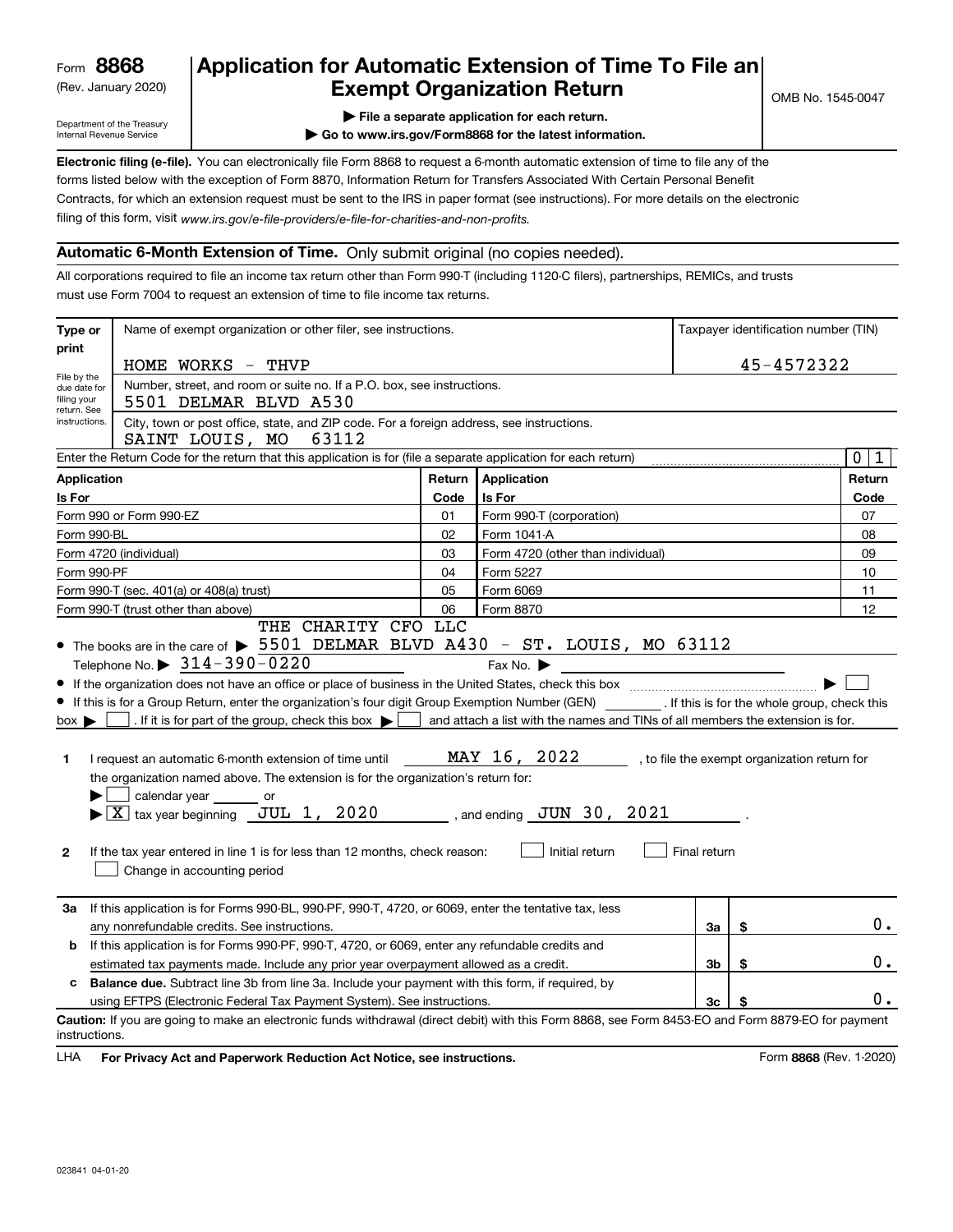|                                                                                                                      |                                                        |                                                                                                                                             | EXTENDED TO MAY 16, 2022                                                    |                                   |                             |            |                                                                                                                                                            |  | OMB No. 1545-0047                                                                                                                                                                                                         |  |  |
|----------------------------------------------------------------------------------------------------------------------|--------------------------------------------------------|---------------------------------------------------------------------------------------------------------------------------------------------|-----------------------------------------------------------------------------|-----------------------------------|-----------------------------|------------|------------------------------------------------------------------------------------------------------------------------------------------------------------|--|---------------------------------------------------------------------------------------------------------------------------------------------------------------------------------------------------------------------------|--|--|
| Form <b>990</b>                                                                                                      |                                                        |                                                                                                                                             |                                                                             |                                   |                             |            | <b>Return of Organization Exempt From Income Tax</b><br>Under section 501(c), 527, or 4947(a)(1) of the Internal Revenue Code (except private foundations) |  |                                                                                                                                                                                                                           |  |  |
|                                                                                                                      |                                                        |                                                                                                                                             | Do not enter social security numbers on this form as it may be made public. |                                   |                             |            |                                                                                                                                                            |  |                                                                                                                                                                                                                           |  |  |
|                                                                                                                      | Department of the Treasury<br>Internal Revenue Service |                                                                                                                                             | Go to www.irs.gov/Form990 for instructions and the latest information.      |                                   |                             |            |                                                                                                                                                            |  | <b>Open to Public</b><br>Inspection                                                                                                                                                                                       |  |  |
|                                                                                                                      |                                                        | A For the 2020 calendar year, or tax year beginning                                                                                         |                                                                             | JUL 1, 2020                       |                             |            | and ending $JUN$ 30, $2021$                                                                                                                                |  |                                                                                                                                                                                                                           |  |  |
| в.<br>Check if                                                                                                       |                                                        | C Name of organization                                                                                                                      |                                                                             |                                   |                             |            | D Employer identification number                                                                                                                           |  |                                                                                                                                                                                                                           |  |  |
| applicable:<br>Address                                                                                               |                                                        |                                                                                                                                             |                                                                             |                                   |                             |            |                                                                                                                                                            |  |                                                                                                                                                                                                                           |  |  |
| HOME WORKS - THVP<br>change<br>Name<br>45-4572322                                                                    |                                                        |                                                                                                                                             |                                                                             |                                   |                             |            |                                                                                                                                                            |  |                                                                                                                                                                                                                           |  |  |
| Doing business as<br>change<br>Initial<br>Number and street (or P.O. box if mail is not delivered to street address) |                                                        |                                                                                                                                             |                                                                             |                                   |                             |            |                                                                                                                                                            |  |                                                                                                                                                                                                                           |  |  |
| return<br>Final                                                                                                      |                                                        | 5501 DELMAR BLVD A530                                                                                                                       |                                                                             |                                   |                             | Room/suite | E Telephone number<br>$314 - 325 - 9901$                                                                                                                   |  |                                                                                                                                                                                                                           |  |  |
| return/<br>termin-<br>ated                                                                                           |                                                        | City or town, state or province, country, and ZIP or foreign postal code                                                                    |                                                                             |                                   |                             |            | G Gross receipts \$                                                                                                                                        |  | 978,511.                                                                                                                                                                                                                  |  |  |
| Amended<br> return                                                                                                   |                                                        | SAINT LOUIS, MO                                                                                                                             | 63112                                                                       |                                   |                             |            | H(a) Is this a group return                                                                                                                                |  |                                                                                                                                                                                                                           |  |  |
| Applica-<br>tion                                                                                                     |                                                        | F Name and address of principal officer: KAREN KALISH                                                                                       |                                                                             |                                   |                             |            | for subordinates?                                                                                                                                          |  | $\sqrt{}$ Yes $\sqrt{}$ X $\sqrt{}$ No                                                                                                                                                                                    |  |  |
| pending                                                                                                              |                                                        | 225 LINDEN, ST LOUIS, MO                                                                                                                    |                                                                             | 63105                             |                             |            | $H(b)$ Are all subordinates included?                                                                                                                      |  | ∣Yes<br><b>No</b>                                                                                                                                                                                                         |  |  |
|                                                                                                                      |                                                        | <b>I</b> Tax-exempt status: $\boxed{\mathbf{X}}$ 501(c)(3)                                                                                  | $501(c)$ (                                                                  | $\sqrt{\phantom{a}}$ (insert no.) | $4947(a)(1)$ or             | 527        | If "No," attach a list. See instructions                                                                                                                   |  |                                                                                                                                                                                                                           |  |  |
|                                                                                                                      |                                                        | J Website: FEACHERHOMEVISIT.ORG                                                                                                             |                                                                             |                                   |                             |            | $H(c)$ Group exemption number $\blacktriangleright$                                                                                                        |  |                                                                                                                                                                                                                           |  |  |
|                                                                                                                      |                                                        | K Form of organization: $\boxed{\mathbf{X}}$ Corporation                                                                                    | Trust<br>Association                                                        |                                   | Other $\blacktriangleright$ |            | L Year of formation: $2012$ M State of legal domicile: MO                                                                                                  |  |                                                                                                                                                                                                                           |  |  |
| Part I                                                                                                               | <b>Summary</b>                                         |                                                                                                                                             |                                                                             |                                   |                             |            |                                                                                                                                                            |  |                                                                                                                                                                                                                           |  |  |
| 1.                                                                                                                   |                                                        | Briefly describe the organization's mission or most significant activities: HOME WORKS ! THE TEACHER HOME                                   |                                                                             |                                   |                             |            |                                                                                                                                                            |  |                                                                                                                                                                                                                           |  |  |
|                                                                                                                      |                                                        | VISIT PROGRAM PARTNERS FAMILIES AND TEACHERS FOR CHILDREN'S SUCCESS.                                                                        |                                                                             |                                   |                             |            |                                                                                                                                                            |  |                                                                                                                                                                                                                           |  |  |
| 2                                                                                                                    |                                                        | Check this box $\blacktriangleright$ $\Box$ if the organization discontinued its operations or disposed of more than 25% of its net assets. |                                                                             |                                   |                             |            |                                                                                                                                                            |  |                                                                                                                                                                                                                           |  |  |
|                                                                                                                      |                                                        |                                                                                                                                             |                                                                             |                                   |                             |            |                                                                                                                                                            |  |                                                                                                                                                                                                                           |  |  |
|                                                                                                                      |                                                        |                                                                                                                                             |                                                                             |                                   |                             |            | 3                                                                                                                                                          |  |                                                                                                                                                                                                                           |  |  |
|                                                                                                                      |                                                        |                                                                                                                                             | Number of voting members of the governing body (Part VI, line 1a)           |                                   |                             |            |                                                                                                                                                            |  |                                                                                                                                                                                                                           |  |  |
|                                                                                                                      |                                                        |                                                                                                                                             |                                                                             |                                   |                             |            | $\overline{4}$<br>$\overline{5}$                                                                                                                           |  |                                                                                                                                                                                                                           |  |  |
|                                                                                                                      |                                                        | Total number of individuals employed in calendar year 2020 (Part V, line 2a) manufacture controller to intervent                            |                                                                             |                                   |                             |            |                                                                                                                                                            |  |                                                                                                                                                                                                                           |  |  |
|                                                                                                                      |                                                        |                                                                                                                                             |                                                                             |                                   |                             |            | $6\phantom{a}$                                                                                                                                             |  |                                                                                                                                                                                                                           |  |  |
|                                                                                                                      |                                                        |                                                                                                                                             |                                                                             |                                   |                             |            | 7a                                                                                                                                                         |  |                                                                                                                                                                                                                           |  |  |
|                                                                                                                      |                                                        |                                                                                                                                             |                                                                             |                                   |                             |            | 7b                                                                                                                                                         |  |                                                                                                                                                                                                                           |  |  |
|                                                                                                                      |                                                        |                                                                                                                                             |                                                                             |                                   |                             |            | <b>Prior Year</b>                                                                                                                                          |  | <b>Current Year</b>                                                                                                                                                                                                       |  |  |
| 8                                                                                                                    |                                                        | Contributions and grants (Part VIII, line 1h)                                                                                               |                                                                             |                                   |                             |            | 926,424.                                                                                                                                                   |  |                                                                                                                                                                                                                           |  |  |
| 9                                                                                                                    |                                                        | Program service revenue (Part VIII, line 2g)                                                                                                |                                                                             |                                   |                             |            | $\overline{0}$ .                                                                                                                                           |  |                                                                                                                                                                                                                           |  |  |
| 10                                                                                                                   |                                                        |                                                                                                                                             |                                                                             |                                   |                             |            | 344.                                                                                                                                                       |  |                                                                                                                                                                                                                           |  |  |
| 11                                                                                                                   |                                                        | Other revenue (Part VIII, column (A), lines 5, 6d, 8c, 9c, 10c, and 11e)                                                                    |                                                                             |                                   |                             |            | 0.                                                                                                                                                         |  |                                                                                                                                                                                                                           |  |  |
| 12                                                                                                                   |                                                        | Total revenue - add lines 8 through 11 (must equal Part VIII, column (A), line 12)                                                          |                                                                             |                                   |                             |            | 926, 768.                                                                                                                                                  |  |                                                                                                                                                                                                                           |  |  |
| 13                                                                                                                   |                                                        | Grants and similar amounts paid (Part IX, column (A), lines 1-3)                                                                            |                                                                             |                                   |                             |            | 0.                                                                                                                                                         |  |                                                                                                                                                                                                                           |  |  |
| 14                                                                                                                   |                                                        | Benefits paid to or for members (Part IX, column (A), line 4)                                                                               |                                                                             |                                   |                             |            | $\overline{0}$ .                                                                                                                                           |  |                                                                                                                                                                                                                           |  |  |
|                                                                                                                      |                                                        | 15 Salaries, other compensation, employee benefits (Part IX, column (A), lines 5-10)                                                        |                                                                             |                                   |                             |            | 432,589.                                                                                                                                                   |  |                                                                                                                                                                                                                           |  |  |
|                                                                                                                      |                                                        |                                                                                                                                             |                                                                             |                                   |                             |            | 0.                                                                                                                                                         |  |                                                                                                                                                                                                                           |  |  |
|                                                                                                                      |                                                        |                                                                                                                                             |                                                                             |                                   |                             |            |                                                                                                                                                            |  |                                                                                                                                                                                                                           |  |  |
|                                                                                                                      |                                                        |                                                                                                                                             |                                                                             |                                   |                             |            | 394,573.                                                                                                                                                   |  |                                                                                                                                                                                                                           |  |  |
| 18                                                                                                                   |                                                        | Total expenses. Add lines 13-17 (must equal Part IX, column (A), line 25)                                                                   |                                                                             |                                   |                             |            | 827,162.                                                                                                                                                   |  |                                                                                                                                                                                                                           |  |  |
| 19                                                                                                                   |                                                        |                                                                                                                                             |                                                                             |                                   |                             |            | 99,606.                                                                                                                                                    |  |                                                                                                                                                                                                                           |  |  |
|                                                                                                                      |                                                        |                                                                                                                                             |                                                                             |                                   |                             |            | <b>Beginning of Current Year</b>                                                                                                                           |  | <b>End of Year</b>                                                                                                                                                                                                        |  |  |
| 20                                                                                                                   | Total assets (Part X, line 16)                         |                                                                                                                                             |                                                                             |                                   |                             |            | 646,012.                                                                                                                                                   |  |                                                                                                                                                                                                                           |  |  |
| Activities & Governance<br>Revenue<br>Expenses<br>: Assets or<br>d Balances<br>21<br>鲳                               |                                                        | Total liabilities (Part X, line 26)                                                                                                         |                                                                             |                                   |                             |            | 146,520.<br>499,492.                                                                                                                                       |  | 14<br>14<br>17<br>$\mathbf 0$<br>0.<br>$\overline{0}$ .<br>978,363.<br>0.<br>148.<br>0.<br>978, 511.<br>0.<br>$\overline{0}$ .<br>411,374.<br>0.<br>313,648.<br>725,022.<br>253,489.<br>902, 339.<br>149,358.<br>752,981. |  |  |

true, correct, and complete. Declaration of preparer (other than officer) is based on all information of which preparer has any knowledge.

| Sign     | Signature of officer                                                                                         | Date                                        |  |  |  |  |  |  |  |  |  |  |
|----------|--------------------------------------------------------------------------------------------------------------|---------------------------------------------|--|--|--|--|--|--|--|--|--|--|
| Here     | COLLEEN POLAK.<br>EXECUTIVE OFFICER<br><b>CHIEF</b>                                                          |                                             |  |  |  |  |  |  |  |  |  |  |
|          | Type or print name and title                                                                                 |                                             |  |  |  |  |  |  |  |  |  |  |
|          | Date<br>Print/Type preparer's name<br>Preparer's sign                                                        | <b>PTIN</b><br>Check                        |  |  |  |  |  |  |  |  |  |  |
| Paid     | CAROLYN R.<br>BIAGI                                                                                          | 12/16/2021 self-employed<br>P01585621       |  |  |  |  |  |  |  |  |  |  |
| Preparer | WILHELM.<br>WILHELM &<br>LLC<br>Firm's name                                                                  | Firm's EIN $\blacktriangleright$ 43-1870213 |  |  |  |  |  |  |  |  |  |  |
| Use Only | BONHOMME AVE.,<br>#2001<br>Firm's address 7777                                                               |                                             |  |  |  |  |  |  |  |  |  |  |
|          | LOUIS, MO 63105-1946<br>ST.                                                                                  | Phone no. (314) 727-1155                    |  |  |  |  |  |  |  |  |  |  |
|          | May the IRS discuss this return with the preparer shown above? See instructions                              | x<br>No<br>Yes                              |  |  |  |  |  |  |  |  |  |  |
|          | Form 990 (2020)<br>LHA For Paperwork Reduction Act Notice, see the separate instructions.<br>032001 12-23-20 |                                             |  |  |  |  |  |  |  |  |  |  |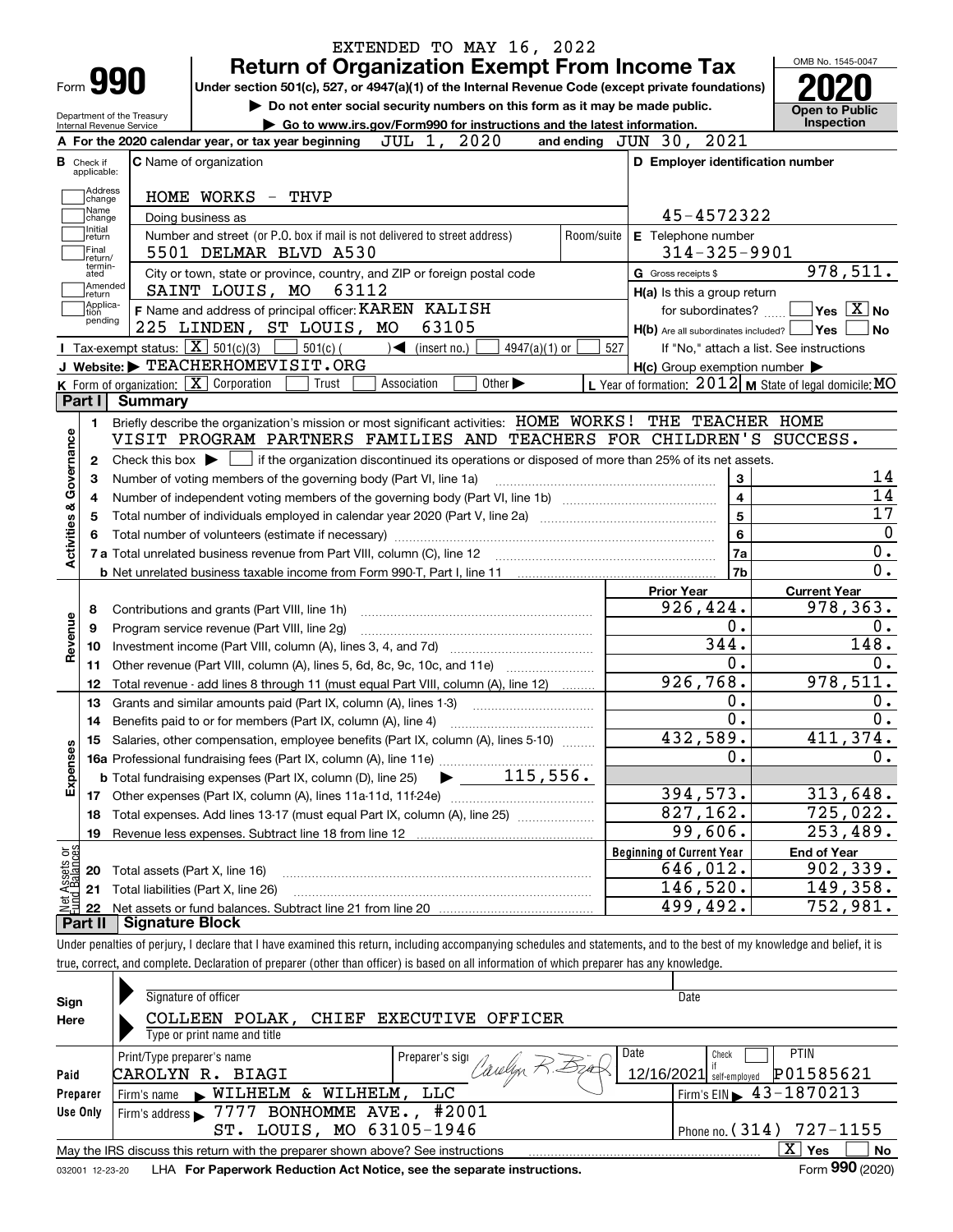|              | HOME WORKS - THVP<br>Form 990 (2020)                                                                                                         |          | 45-4572322                            | Page 2                                                |
|--------------|----------------------------------------------------------------------------------------------------------------------------------------------|----------|---------------------------------------|-------------------------------------------------------|
|              | <b>Statement of Program Service Accomplishments</b><br>Part III                                                                              |          |                                       |                                                       |
|              |                                                                                                                                              |          |                                       |                                                       |
| 1            | Briefly describe the organization's mission:                                                                                                 |          |                                       |                                                       |
|              | HOME WORKS! THE TEACHER HOME VISIT PROGRAM PARTNERS FAMILIES AND                                                                             |          |                                       |                                                       |
|              | TEACHERS FOR CHILDREN'S SUCCESS.                                                                                                             |          |                                       |                                                       |
|              |                                                                                                                                              |          |                                       |                                                       |
| $\mathbf{2}$ | Did the organization undertake any significant program services during the year which were not listed on the                                 |          |                                       |                                                       |
|              | prior Form 990 or 990-EZ?                                                                                                                    |          |                                       | $\sqrt{}$ Yes $\sqrt{X}$ No                           |
|              | If "Yes," describe these new services on Schedule O.                                                                                         |          |                                       |                                                       |
| 3            | Did the organization cease conducting, or make significant changes in how it conducts, any program services?                                 |          |                                       | $\overline{\mathsf{Y}}$ es $\overline{\mathsf{X}}$ No |
|              | If "Yes," describe these changes on Schedule O.                                                                                              |          |                                       |                                                       |
| 4            | Describe the organization's program service accomplishments for each of its three largest program services, as measured by expenses.         |          |                                       |                                                       |
|              | Section 501(c)(3) and 501(c)(4) organizations are required to report the amount of grants and allocations to others, the total expenses, and |          |                                       |                                                       |
|              | revenue, if any, for each program service reported.                                                                                          |          |                                       |                                                       |
| 4a           | $\text{(Code:)}$ $\text{1}$ $\text{Expenses }$ \$                                                                                            |          | Revenue \$                            |                                                       |
|              | TRAINS, SUPPORTS AND HELPS PAY TEACHERS IN LOW PERFORMING SCHOOLS TO                                                                         |          |                                       |                                                       |
|              | MAKE HOME VISITS TO EQUIP PARENTS/GUARDIANS WITH THE TOOLS, SKILLS,                                                                          |          |                                       |                                                       |
|              | KNOWLEDGE AND CONFIDENCE TO CREATE ACADEMIC-RICH HOMES AND BE ENGAGED<br>IN THEIR CHILDREN'S EDUCATION. THE GOALS ARE TO IMPROVE ACADEMIC    |          |                                       |                                                       |
|              | ACHIEVEMENT, ATTENDANCE AND BEHAVIOR.                                                                                                        |          |                                       |                                                       |
|              |                                                                                                                                              |          |                                       |                                                       |
|              |                                                                                                                                              |          |                                       |                                                       |
|              |                                                                                                                                              |          |                                       |                                                       |
|              |                                                                                                                                              |          |                                       |                                                       |
|              |                                                                                                                                              |          |                                       |                                                       |
|              |                                                                                                                                              |          |                                       |                                                       |
|              |                                                                                                                                              |          |                                       |                                                       |
| 4b           |                                                                                                                                              |          |                                       |                                                       |
|              |                                                                                                                                              |          |                                       |                                                       |
|              |                                                                                                                                              |          |                                       |                                                       |
|              |                                                                                                                                              |          |                                       |                                                       |
|              |                                                                                                                                              |          |                                       |                                                       |
|              |                                                                                                                                              |          |                                       |                                                       |
|              |                                                                                                                                              |          |                                       |                                                       |
|              |                                                                                                                                              |          |                                       |                                                       |
|              |                                                                                                                                              |          |                                       |                                                       |
|              |                                                                                                                                              |          |                                       |                                                       |
|              |                                                                                                                                              |          |                                       |                                                       |
|              |                                                                                                                                              |          |                                       |                                                       |
| 4c           | (Code: ) (Expenses \$                                                                                                                        |          | $\blacksquare$ including grants of \$ |                                                       |
|              |                                                                                                                                              |          |                                       |                                                       |
|              |                                                                                                                                              |          |                                       |                                                       |
|              |                                                                                                                                              |          |                                       |                                                       |
|              |                                                                                                                                              |          |                                       |                                                       |
|              |                                                                                                                                              |          |                                       |                                                       |
|              |                                                                                                                                              |          |                                       |                                                       |
|              |                                                                                                                                              |          |                                       |                                                       |
|              |                                                                                                                                              |          |                                       |                                                       |
|              |                                                                                                                                              |          |                                       |                                                       |
|              |                                                                                                                                              |          |                                       |                                                       |
|              |                                                                                                                                              |          |                                       |                                                       |
| 4d           | Other program services (Describe on Schedule O.)                                                                                             |          |                                       |                                                       |
|              | (Expenses \$<br>including grants of \$                                                                                                       |          | (Revenue \$                           |                                                       |
| 4е           | Total program service expenses                                                                                                               | 483,945. |                                       |                                                       |
|              |                                                                                                                                              |          |                                       | Form 990 (2020)                                       |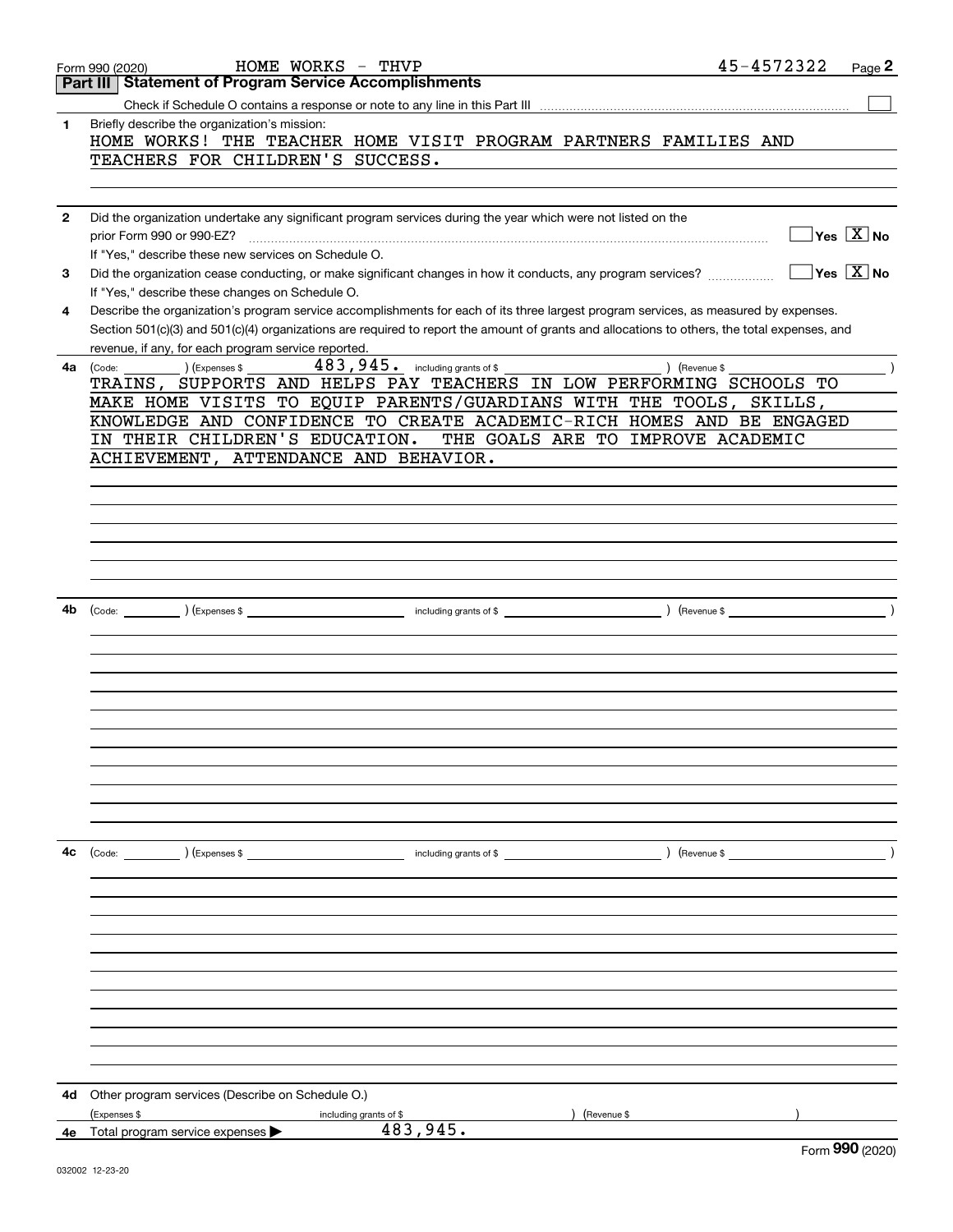|     |                                                                                                                                       |                 | Yes         | No     |
|-----|---------------------------------------------------------------------------------------------------------------------------------------|-----------------|-------------|--------|
| 1.  | Is the organization described in section 501(c)(3) or 4947(a)(1) (other than a private foundation)?                                   |                 |             |        |
|     |                                                                                                                                       | 1               | х           |        |
| 2   |                                                                                                                                       | $\overline{2}$  | $\mathbf X$ |        |
| 3   | Did the organization engage in direct or indirect political campaign activities on behalf of or in opposition to candidates for       |                 |             |        |
|     |                                                                                                                                       | 3               |             | х      |
| 4   | Section 501(c)(3) organizations. Did the organization engage in lobbying activities, or have a section 501(h) election in effect      |                 |             |        |
|     |                                                                                                                                       | 4               |             | х      |
| 5   | Is the organization a section 501(c)(4), 501(c)(5), or 501(c)(6) organization that receives membership dues, assessments, or          |                 |             |        |
|     |                                                                                                                                       | 5               |             | х      |
| 6   | Did the organization maintain any donor advised funds or any similar funds or accounts for which donors have the right to             |                 |             |        |
|     | provide advice on the distribution or investment of amounts in such funds or accounts? If "Yes," complete Schedule D, Part I          | 6               |             | х      |
| 7.  | Did the organization receive or hold a conservation easement, including easements to preserve open space,                             |                 |             |        |
|     |                                                                                                                                       | $\overline{7}$  |             | х      |
| 8   | Did the organization maintain collections of works of art, historical treasures, or other similar assets? If "Yes," complete          |                 |             |        |
|     |                                                                                                                                       | 8               |             | х      |
| 9   | Did the organization report an amount in Part X, line 21, for escrow or custodial account liability, serve as a custodian for         |                 |             |        |
|     | amounts not listed in Part X; or provide credit counseling, debt management, credit repair, or debt negotiation services?             |                 |             |        |
|     |                                                                                                                                       | 9               |             | х      |
| 10  | Did the organization, directly or through a related organization, hold assets in donor-restricted endowments                          |                 |             |        |
|     |                                                                                                                                       | 10              |             | х      |
| 11  | If the organization's answer to any of the following questions is "Yes," then complete Schedule D, Parts VI, VII, VIII, IX, or X      |                 |             |        |
|     | as applicable.                                                                                                                        |                 |             |        |
|     | a Did the organization report an amount for land, buildings, and equipment in Part X, line 10? If "Yes," complete Schedule D,         |                 |             |        |
|     |                                                                                                                                       | 11a             | Х           |        |
|     | <b>b</b> Did the organization report an amount for investments - other securities in Part X, line 12, that is 5% or more of its total |                 |             |        |
|     |                                                                                                                                       |                 |             | х      |
|     |                                                                                                                                       | 11b             |             |        |
|     | c Did the organization report an amount for investments - program related in Part X, line 13, that is 5% or more of its total         |                 |             | x      |
|     |                                                                                                                                       | 11c             |             |        |
|     | d Did the organization report an amount for other assets in Part X, line 15, that is 5% or more of its total assets reported in       |                 |             |        |
|     |                                                                                                                                       | 11d             |             | X<br>X |
|     |                                                                                                                                       | <b>11e</b>      |             |        |
| f   | Did the organization's separate or consolidated financial statements for the tax year include a footnote that addresses               |                 |             |        |
|     | the organization's liability for uncertain tax positions under FIN 48 (ASC 740)? If "Yes," complete Schedule D, Part X                | 11f             |             | x      |
|     | 12a Did the organization obtain separate, independent audited financial statements for the tax year? If "Yes," complete               |                 |             |        |
|     |                                                                                                                                       | 12a             | Х           |        |
|     | <b>b</b> Was the organization included in consolidated, independent audited financial statements for the tax year?                    |                 |             |        |
|     | If "Yes," and if the organization answered "No" to line 12a, then completing Schedule D, Parts XI and XII is optional                 | 12 <sub>b</sub> |             | x      |
| 13  |                                                                                                                                       | 13              |             | X      |
|     | 14a Did the organization maintain an office, employees, or agents outside of the United States?                                       | 14a             |             | х      |
|     | <b>b</b> Did the organization have aggregate revenues or expenses of more than \$10,000 from grantmaking, fundraising, business,      |                 |             |        |
|     | investment, and program service activities outside the United States, or aggregate foreign investments valued at \$100,000            |                 |             |        |
|     |                                                                                                                                       | 14b             |             | x      |
| 15  | Did the organization report on Part IX, column (A), line 3, more than \$5,000 of grants or other assistance to or for any             |                 |             |        |
|     |                                                                                                                                       | 15              |             | x      |
| 16  | Did the organization report on Part IX, column (A), line 3, more than \$5,000 of aggregate grants or other assistance to              |                 |             |        |
|     |                                                                                                                                       | 16              |             | x      |
| 17  | Did the organization report a total of more than \$15,000 of expenses for professional fundraising services on Part IX,               |                 |             |        |
|     |                                                                                                                                       | 17              |             | x      |
| 18  | Did the organization report more than \$15,000 total of fundraising event gross income and contributions on Part VIII, lines          |                 |             |        |
|     |                                                                                                                                       | 18              |             | x      |
| 19  | Did the organization report more than \$15,000 of gross income from gaming activities on Part VIII, line 9a? If "Yes."                |                 |             |        |
|     |                                                                                                                                       | 19              |             | X      |
| 20a |                                                                                                                                       | 20a             |             | X      |
|     | <b>b</b> If "Yes" to line 20a, did the organization attach a copy of its audited financial statements to this return?                 | 20 <sub>b</sub> |             |        |
| 21  | Did the organization report more than \$5,000 of grants or other assistance to any domestic organization or                           |                 |             |        |
|     |                                                                                                                                       | 21              |             | X      |

Form (2020) **990**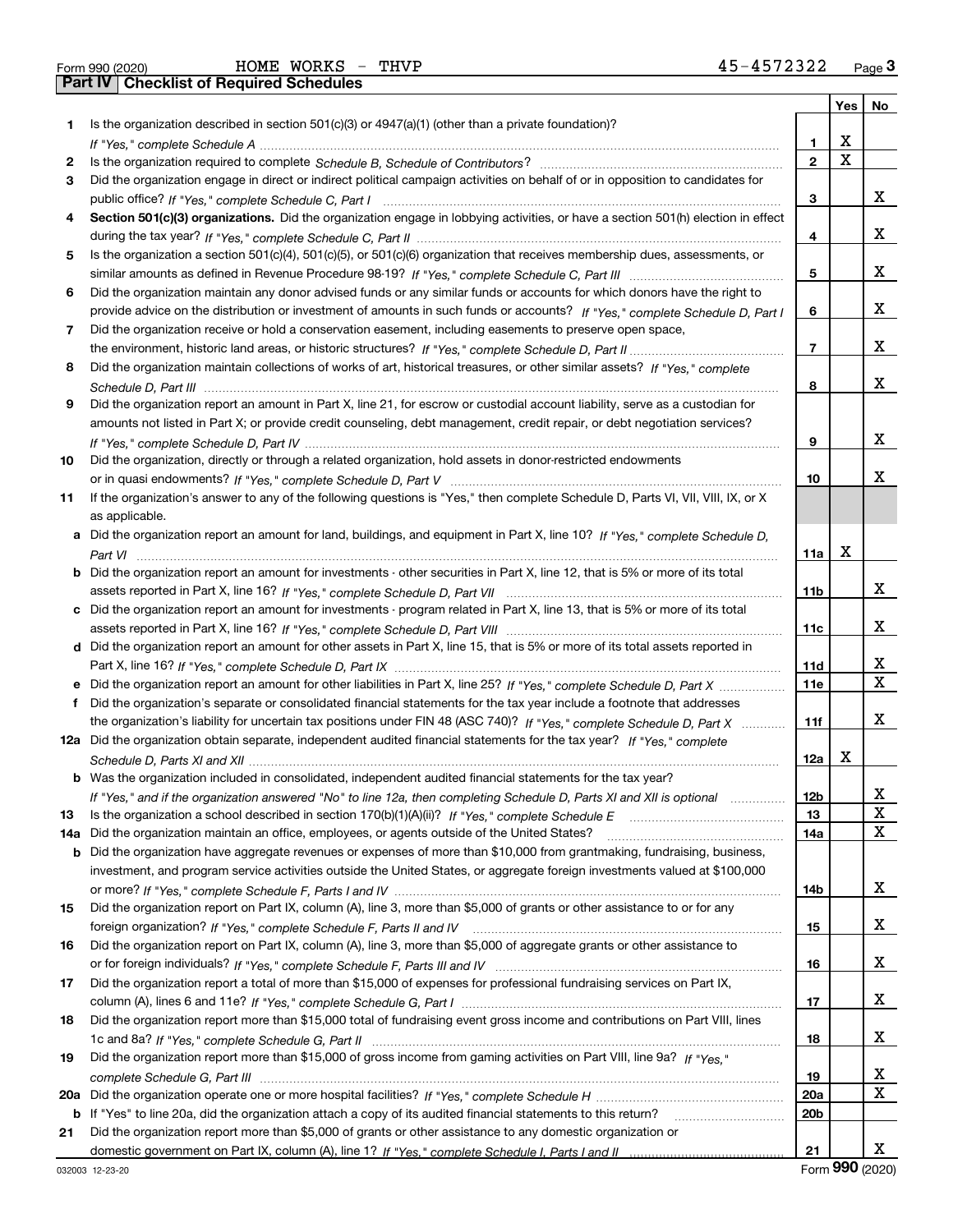*(continued)*

|        |                                                                                                                                                                                                                                               |                        | Yes | No |
|--------|-----------------------------------------------------------------------------------------------------------------------------------------------------------------------------------------------------------------------------------------------|------------------------|-----|----|
| 22     | Did the organization report more than \$5,000 of grants or other assistance to or for domestic individuals on                                                                                                                                 |                        |     |    |
|        |                                                                                                                                                                                                                                               | 22                     |     | x  |
| 23     | Did the organization answer "Yes" to Part VII, Section A, line 3, 4, or 5 about compensation of the organization's current                                                                                                                    |                        |     |    |
|        | and former officers, directors, trustees, key employees, and highest compensated employees? If "Yes," complete                                                                                                                                |                        |     |    |
|        |                                                                                                                                                                                                                                               | 23                     |     | x  |
|        | 24a Did the organization have a tax-exempt bond issue with an outstanding principal amount of more than \$100,000 as of the                                                                                                                   |                        |     |    |
|        | last day of the year, that was issued after December 31, 2002? If "Yes," answer lines 24b through 24d and complete                                                                                                                            |                        |     | x  |
|        |                                                                                                                                                                                                                                               | 24a<br>24 <sub>b</sub> |     |    |
|        | c Did the organization maintain an escrow account other than a refunding escrow at any time during the year to defease                                                                                                                        |                        |     |    |
|        |                                                                                                                                                                                                                                               | 24c                    |     |    |
|        |                                                                                                                                                                                                                                               | 24d                    |     |    |
|        | 25a Section 501(c)(3), 501(c)(4), and 501(c)(29) organizations. Did the organization engage in an excess benefit                                                                                                                              |                        |     |    |
|        |                                                                                                                                                                                                                                               | 25a                    |     | x  |
|        | b Is the organization aware that it engaged in an excess benefit transaction with a disqualified person in a prior year, and                                                                                                                  |                        |     |    |
|        | that the transaction has not been reported on any of the organization's prior Forms 990 or 990-EZ? If "Yes," complete                                                                                                                         |                        |     |    |
|        | Schedule L. Part I                                                                                                                                                                                                                            | 25 <sub>b</sub>        |     | x  |
| 26     | Did the organization report any amount on Part X, line 5 or 22, for receivables from or payables to any current                                                                                                                               |                        |     |    |
|        | or former officer, director, trustee, key employee, creator or founder, substantial contributor, or 35%                                                                                                                                       |                        |     |    |
|        | controlled entity or family member of any of these persons? If "Yes," complete Schedule L, Part II                                                                                                                                            | 26                     |     | x  |
| 27     | Did the organization provide a grant or other assistance to any current or former officer, director, trustee, key employee,                                                                                                                   |                        |     |    |
|        | creator or founder, substantial contributor or employee thereof, a grant selection committee member, or to a 35% controlled                                                                                                                   |                        |     | x  |
|        | entity (including an employee thereof) or family member of any of these persons? If "Yes," complete Schedule L, Part III<br>Was the organization a party to a business transaction with one of the following parties (see Schedule L, Part IV | 27                     |     |    |
| 28     | instructions, for applicable filing thresholds, conditions, and exceptions):                                                                                                                                                                  |                        |     |    |
|        | a A current or former officer, director, trustee, key employee, creator or founder, or substantial contributor? If                                                                                                                            |                        |     |    |
|        |                                                                                                                                                                                                                                               | 28a                    |     | х  |
|        |                                                                                                                                                                                                                                               | 28 <sub>b</sub>        |     | X  |
|        | c A 35% controlled entity of one or more individuals and/or organizations described in lines 28a or 28b? If                                                                                                                                   |                        |     |    |
|        |                                                                                                                                                                                                                                               | 28c                    |     | х  |
| 29     |                                                                                                                                                                                                                                               | 29                     |     | X  |
| 30     | Did the organization receive contributions of art, historical treasures, or other similar assets, or qualified conservation                                                                                                                   |                        |     |    |
|        |                                                                                                                                                                                                                                               | 30                     |     | х  |
| 31     | Did the organization liquidate, terminate, or dissolve and cease operations? If "Yes," complete Schedule N, Part I                                                                                                                            | 31                     |     | X  |
| 32     | Did the organization sell, exchange, dispose of, or transfer more than 25% of its net assets? If "Yes," complete                                                                                                                              |                        |     |    |
|        |                                                                                                                                                                                                                                               | 32                     |     | х  |
| 33     | Did the organization own 100% of an entity disregarded as separate from the organization under Regulations                                                                                                                                    |                        |     |    |
|        |                                                                                                                                                                                                                                               | 33                     |     | x  |
| 34     | Was the organization related to any tax-exempt or taxable entity? If "Yes," complete Schedule R, Part II, III, or IV, and                                                                                                                     |                        |     | X  |
|        | 35a Did the organization have a controlled entity within the meaning of section 512(b)(13)?                                                                                                                                                   | 34<br>35a              |     | x  |
|        | <b>b</b> If "Yes" to line 35a, did the organization receive any payment from or engage in any transaction with a controlled entity                                                                                                            |                        |     |    |
|        |                                                                                                                                                                                                                                               | 35b                    |     |    |
| 36     | Section 501(c)(3) organizations. Did the organization make any transfers to an exempt non-charitable related organization?                                                                                                                    |                        |     |    |
|        |                                                                                                                                                                                                                                               | 36                     |     | x  |
| 37     | Did the organization conduct more than 5% of its activities through an entity that is not a related organization                                                                                                                              |                        |     |    |
|        | and that is treated as a partnership for federal income tax purposes? If "Yes," complete Schedule R, Part VI                                                                                                                                  | 37                     |     | x  |
| 38     | Did the organization complete Schedule O and provide explanations in Schedule O for Part VI, lines 11b and 19?                                                                                                                                |                        |     |    |
|        | Note: All Form 990 filers are required to complete Schedule O                                                                                                                                                                                 | 38                     | х   |    |
| Part V | <b>Statements Regarding Other IRS Filings and Tax Compliance</b>                                                                                                                                                                              |                        |     |    |
|        | Check if Schedule O contains a response or note to any line in this Part V                                                                                                                                                                    |                        |     |    |
|        | 20                                                                                                                                                                                                                                            |                        | Yes | No |
|        | 1a Enter the number reported in Box 3 of Form 1096. Enter -0- if not applicable<br>1a<br>0<br>1b                                                                                                                                              |                        |     |    |
| b      | Enter the number of Forms W-2G included in line 1a. Enter -0- if not applicable<br>Did the organization comply with backup withholding rules for reportable payments to vendors and reportable gaming                                         |                        |     |    |
|        |                                                                                                                                                                                                                                               | 1c                     |     |    |
|        |                                                                                                                                                                                                                                               |                        |     |    |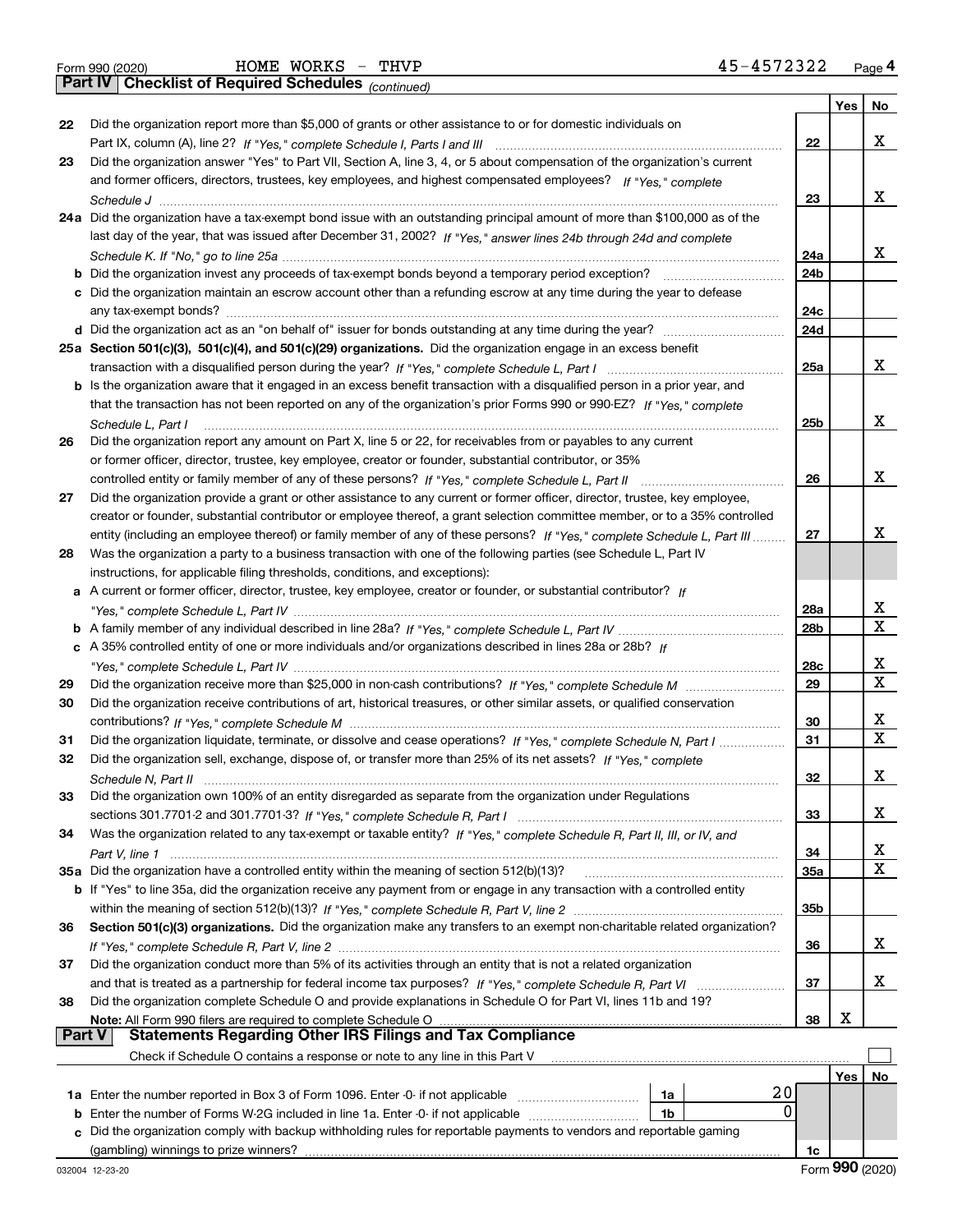|          | 45-4572322<br>HOME WORKS - THVP<br>Form 990 (2020)                                                                                                |                |     | Page $5$ |
|----------|---------------------------------------------------------------------------------------------------------------------------------------------------|----------------|-----|----------|
| ∣ Part V | Statements Regarding Other IRS Filings and Tax Compliance (continued)                                                                             |                |     |          |
|          |                                                                                                                                                   |                | Yes | No       |
|          | 2a Enter the number of employees reported on Form W-3, Transmittal of Wage and Tax Statements,                                                    |                |     |          |
|          | 17<br>filed for the calendar year ending with or within the year covered by this return<br>2a                                                     |                |     |          |
|          | <b>b</b> If at least one is reported on line 2a, did the organization file all required federal employment tax returns?                           | 2 <sub>b</sub> | X   |          |
|          |                                                                                                                                                   |                |     |          |
|          | 3a Did the organization have unrelated business gross income of \$1,000 or more during the year?                                                  | 3a             |     | x        |
|          | <b>b</b> If "Yes," has it filed a Form 990-T for this year? If "No" to line 3b, provide an explanation on Schedule O                              | 3 <sub>b</sub> |     |          |
|          | 4a At any time during the calendar year, did the organization have an interest in, or a signature or other authority over, a                      |                |     |          |
|          | financial account in a foreign country (such as a bank account, securities account, or other financial account)?                                  | 4a             |     | x        |
|          | <b>b</b> If "Yes," enter the name of the foreign country $\triangleright$                                                                         |                |     |          |
|          | See instructions for filing requirements for FinCEN Form 114, Report of Foreign Bank and Financial Accounts (FBAR).                               |                |     |          |
|          | 5a Was the organization a party to a prohibited tax shelter transaction at any time during the tax year?                                          | 5a             |     | х        |
| b        |                                                                                                                                                   | 5 <sub>b</sub> |     | х        |
| c        |                                                                                                                                                   | 5c             |     |          |
|          | 6a Does the organization have annual gross receipts that are normally greater than \$100,000, and did the organization solicit                    |                |     |          |
|          | any contributions that were not tax deductible as charitable contributions?                                                                       | 6a             |     | x        |
|          | <b>b</b> If "Yes," did the organization include with every solicitation an express statement that such contributions or gifts                     |                |     |          |
|          | were not tax deductible?                                                                                                                          | 6b             |     |          |
| 7        | Organizations that may receive deductible contributions under section 170(c).                                                                     |                |     |          |
|          | a Did the organization receive a payment in excess of \$75 made partly as a contribution and partly for goods and services provided to the payor? | 7a             |     | х        |
| b        | If "Yes," did the organization notify the donor of the value of the goods or services provided?                                                   | 7b             |     |          |
| c        | Did the organization sell, exchange, or otherwise dispose of tangible personal property for which it was required                                 |                |     |          |
|          | to file Form 8282?                                                                                                                                | 7с             |     | x        |
|          | 7d                                                                                                                                                |                |     |          |
| е        | Did the organization receive any funds, directly or indirectly, to pay premiums on a personal benefit contract?                                   | 7e             |     |          |
| Ť        | Did the organization, during the year, pay premiums, directly or indirectly, on a personal benefit contract?                                      | 7f             |     |          |
| g        | If the organization received a contribution of qualified intellectual property, did the organization file Form 8899 as required?                  | 7g             |     |          |
| h.       | If the organization received a contribution of cars, boats, airplanes, or other vehicles, did the organization file a Form 1098-C?                | 7h             |     |          |
| 8        | Sponsoring organizations maintaining donor advised funds. Did a donor advised fund maintained by the                                              |                |     |          |
|          | sponsoring organization have excess business holdings at any time during the year?                                                                | 8              |     |          |
| 9        | Sponsoring organizations maintaining donor advised funds.                                                                                         |                |     |          |
| а        | Did the sponsoring organization make any taxable distributions under section 4966?                                                                | 9а             |     |          |
| b        | Did the sponsoring organization make a distribution to a donor, donor advisor, or related person?                                                 | 9b             |     |          |
| 10       | Section 501(c)(7) organizations. Enter:                                                                                                           |                |     |          |
|          | 10a                                                                                                                                               |                |     |          |
| b        | Gross receipts, included on Form 990, Part VIII, line 12, for public use of club facilities<br>10b                                                |                |     |          |
| 11       | Section 501(c)(12) organizations. Enter:                                                                                                          |                |     |          |
| а        | 11a<br>Gross income from members or shareholders [11] continuum material contracts income from members or shareholders                            |                |     |          |
| b        | Gross income from other sources (Do not net amounts due or paid to other sources against                                                          |                |     |          |
|          | 11b                                                                                                                                               |                |     |          |
|          | 12a Section 4947(a)(1) non-exempt charitable trusts. Is the organization filing Form 990 in lieu of Form 1041?                                    | 12a            |     |          |
| b        | If "Yes," enter the amount of tax-exempt interest received or accrued during the year<br>12b                                                      |                |     |          |
| 13       | Section 501(c)(29) qualified nonprofit health insurance issuers.                                                                                  |                |     |          |
|          |                                                                                                                                                   | 13а            |     |          |
|          | Note: See the instructions for additional information the organization must report on Schedule O.                                                 |                |     |          |
|          | <b>b</b> Enter the amount of reserves the organization is required to maintain by the states in which the                                         |                |     |          |
|          | 13b                                                                                                                                               |                |     |          |
| c        | 13с                                                                                                                                               |                |     |          |
| 14a      | Did the organization receive any payments for indoor tanning services during the tax year?                                                        | 14a            |     | x        |
| b        |                                                                                                                                                   | 14b            |     |          |
| 15       | Is the organization subject to the section 4960 tax on payment(s) of more than \$1,000,000 in remuneration or                                     |                |     |          |
|          |                                                                                                                                                   | 15             |     | x        |
|          | If "Yes," see instructions and file Form 4720, Schedule N.                                                                                        |                |     |          |
| 16       | Is the organization an educational institution subject to the section 4968 excise tax on net investment income?<br>.                              | 16             |     | x        |
|          | If "Yes," complete Form 4720, Schedule O.                                                                                                         |                |     |          |

Form (2020) **990**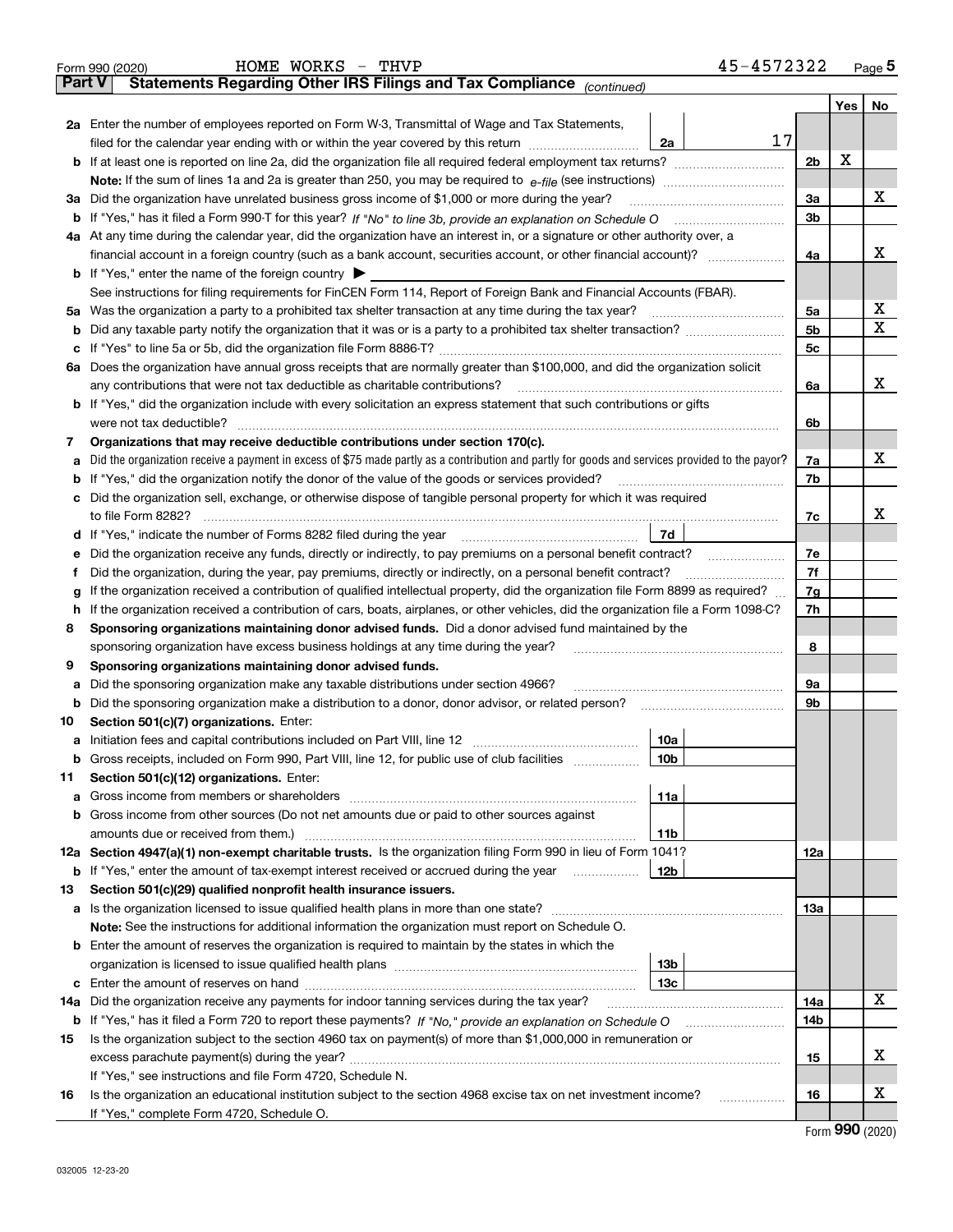|          | HOME WORKS - THVP<br>Form 990 (2020)                                                                                                                                  |    | 45-4572322 |                 |                         | <u>Page</u> 6           |
|----------|-----------------------------------------------------------------------------------------------------------------------------------------------------------------------|----|------------|-----------------|-------------------------|-------------------------|
|          | <b>Part VI</b><br>Governance, Management, and Disclosure For each "Yes" response to lines 2 through 7b below, and for a "No" response                                 |    |            |                 |                         |                         |
|          | to line 8a, 8b, or 10b below, describe the circumstances, processes, or changes on Schedule O. See instructions.                                                      |    |            |                 |                         |                         |
|          | Check if Schedule O contains a response or note to any line in this Part VI                                                                                           |    |            |                 |                         | $\overline{\mathtt{x}}$ |
|          | <b>Section A. Governing Body and Management</b>                                                                                                                       |    |            |                 |                         |                         |
|          |                                                                                                                                                                       |    |            |                 | Yes                     | No                      |
|          | <b>1a</b> Enter the number of voting members of the governing body at the end of the tax year<br>.                                                                    | 1a | 14         |                 |                         |                         |
|          | If there are material differences in voting rights among members of the governing body, or if the governing                                                           |    |            |                 |                         |                         |
|          | body delegated broad authority to an executive committee or similar committee, explain on Schedule O.                                                                 |    |            |                 |                         |                         |
| b        | Enter the number of voting members included on line 1a, above, who are independent                                                                                    | 1b | 14         |                 |                         |                         |
| 2        | Did any officer, director, trustee, or key employee have a family relationship or a business relationship with any other                                              |    |            |                 |                         |                         |
|          | officer, director, trustee, or key employee?                                                                                                                          |    |            | 2               |                         | х                       |
| 3        | Did the organization delegate control over management duties customarily performed by or under the direct supervision                                                 |    |            |                 |                         |                         |
|          | of officers, directors, trustees, or key employees to a management company or other person?                                                                           |    |            | 3               |                         | x                       |
| 4        | Did the organization make any significant changes to its governing documents since the prior Form 990 was filed?                                                      |    |            | 4               |                         | X                       |
| 5        |                                                                                                                                                                       |    |            | 5               |                         | X                       |
| 6        | Did the organization have members or stockholders?                                                                                                                    |    |            | 6               |                         | X                       |
| 7a       | Did the organization have members, stockholders, or other persons who had the power to elect or appoint one or                                                        |    |            |                 |                         |                         |
|          | more members of the governing body?                                                                                                                                   |    |            | 7a              |                         | x                       |
| b        | Are any governance decisions of the organization reserved to (or subject to approval by) members, stockholders, or                                                    |    |            |                 |                         |                         |
|          | persons other than the governing body?                                                                                                                                |    |            | 7b              |                         | x                       |
| 8        | Did the organization contemporaneously document the meetings held or written actions undertaken during the year by the following:                                     |    |            |                 |                         |                         |
| a        |                                                                                                                                                                       |    |            | 8а              | х                       |                         |
| b        | Each committee with authority to act on behalf of the governing body?                                                                                                 |    |            | 8b              | X                       |                         |
| 9        | Is there any officer, director, trustee, or key employee listed in Part VII, Section A, who cannot be reached at the                                                  |    |            |                 |                         |                         |
|          |                                                                                                                                                                       |    |            | 9               |                         | x                       |
|          | Section B. Policies <sub>(This</sub> Section B requests information about policies not required by the Internal Revenue Code.)                                        |    |            |                 |                         |                         |
|          |                                                                                                                                                                       |    |            |                 | Yes                     | No<br>x                 |
|          |                                                                                                                                                                       |    |            | 10a             |                         |                         |
|          | b If "Yes," did the organization have written policies and procedures governing the activities of such chapters, affiliates,                                          |    |            |                 |                         |                         |
|          | and branches to ensure their operations are consistent with the organization's exempt purposes?                                                                       |    |            | 10 <sub>b</sub> | X                       |                         |
| 11a      | Has the organization provided a complete copy of this Form 990 to all members of its governing body before filing the form?                                           |    |            | 11a             |                         |                         |
| b        | Describe in Schedule O the process, if any, used by the organization to review this Form 990.                                                                         |    |            | 12a             | х                       |                         |
| 12a<br>b |                                                                                                                                                                       |    |            | 12 <sub>b</sub> | X                       |                         |
|          | Did the organization regularly and consistently monitor and enforce compliance with the policy? If "Yes." describe                                                    |    |            |                 |                         |                         |
|          |                                                                                                                                                                       |    |            | 12c             | х                       |                         |
| 13       | in Schedule O how this was done manufactured and contain an according to the state of the state of the state o                                                        |    |            | 13              | $\overline{\mathbf{x}}$ |                         |
| 14       | Did the organization have a written document retention and destruction policy?                                                                                        |    |            | 14              | X                       |                         |
| 15       | Did the process for determining compensation of the following persons include a review and approval by independent                                                    |    |            |                 |                         |                         |
|          | persons, comparability data, and contemporaneous substantiation of the deliberation and decision?                                                                     |    |            |                 |                         |                         |
| a        | The organization's CEO, Executive Director, or top management official manufactured content of the organization's CEO, Executive Director, or top management official |    |            | 15a             | х                       |                         |
|          | Other officers or key employees of the organization                                                                                                                   |    |            | 15 <sub>b</sub> | X                       |                         |
|          | If "Yes" to line 15a or 15b, describe the process in Schedule O (see instructions).                                                                                   |    |            |                 |                         |                         |
|          | 16a Did the organization invest in, contribute assets to, or participate in a joint venture or similar arrangement with a                                             |    |            |                 |                         |                         |
|          | taxable entity during the year?                                                                                                                                       |    |            | 16a             |                         | х                       |
|          | b If "Yes," did the organization follow a written policy or procedure requiring the organization to evaluate its participation                                        |    |            |                 |                         |                         |
|          | in joint venture arrangements under applicable federal tax law, and take steps to safeguard the organization's                                                        |    |            |                 |                         |                         |
|          |                                                                                                                                                                       |    |            | 16b             |                         |                         |
|          | <b>Section C. Disclosure</b>                                                                                                                                          |    |            |                 |                         |                         |
| 17       | NONE<br>List the states with which a copy of this Form 990 is required to be filed $\blacktriangleright$                                                              |    |            |                 |                         |                         |
| 18       | Section 6104 requires an organization to make its Forms 1023 (1024 or 1024-A, if applicable), 990, and 990-T (Section 501(c)(3)s only) available                      |    |            |                 |                         |                         |
|          | for public inspection. Indicate how you made these available. Check all that apply.                                                                                   |    |            |                 |                         |                         |
|          | $\lfloor X \rfloor$ Own website<br>$X$ Another's website<br>$X$ Upon request<br>Other (explain on Schedule O)                                                         |    |            |                 |                         |                         |
| 19       | Describe on Schedule O whether (and if so, how) the organization made its governing documents, conflict of interest policy, and financial                             |    |            |                 |                         |                         |
|          | statements available to the public during the tax year.                                                                                                               |    |            |                 |                         |                         |
| 20       | State the name, address, and telephone number of the person who possesses the organization's books and records                                                        |    |            |                 |                         |                         |
|          | THE CHARITY CFO LLC - 314-390-0220                                                                                                                                    |    |            |                 |                         |                         |
|          | 5501 DELMAR BLVD A430, ST. LOUIS, MO<br>63112                                                                                                                         |    |            |                 | 0 <sub>00</sub>         |                         |
|          |                                                                                                                                                                       |    |            |                 |                         |                         |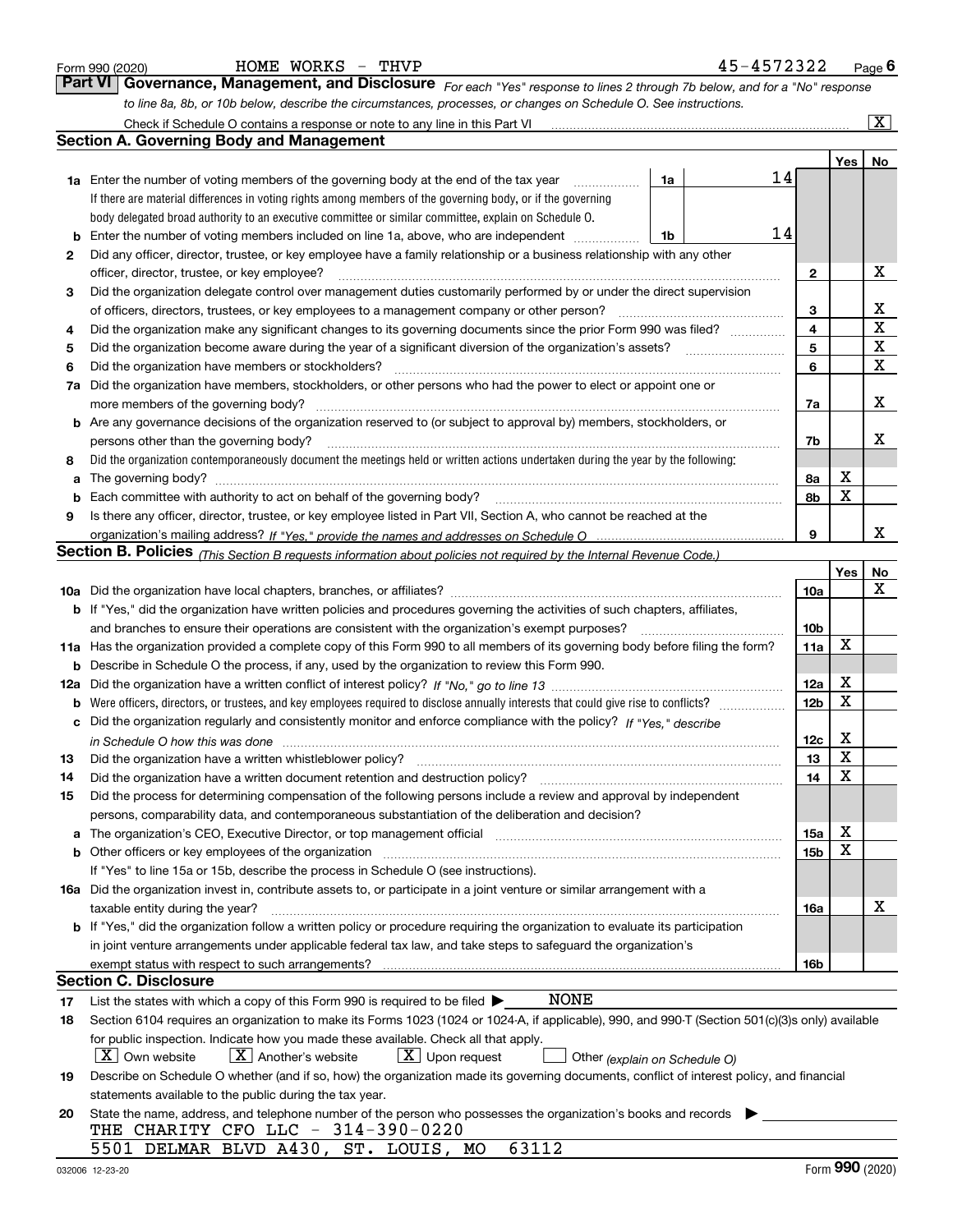### Form 990 (2020) HOME WORKS - THVP 45−4572322 <sub>Page</sub> **7Part VII Compensation of Officers, Directors, Trustees, Key Employees, Highest Compensated Employees, and Independent Contractors**

### Check if Schedule O contains a response or note to any line in this Part VII

## **Section A. Officers, Directors, Trustees, Key Employees, and Highest Compensated Employees**

**1a**  Complete this table for all persons required to be listed. Report compensation for the calendar year ending with or within the organization's tax year. **•** List all of the organization's current officers, directors, trustees (whether individuals or organizations), regardless of amount of compensation.

Enter -0- in columns (D), (E), and (F) if no compensation was paid.

 $\bullet$  List all of the organization's  $\,$ current key employees, if any. See instructions for definition of "key employee."

**•** List the organization's five current highest compensated employees (other than an officer, director, trustee, or key employee) who received reportable compensation (Box 5 of Form W-2 and/or Box 7 of Form 1099-MISC) of more than \$100,000 from the organization and any related organizations.

**•** List all of the organization's former officers, key employees, and highest compensated employees who received more than \$100,000 of reportable compensation from the organization and any related organizations.

**former directors or trustees**  ¥ List all of the organization's that received, in the capacity as a former director or trustee of the organization, more than \$10,000 of reportable compensation from the organization and any related organizations.

See instructions for the order in which to list the persons above.

 $\boxed{\textbf{X}}$  Check this box if neither the organization nor any related organization compensated any current officer, director, or trustee.

| (A)                         | (B)                      | (C)                            |                                         |             |              |                                                                  |        | (D)             | (E)             | (F)                         |  |  |
|-----------------------------|--------------------------|--------------------------------|-----------------------------------------|-------------|--------------|------------------------------------------------------------------|--------|-----------------|-----------------|-----------------------------|--|--|
| Name and title              | Average                  |                                | Position<br>(do not check more than one |             |              |                                                                  |        | Reportable      | Reportable      | Estimated                   |  |  |
|                             | hours per                |                                |                                         |             |              | box, unless person is both an<br>officer and a director/trustee) |        | compensation    | compensation    | amount of                   |  |  |
|                             | week                     |                                |                                         |             |              |                                                                  |        | from            | from related    | other                       |  |  |
|                             | (list any                |                                |                                         |             |              |                                                                  |        | the             | organizations   | compensation                |  |  |
|                             | hours for                |                                |                                         |             |              |                                                                  |        | organization    | (W-2/1099-MISC) | from the                    |  |  |
|                             | related<br>organizations |                                |                                         |             |              |                                                                  |        | (W-2/1099-MISC) |                 | organization<br>and related |  |  |
|                             | below                    |                                |                                         |             |              |                                                                  |        |                 |                 | organizations               |  |  |
|                             | line)                    | Individual trustee or director | Institutional trustee                   | Officer     | Key employee | Highest compensated<br>employee                                  | Former |                 |                 |                             |  |  |
| AMY MURPHY<br>(1)           | 1.00                     |                                |                                         |             |              |                                                                  |        |                 |                 |                             |  |  |
| BOARD CHAIR EMERITUS        |                          | $\mathbf X$                    |                                         | $\mathbf X$ |              |                                                                  |        | 0.              | 0.              | 0.                          |  |  |
| LATASHUIA BROWNING<br>(2)   | 1.00                     |                                |                                         |             |              |                                                                  |        |                 |                 |                             |  |  |
| <b>TREASURER</b>            |                          | $\mathbf X$                    |                                         | X           |              |                                                                  |        | 0.              | 0.              | 0.                          |  |  |
| SUSAN STITH<br>(3)          | 1.00                     |                                |                                         |             |              |                                                                  |        |                 |                 |                             |  |  |
| <b>BOARD MEMBER</b>         |                          | $\mathbf X$                    |                                         |             |              |                                                                  |        | $\mathbf 0$ .   | 0.              | $\mathbf 0$ .               |  |  |
| HARRIET BLICKENSTAFF<br>(4) | 1.00                     |                                |                                         |             |              |                                                                  |        |                 |                 |                             |  |  |
| <b>BOARD CHAIR</b>          |                          | $\mathbf X$                    |                                         | X           |              |                                                                  |        | 0.              | 0.              | $\mathbf 0$ .               |  |  |
| <b>WADE RAKES</b><br>(5)    | 1.00                     |                                |                                         |             |              |                                                                  |        |                 |                 |                             |  |  |
| <b>BOARD MEMBER</b>         |                          | $\mathbf X$                    |                                         |             |              |                                                                  |        | 0.              | 0.              | 0.                          |  |  |
| <b>JEFF BATES</b><br>(6)    | 1.00                     |                                |                                         |             |              |                                                                  |        |                 |                 |                             |  |  |
| <b>BOARD MEMBER</b>         |                          | $\mathbf X$                    |                                         |             |              |                                                                  |        | $\mathbf 0$ .   | $\mathbf 0$ .   | 0.                          |  |  |
| <b>KAREN EVANS</b><br>(7)   | 1.00                     |                                |                                         |             |              |                                                                  |        |                 |                 |                             |  |  |
| <b>SECRETARY</b>            |                          | $\mathbf X$                    |                                         | $\mathbf X$ |              |                                                                  |        | $\mathbf 0$ .   | $\mathbf 0$ .   | $\mathbf 0$ .               |  |  |
| LISA HUCK<br>(8)            | 1.00                     |                                |                                         |             |              |                                                                  |        |                 |                 |                             |  |  |
| <b>BOARD MEMBER</b>         |                          | $\mathbf X$                    |                                         |             |              |                                                                  |        | 0.              | 0.              | 0.                          |  |  |
| CHRIS LEE NICASTRO<br>(9)   | 1.00                     |                                |                                         |             |              |                                                                  |        |                 |                 |                             |  |  |
| <b>BOARD MEMBER</b>         |                          | $\mathbf X$                    |                                         |             |              |                                                                  |        | 0.              | 0.              | 0.                          |  |  |
| (10) DR. KELVIN ADAMS       | 1.00                     |                                |                                         |             |              |                                                                  |        |                 |                 |                             |  |  |
| <b>BOARD MEMBER</b>         |                          | $\mathbf X$                    |                                         |             |              |                                                                  |        | 0.              | 0.              | 0.                          |  |  |
| (11) CONSTANCE TAYLOR       | 1.00                     |                                |                                         |             |              |                                                                  |        |                 |                 |                             |  |  |
| <b>BOARD MEMBER</b>         |                          | $\mathbf x$                    |                                         |             |              |                                                                  |        | $\mathbf 0$ .   | 0.              | $\mathbf 0$ .               |  |  |
| (12) CHRISTOPHER BEDELL     | 1.00                     |                                |                                         |             |              |                                                                  |        |                 |                 |                             |  |  |
| BOARD MEMBER                |                          | $\mathbf x$                    |                                         |             |              |                                                                  |        | 0.              | $\mathbf 0$ .   | 0.                          |  |  |
| (13) MELISSA GARCIA         | 1.00                     |                                |                                         |             |              |                                                                  |        |                 |                 |                             |  |  |
| <b>BOARD MEMBER</b>         |                          | X                              |                                         |             |              |                                                                  |        | 0.              | $\mathbf 0$ .   | 0.                          |  |  |
| (14) THOMAS WALKER          | 1.00                     |                                |                                         |             |              |                                                                  |        |                 |                 |                             |  |  |
| <b>BOARD MEMBER</b>         |                          | X                              |                                         |             |              |                                                                  |        | 0.              | 0.              | 0.                          |  |  |
|                             |                          |                                |                                         |             |              |                                                                  |        |                 |                 |                             |  |  |
|                             |                          |                                |                                         |             |              |                                                                  |        |                 |                 |                             |  |  |
|                             |                          |                                |                                         |             |              |                                                                  |        |                 |                 |                             |  |  |
|                             |                          |                                |                                         |             |              |                                                                  |        |                 |                 |                             |  |  |
|                             |                          |                                |                                         |             |              |                                                                  |        |                 |                 |                             |  |  |
|                             |                          |                                |                                         |             |              |                                                                  |        |                 |                 |                             |  |  |

 $\mathcal{L}^{\text{max}}$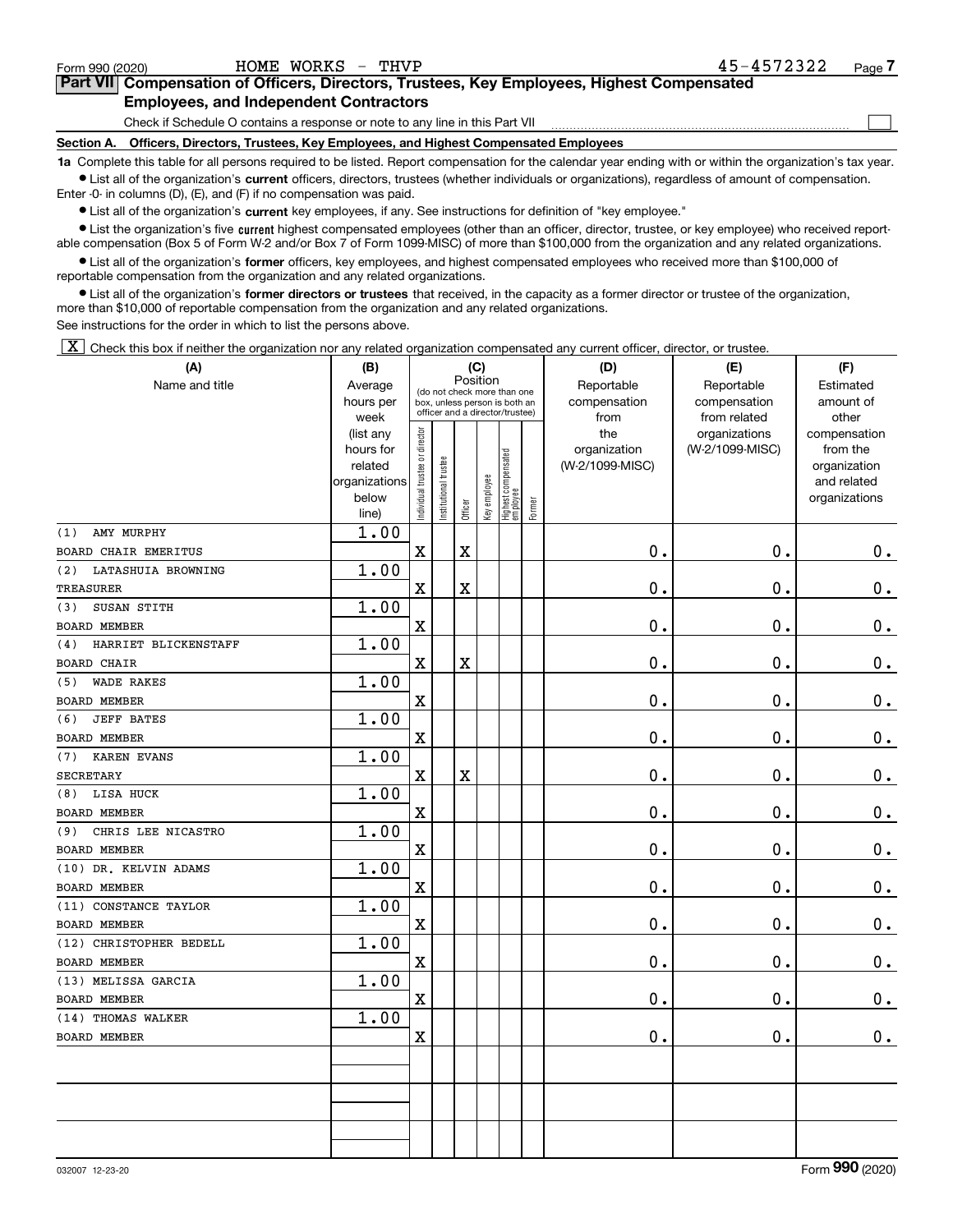| <b>Part VII</b> | 45-4572322<br>HOME WORKS - THVP<br>Form 990 (2020)                                                                                                                                                                                                           |                                                                      |                                                                                                                    |                       |         |              |                                 |        |                                           |                                                   |                                        |                                                                          |                                      |
|-----------------|--------------------------------------------------------------------------------------------------------------------------------------------------------------------------------------------------------------------------------------------------------------|----------------------------------------------------------------------|--------------------------------------------------------------------------------------------------------------------|-----------------------|---------|--------------|---------------------------------|--------|-------------------------------------------|---------------------------------------------------|----------------------------------------|--------------------------------------------------------------------------|--------------------------------------|
|                 | Section A. Officers, Directors, Trustees, Key Employees, and Highest Compensated Employees (continued)                                                                                                                                                       |                                                                      |                                                                                                                    |                       |         |              |                                 |        |                                           |                                                   |                                        |                                                                          |                                      |
|                 | (A)<br>Name and title                                                                                                                                                                                                                                        | (B)<br>Average<br>hours per<br>week                                  | (C)<br>Position<br>(do not check more than one<br>box, unless person is both an<br>officer and a director/trustee) |                       |         |              |                                 |        | (D)<br>Reportable<br>compensation<br>from | (E)<br>Reportable<br>compensation<br>from related | (F)<br>Estimated<br>amount of<br>other |                                                                          |                                      |
|                 |                                                                                                                                                                                                                                                              | (list any<br>hours for<br>related<br>organizations<br>below<br>line) | ndividual trustee or director                                                                                      | Institutional trustee | Officer | Key employee | Highest compensated<br>employee | Former | the<br>organization<br>(W-2/1099-MISC)    | organizations<br>(W-2/1099-MISC)                  |                                        | compensation<br>from the<br>organization<br>and related<br>organizations |                                      |
|                 |                                                                                                                                                                                                                                                              |                                                                      |                                                                                                                    |                       |         |              |                                 |        |                                           |                                                   |                                        |                                                                          |                                      |
|                 |                                                                                                                                                                                                                                                              |                                                                      |                                                                                                                    |                       |         |              |                                 |        |                                           |                                                   |                                        |                                                                          |                                      |
|                 |                                                                                                                                                                                                                                                              |                                                                      |                                                                                                                    |                       |         |              |                                 |        |                                           |                                                   |                                        |                                                                          |                                      |
|                 |                                                                                                                                                                                                                                                              |                                                                      |                                                                                                                    |                       |         |              |                                 |        |                                           |                                                   |                                        |                                                                          |                                      |
|                 |                                                                                                                                                                                                                                                              |                                                                      |                                                                                                                    |                       |         |              |                                 |        |                                           |                                                   |                                        |                                                                          |                                      |
|                 |                                                                                                                                                                                                                                                              |                                                                      |                                                                                                                    |                       |         |              |                                 |        |                                           |                                                   |                                        |                                                                          |                                      |
|                 |                                                                                                                                                                                                                                                              |                                                                      |                                                                                                                    |                       |         |              |                                 |        |                                           |                                                   |                                        |                                                                          |                                      |
|                 |                                                                                                                                                                                                                                                              |                                                                      |                                                                                                                    |                       |         |              |                                 |        |                                           |                                                   |                                        |                                                                          |                                      |
|                 |                                                                                                                                                                                                                                                              |                                                                      |                                                                                                                    |                       |         |              |                                 |        | 0.                                        | 0.                                                |                                        |                                                                          | 0.                                   |
|                 | 1b Subtotal<br>c Total from continuation sheets to Part VII, Section A manufactured and response to Total from extension<br>d Total (add lines 1b and 1c)                                                                                                    |                                                                      |                                                                                                                    |                       |         |              |                                 |        | $0$ .<br>$\overline{0}$ .                 | $0$ .<br>$\overline{0}$ .                         |                                        |                                                                          | $\overline{0}$ .<br>$\overline{0}$ . |
| $\mathbf{2}$    | Total number of individuals (including but not limited to those listed above) who received more than \$100,000 of reportable<br>compensation from the organization $\blacktriangleright$                                                                     |                                                                      |                                                                                                                    |                       |         |              |                                 |        |                                           |                                                   |                                        |                                                                          | 0                                    |
|                 |                                                                                                                                                                                                                                                              |                                                                      |                                                                                                                    |                       |         |              |                                 |        |                                           |                                                   |                                        | Yes                                                                      | No                                   |
| З               | Did the organization list any former officer, director, trustee, key employee, or highest compensated employee on<br>line 1a? If "Yes," complete Schedule J for such individual manufactured contained and the Yes," complete Schedule J for such individual |                                                                      |                                                                                                                    |                       |         |              |                                 |        |                                           |                                                   |                                        | 3                                                                        | х                                    |
| 4               | For any individual listed on line 1a, is the sum of reportable compensation and other compensation from the organization                                                                                                                                     |                                                                      |                                                                                                                    |                       |         |              |                                 |        |                                           |                                                   |                                        | 4                                                                        | х                                    |
| 5               | Did any person listed on line 1a receive or accrue compensation from any unrelated organization or individual for services                                                                                                                                   |                                                                      |                                                                                                                    |                       |         |              |                                 |        |                                           |                                                   |                                        | 5                                                                        | X                                    |
|                 | <b>Section B. Independent Contractors</b>                                                                                                                                                                                                                    |                                                                      |                                                                                                                    |                       |         |              |                                 |        |                                           |                                                   |                                        |                                                                          |                                      |
| 1               | Complete this table for your five highest compensated independent contractors that received more than \$100,000 of compensation from<br>the organization. Report compensation for the calendar year ending with or within the organization's tax year.       |                                                                      |                                                                                                                    |                       |         |              |                                 |        |                                           |                                                   |                                        |                                                                          |                                      |
|                 | (A)<br>Name and business address                                                                                                                                                                                                                             |                                                                      |                                                                                                                    | <b>NONE</b>           |         |              |                                 |        | (B)<br>Description of services            |                                                   |                                        | (C)<br>Compensation                                                      |                                      |
|                 |                                                                                                                                                                                                                                                              |                                                                      |                                                                                                                    |                       |         |              |                                 |        |                                           |                                                   |                                        |                                                                          |                                      |
|                 |                                                                                                                                                                                                                                                              |                                                                      |                                                                                                                    |                       |         |              |                                 |        |                                           |                                                   |                                        |                                                                          |                                      |
|                 |                                                                                                                                                                                                                                                              |                                                                      |                                                                                                                    |                       |         |              |                                 |        |                                           |                                                   |                                        |                                                                          |                                      |
|                 |                                                                                                                                                                                                                                                              |                                                                      |                                                                                                                    |                       |         |              |                                 |        |                                           |                                                   |                                        |                                                                          |                                      |
| $\mathbf{2}$    | Total number of independent contractors (including but not limited to those listed above) who received more than<br>\$100,000 of compensation from the organization                                                                                          |                                                                      |                                                                                                                    |                       |         | 0            |                                 |        |                                           |                                                   |                                        |                                                                          |                                      |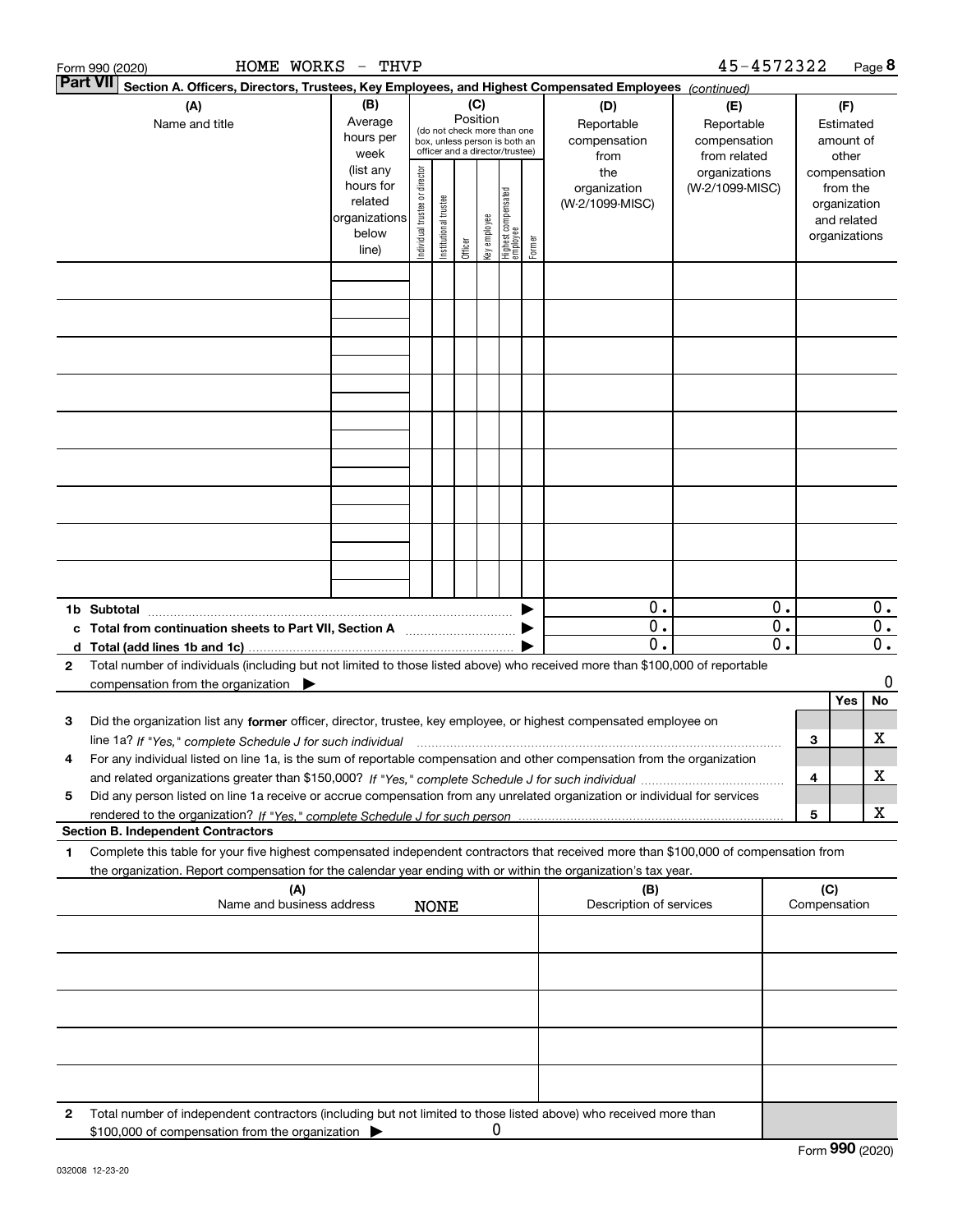|                                                           | Form 990 (2020)  |   |                                                                                                                                                                                                                                      |    | HOME WORKS     | $\overline{\phantom{0}}$ | THVP                 |                      |                                              | 45-4572322                                      | Page 9                                                          |
|-----------------------------------------------------------|------------------|---|--------------------------------------------------------------------------------------------------------------------------------------------------------------------------------------------------------------------------------------|----|----------------|--------------------------|----------------------|----------------------|----------------------------------------------|-------------------------------------------------|-----------------------------------------------------------------|
|                                                           | <b>Part VIII</b> |   | <b>Statement of Revenue</b>                                                                                                                                                                                                          |    |                |                          |                      |                      |                                              |                                                 |                                                                 |
|                                                           |                  |   | Check if Schedule O contains a response or note to any line in this Part VIII                                                                                                                                                        |    |                |                          |                      |                      |                                              |                                                 |                                                                 |
|                                                           |                  |   |                                                                                                                                                                                                                                      |    |                |                          |                      | (A)<br>Total revenue | (B)<br>Related or exempt<br>function revenue | $\overline{C}$<br>Unrelated<br>business revenue | (D)<br>Revenue excluded<br>from tax under<br>sections 512 - 514 |
|                                                           |                  |   | 1 a Federated campaigns                                                                                                                                                                                                              |    | 1a             |                          |                      |                      |                                              |                                                 |                                                                 |
| Contributions, Gifts, Grants<br>and Other Similar Amounts |                  | b | Membership dues                                                                                                                                                                                                                      |    | 1 <sub>b</sub> |                          |                      |                      |                                              |                                                 |                                                                 |
|                                                           |                  | c | Fundraising events                                                                                                                                                                                                                   |    | 1 <sub>c</sub> |                          |                      |                      |                                              |                                                 |                                                                 |
|                                                           |                  | d | Related organizations                                                                                                                                                                                                                |    | 1 <sub>d</sub> |                          |                      |                      |                                              |                                                 |                                                                 |
|                                                           |                  | е | Government grants (contributions)                                                                                                                                                                                                    |    | 1e             |                          | 81,300.              |                      |                                              |                                                 |                                                                 |
|                                                           | f                |   | All other contributions, gifts, grants, and                                                                                                                                                                                          |    |                |                          |                      |                      |                                              |                                                 |                                                                 |
|                                                           |                  |   | similar amounts not included above                                                                                                                                                                                                   |    | 1f             |                          | 897,063.             |                      |                                              |                                                 |                                                                 |
|                                                           |                  | a | Noncash contributions included in lines 1a-1f                                                                                                                                                                                        |    | $1g$ \$        |                          |                      |                      |                                              |                                                 |                                                                 |
|                                                           |                  |   |                                                                                                                                                                                                                                      |    |                |                          |                      | 978,363.             |                                              |                                                 |                                                                 |
|                                                           |                  |   |                                                                                                                                                                                                                                      |    |                |                          | <b>Business Code</b> |                      |                                              |                                                 |                                                                 |
|                                                           | 2 a              |   | <u> 2008 - An Dùbhlachd ann an Dùbhlachd ann an Dùbhlachd ann an Dùbhlachd ann an Dùbhlachd ann an Dùbhlachd ann an Dùbhlachd ann an Dùbhlachd ann an Dùbhlachd ann an Dùbhlachd ann an Dùbhlachd ann an Dùbhlachd ann an Dùbhla</u> |    |                |                          |                      |                      |                                              |                                                 |                                                                 |
|                                                           |                  | b | <u> 1980 - John Stone, Amerikaansk politiker (</u>                                                                                                                                                                                   |    |                |                          |                      |                      |                                              |                                                 |                                                                 |
| Program Service<br>Revenue                                |                  | c | <u> 2000 - Jan Samuel Barbara, martin da shekara 1992 - Shekara 1992 - Shekara 1992 - Shekara 1992 - Shekara 1992 - Sh</u>                                                                                                           |    |                |                          |                      |                      |                                              |                                                 |                                                                 |
|                                                           |                  | d | <u> 1989 - Johann Barn, mars ann an t-Amhain an t-Amhain an t-Amhain an t-Amhain an t-Amhain an t-Amhain an t-A</u>                                                                                                                  |    |                |                          |                      |                      |                                              |                                                 |                                                                 |
|                                                           |                  | е |                                                                                                                                                                                                                                      |    |                |                          |                      |                      |                                              |                                                 |                                                                 |
|                                                           |                  |   | f All other program service revenue                                                                                                                                                                                                  |    |                |                          |                      |                      |                                              |                                                 |                                                                 |
|                                                           | 3                | g | Investment income (including dividends, interest, and                                                                                                                                                                                |    |                |                          |                      |                      |                                              |                                                 |                                                                 |
|                                                           |                  |   |                                                                                                                                                                                                                                      |    |                |                          | ▶                    | 148.                 |                                              |                                                 | 148.                                                            |
|                                                           | 4                |   | Income from investment of tax-exempt bond proceeds                                                                                                                                                                                   |    |                |                          |                      |                      |                                              |                                                 |                                                                 |
|                                                           | 5                |   |                                                                                                                                                                                                                                      |    |                |                          |                      |                      |                                              |                                                 |                                                                 |
|                                                           |                  |   |                                                                                                                                                                                                                                      |    | (i) Real       |                          | (ii) Personal        |                      |                                              |                                                 |                                                                 |
|                                                           | 6а               |   | Gross rents                                                                                                                                                                                                                          | 6a |                |                          |                      |                      |                                              |                                                 |                                                                 |
|                                                           |                  | b | Less: rental expenses                                                                                                                                                                                                                | 6b |                |                          |                      |                      |                                              |                                                 |                                                                 |
|                                                           |                  | c | Rental income or (loss)                                                                                                                                                                                                              | 6с |                |                          |                      |                      |                                              |                                                 |                                                                 |
|                                                           |                  |   | d Net rental income or (loss)                                                                                                                                                                                                        |    |                |                          |                      |                      |                                              |                                                 |                                                                 |
|                                                           |                  |   | 7 a Gross amount from sales of                                                                                                                                                                                                       |    | (i) Securities |                          | (ii) Other           |                      |                                              |                                                 |                                                                 |
|                                                           |                  |   | assets other than inventory                                                                                                                                                                                                          | 7a |                |                          |                      |                      |                                              |                                                 |                                                                 |
|                                                           |                  |   | <b>b</b> Less: cost or other basis                                                                                                                                                                                                   |    |                |                          |                      |                      |                                              |                                                 |                                                                 |
|                                                           |                  |   | and sales expenses                                                                                                                                                                                                                   | 7b |                |                          |                      |                      |                                              |                                                 |                                                                 |
|                                                           |                  |   | c Gain or (loss)                                                                                                                                                                                                                     | 7c |                |                          |                      |                      |                                              |                                                 |                                                                 |
|                                                           |                  |   |                                                                                                                                                                                                                                      |    |                |                          |                      |                      |                                              |                                                 |                                                                 |
|                                                           |                  |   | 8 a Gross income from fundraising events (not                                                                                                                                                                                        |    |                |                          |                      |                      |                                              |                                                 |                                                                 |
|                                                           |                  |   |                                                                                                                                                                                                                                      |    |                |                          |                      |                      |                                              |                                                 |                                                                 |
|                                                           |                  |   | contributions reported on line 1c). See                                                                                                                                                                                              |    |                |                          |                      |                      |                                              |                                                 |                                                                 |
|                                                           |                  |   |                                                                                                                                                                                                                                      |    |                | 8a                       |                      |                      |                                              |                                                 |                                                                 |
|                                                           |                  |   | <b>b</b> Less: direct expenses <b>constants b</b>                                                                                                                                                                                    |    |                | 8b                       |                      |                      |                                              |                                                 |                                                                 |
|                                                           |                  |   | c Net income or (loss) from fundraising events                                                                                                                                                                                       |    |                |                          |                      |                      |                                              |                                                 |                                                                 |
|                                                           |                  |   | 9 a Gross income from gaming activities. See                                                                                                                                                                                         |    |                |                          |                      |                      |                                              |                                                 |                                                                 |
|                                                           |                  |   |                                                                                                                                                                                                                                      |    |                | 9а                       |                      |                      |                                              |                                                 |                                                                 |
|                                                           |                  |   | <b>b</b> Less: direct expenses <b>manually</b>                                                                                                                                                                                       |    |                | 9 <sub>b</sub>           |                      |                      |                                              |                                                 |                                                                 |
|                                                           |                  |   | c Net income or (loss) from gaming activities                                                                                                                                                                                        |    |                |                          |                      |                      |                                              |                                                 |                                                                 |
|                                                           |                  |   | 10 a Gross sales of inventory, less returns                                                                                                                                                                                          |    |                |                          |                      |                      |                                              |                                                 |                                                                 |
|                                                           |                  |   |                                                                                                                                                                                                                                      |    |                | 10a                      |                      |                      |                                              |                                                 |                                                                 |
|                                                           |                  |   |                                                                                                                                                                                                                                      |    |                | 10 <sub>b</sub>          |                      |                      |                                              |                                                 |                                                                 |
|                                                           |                  |   | c Net income or (loss) from sales of inventory                                                                                                                                                                                       |    |                |                          |                      |                      |                                              |                                                 |                                                                 |
|                                                           |                  |   |                                                                                                                                                                                                                                      |    |                |                          | <b>Business Code</b> |                      |                                              |                                                 |                                                                 |
|                                                           | 11a              |   | <u> 1989 - Johann John Stone, meil in der Stone aus der Stone aus der Stone aus der Stone aus der Stone aus der S</u>                                                                                                                |    |                |                          |                      |                      |                                              |                                                 |                                                                 |
| Revenue                                                   |                  | b | <u> 1989 - Johann Harry Barn, mars ar breist fan de Fryske kommunent fan de Fryske kommunent fan de Fryske kommun</u>                                                                                                                |    |                |                          |                      |                      |                                              |                                                 |                                                                 |
|                                                           |                  | с | the contract of the contract of the contract of the contract of the contract of                                                                                                                                                      |    |                |                          |                      |                      |                                              |                                                 |                                                                 |
|                                                           |                  |   |                                                                                                                                                                                                                                      |    |                |                          |                      |                      |                                              |                                                 |                                                                 |
|                                                           | 12               |   |                                                                                                                                                                                                                                      |    |                |                          |                      | 978,511.             | 0.                                           | $0$ .                                           | 148.                                                            |
|                                                           |                  |   |                                                                                                                                                                                                                                      |    |                |                          |                      |                      |                                              |                                                 |                                                                 |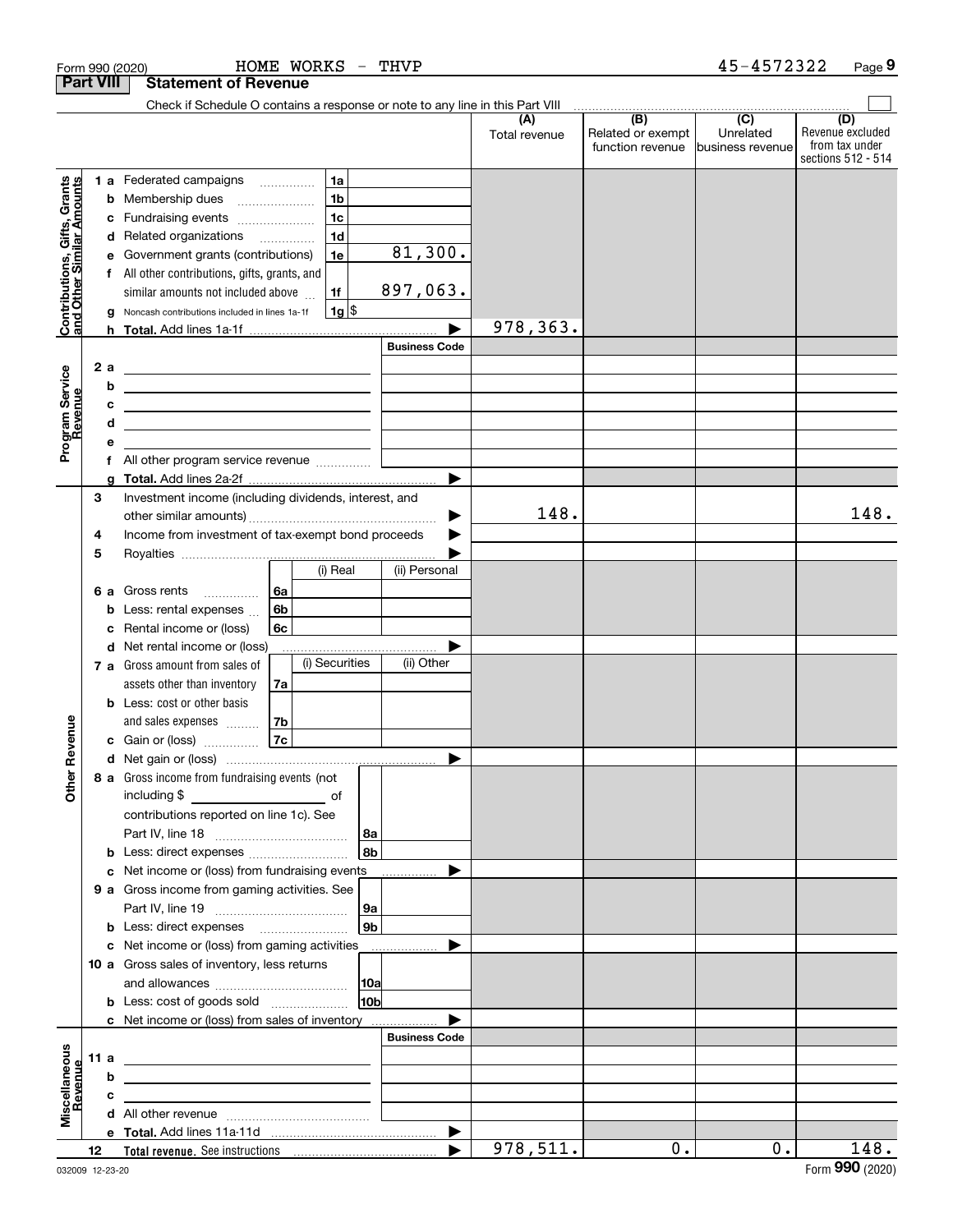|    | and domestic governments. See Part IV, line 21<br>$\ddotsc$                                        |                       |                   |                    |                    |
|----|----------------------------------------------------------------------------------------------------|-----------------------|-------------------|--------------------|--------------------|
| 2  | Grants and other assistance to domestic                                                            |                       |                   |                    |                    |
|    | individuals. See Part IV, line 22                                                                  |                       |                   |                    |                    |
| 3  | Grants and other assistance to foreign                                                             |                       |                   |                    |                    |
|    | organizations, foreign governments, and foreign                                                    |                       |                   |                    |                    |
|    | individuals. See Part IV, lines 15 and 16                                                          |                       |                   |                    |                    |
| 4  | Benefits paid to or for members                                                                    |                       |                   |                    |                    |
| 5  | Compensation of current officers, directors,                                                       |                       |                   |                    |                    |
|    | trustees, and key employees                                                                        |                       |                   |                    |                    |
| 6  | Compensation not included above to disqualified                                                    |                       |                   |                    |                    |
|    | persons (as defined under section 4958(f)(1)) and                                                  |                       |                   |                    |                    |
|    | persons described in section $4958(c)(3)(B)$                                                       |                       |                   |                    |                    |
| 7  | Other salaries and wages                                                                           | 380, 137.             | 269,840.          | 43,621.            | 66,676.            |
| 8  | Pension plan accruals and contributions (include                                                   |                       |                   |                    |                    |
|    | section 401(k) and 403(b) employer contributions)                                                  |                       |                   |                    |                    |
| 9  | Other employee benefits                                                                            |                       |                   |                    |                    |
| 10 |                                                                                                    | 31, 237.              | 22,117.           | 3,744.             | 5,376.             |
| 11 | Fees for services (nonemployees):                                                                  |                       |                   |                    |                    |
| a  |                                                                                                    | 38,291.               | 13,375.           |                    | 24,916.            |
| b  |                                                                                                    |                       |                   |                    |                    |
| c  |                                                                                                    | 44,645.               |                   | 44,645.            |                    |
| d  | Lobbying                                                                                           |                       |                   |                    |                    |
| e  | Professional fundraising services. See Part IV, line 17                                            |                       |                   |                    |                    |
| f  | Investment management fees                                                                         |                       |                   |                    |                    |
| g  | Other. (If line 11g amount exceeds 10% of line 25,                                                 |                       |                   |                    |                    |
|    | column (A) amount, list line 11g expenses on Sch O.)                                               |                       |                   |                    |                    |
| 12 |                                                                                                    | 4,430.                | 2,381.            | 1,358.             | 691.               |
| 13 |                                                                                                    | $\overline{26,317}$ . | 5,839.            | 14,975.            | $\overline{5,503}$ |
| 14 |                                                                                                    | 17,394.               | 7,419.            | 8,847.             | 1,128.             |
| 15 |                                                                                                    |                       |                   |                    |                    |
| 16 |                                                                                                    | 36,380.               | 25,829.           | 4,365.             | 6, 186.            |
| 17 | Travel                                                                                             | 145.                  | 134.              | 9.                 | 2.                 |
| 18 | Payments of travel or entertainment expenses                                                       |                       |                   |                    |                    |
|    | for any federal, state, or local public officials                                                  |                       |                   |                    |                    |
| 19 | Conferences, conventions, and meetings                                                             |                       |                   |                    |                    |
| 20 | Interest                                                                                           |                       |                   |                    |                    |
| 21 |                                                                                                    |                       |                   |                    |                    |
| 22 | Depreciation, depletion, and amortization.                                                         | 3,010.                | 3,010.            |                    |                    |
| 23 | Insurance                                                                                          | 10,653.               | 7,459.            | 1,408.             | 1,786.             |
| 24 | Other expenses. Itemize expenses not covered<br>above (List miscellaneous expenses on line 24e. If |                       |                   |                    |                    |
|    | line 24e amount exceeds 10% of line 25, column (A)                                                 |                       |                   |                    |                    |
|    | amount, list line 24e expenses on Schedule O.)                                                     |                       |                   |                    |                    |
| a  | VISIT REIMBURSEMENTS                                                                               | 54,960.               | 54,960.           |                    |                    |
| b  | PTLT MEETINGS                                                                                      | 40,095.               | 40,095.           |                    |                    |
|    | LEARNING SUPPLIES                                                                                  | 12,989.               | 12,989.           |                    |                    |
| d  | <b>EVALUATIONS</b>                                                                                 | 10,074.               | 10,074.<br>8,424. |                    |                    |
| е  | All other expenses                                                                                 | 14,265.<br>725,022.   | 483,945.          | 2,549.<br>125,521. | 3,292.<br>115,556. |
| 25 | Total functional expenses. Add lines 1 through 24e                                                 |                       |                   |                    |                    |
| 26 | Joint costs. Complete this line only if the organization                                           |                       |                   |                    |                    |
|    | reported in column (B) joint costs from a combined                                                 |                       |                   |                    |                    |
|    | educational campaign and fundraising solicitation.                                                 |                       |                   |                    |                    |
|    | Check here<br>if following SOP 98-2 (ASC 958-720)                                                  |                       |                   |                    |                    |

*7b, 8b, 9b, and 10b of Part VIII.*

**1**

Form 990 (2020) HOME WORKS - THVP 4 5-4 5 7 2 3 2 2 <sub>Page</sub> **Part IX Statement of Functional Expenses**

Grants and other assistance to domestic organizations

*Do not include amounts reported on lines 6b,*

**(A)**

Total expenses Program service expenses

*Section 501(c)(3) and 501(c)(4) organizations must complete all columns. All other organizations must complete column (A).*

Check if Schedule O contains a response or note to any line in this Part IX

Fundraising expenses

 $\mathcal{L}^{\text{max}}$ 

**(C)** (C) (C)<br>
penses Program service Management and Fundrai<br>
expenses general expenses expen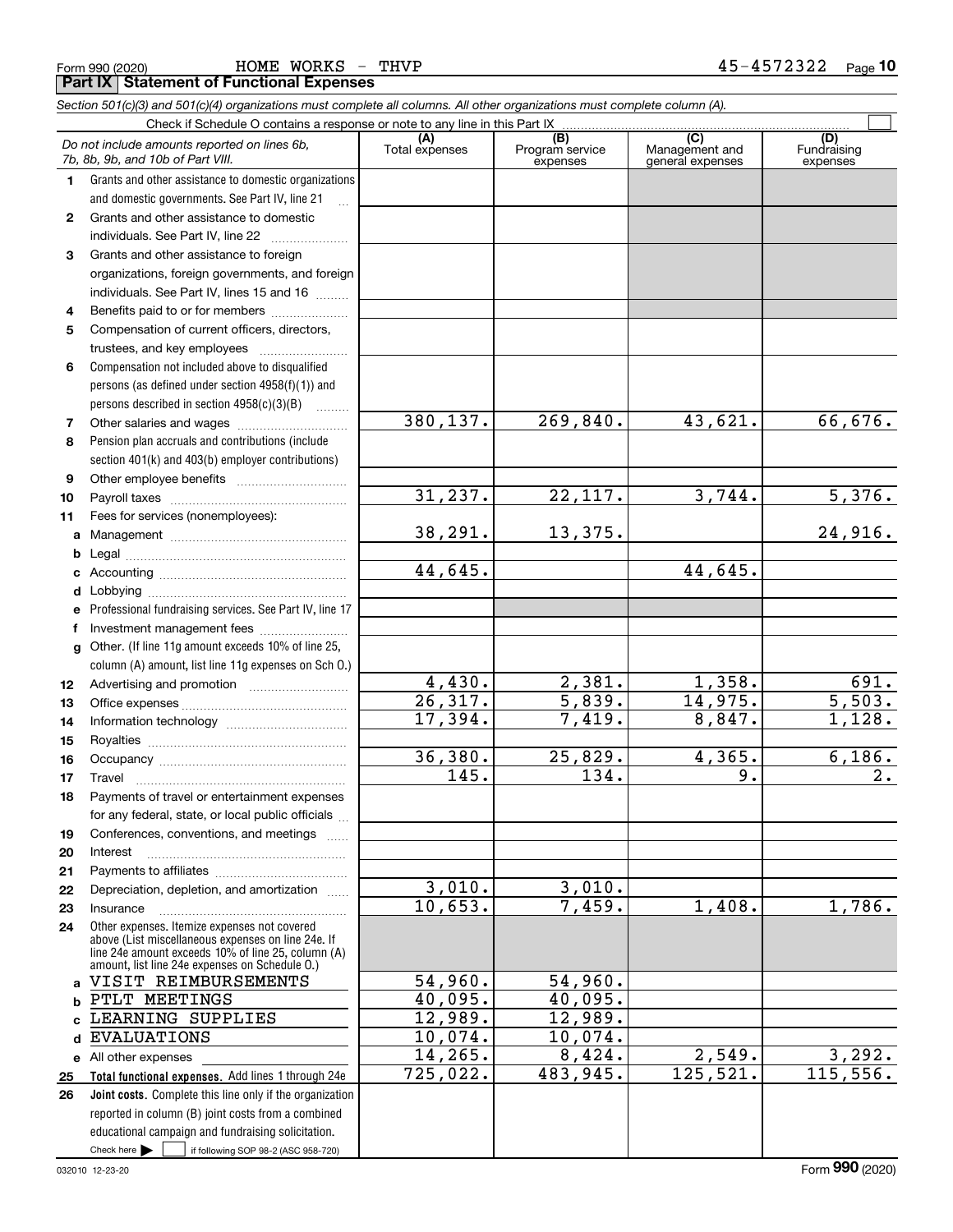| $F$ $n$<br>WORKS<br>HOME<br>THVP<br>Form 990 (2020) | Page<br>-4344 |
|-----------------------------------------------------|---------------|
|-----------------------------------------------------|---------------|

|                             |    |                                                                                                                                                                                                                                |                        |                           | (A)<br>Beginning of year |                 | (B)<br>End of year          |
|-----------------------------|----|--------------------------------------------------------------------------------------------------------------------------------------------------------------------------------------------------------------------------------|------------------------|---------------------------|--------------------------|-----------------|-----------------------------|
|                             | 1  |                                                                                                                                                                                                                                |                        |                           | 401,631.                 | $\mathbf{1}$    | 713,983.                    |
|                             | 2  |                                                                                                                                                                                                                                |                        |                           | $\overline{2}$           |                 |                             |
|                             | 3  |                                                                                                                                                                                                                                |                        |                           | 202, 119.                | $\mathbf{3}$    | 109,232.                    |
|                             | 4  |                                                                                                                                                                                                                                |                        |                           |                          | 4               |                             |
|                             | 5  | Loans and other receivables from any current or former officer, director,                                                                                                                                                      |                        |                           |                          |                 |                             |
|                             |    | trustee, key employee, creator or founder, substantial contributor, or 35%                                                                                                                                                     |                        |                           |                          |                 |                             |
|                             |    | controlled entity or family member of any of these persons                                                                                                                                                                     |                        |                           |                          | 5               |                             |
|                             | 6  | Loans and other receivables from other disqualified persons (as defined                                                                                                                                                        |                        |                           |                          |                 |                             |
|                             |    | under section 4958(f)(1)), and persons described in section 4958(c)(3)(B)                                                                                                                                                      |                        | $\ldots$                  |                          | 6               |                             |
|                             | 7  |                                                                                                                                                                                                                                |                        |                           |                          | $\overline{7}$  |                             |
| Assets                      | 8  |                                                                                                                                                                                                                                |                        |                           |                          | 8               |                             |
|                             | 9  | Prepaid expenses and deferred charges                                                                                                                                                                                          |                        |                           | 7,456.                   | $\mathbf{9}$    | 10, 144.                    |
|                             |    | <b>10a</b> Land, buildings, and equipment: cost or other                                                                                                                                                                       |                        |                           |                          |                 |                             |
|                             |    | basis. Complete Part VI of Schedule D  10a                                                                                                                                                                                     |                        | $\frac{76,985.}{12,134.}$ |                          |                 |                             |
|                             |    | <b>b</b> Less: accumulated depreciation                                                                                                                                                                                        | 10b l                  |                           | 31,811.                  | 10 <sub>c</sub> | 64,851.                     |
|                             | 11 |                                                                                                                                                                                                                                |                        |                           |                          | 11              |                             |
|                             | 12 |                                                                                                                                                                                                                                |                        |                           | 12                       |                 |                             |
|                             | 13 |                                                                                                                                                                                                                                |                        |                           | 13                       |                 |                             |
|                             | 14 |                                                                                                                                                                                                                                |                        |                           | 14                       |                 |                             |
|                             | 15 |                                                                                                                                                                                                                                | 2,995.                 | 15                        | 4,129.                   |                 |                             |
|                             | 16 |                                                                                                                                                                                                                                | $\overline{646,012}$ . | 16                        | 902, 339.                |                 |                             |
|                             | 17 |                                                                                                                                                                                                                                | 65,220.                | 17                        | 68,334.                  |                 |                             |
|                             | 18 |                                                                                                                                                                                                                                |                        |                           | 18                       |                 |                             |
|                             | 19 | Deferred revenue manual contracts and contracts are all the contracts and contracts are contracted and contracts are contracted and contract are contracted and contract are contracted and contract are contracted and contra |                        |                           |                          | 19              |                             |
|                             | 20 |                                                                                                                                                                                                                                |                        |                           |                          | 20              |                             |
|                             | 21 | Escrow or custodial account liability. Complete Part IV of Schedule D                                                                                                                                                          |                        | 1.1.1.1.1.1.1.1.1.1       |                          | 21              |                             |
|                             | 22 | Loans and other payables to any current or former officer, director,                                                                                                                                                           |                        |                           |                          |                 |                             |
|                             |    | trustee, key employee, creator or founder, substantial contributor, or 35%                                                                                                                                                     |                        |                           |                          |                 |                             |
| Liabilities                 |    | controlled entity or family member of any of these persons                                                                                                                                                                     |                        |                           |                          | 22              |                             |
|                             | 23 | Secured mortgages and notes payable to unrelated third parties                                                                                                                                                                 |                        |                           |                          | 23              |                             |
|                             | 24 | Unsecured notes and loans payable to unrelated third parties                                                                                                                                                                   |                        |                           | 81,300.                  | 24              | 81,024.                     |
|                             | 25 | Other liabilities (including federal income tax, payables to related third                                                                                                                                                     |                        |                           |                          |                 |                             |
|                             |    | parties, and other liabilities not included on lines 17-24). Complete Part X                                                                                                                                                   |                        |                           |                          |                 |                             |
|                             |    | of Schedule D                                                                                                                                                                                                                  |                        |                           |                          | 25              |                             |
|                             | 26 |                                                                                                                                                                                                                                |                        |                           | 146,520.                 | 26              | 149,358.                    |
|                             |    | Organizations that follow FASB ASC 958, check here $\blacktriangleright \boxed{X}$                                                                                                                                             |                        |                           |                          |                 |                             |
|                             |    | and complete lines 27, 28, 32, and 33.                                                                                                                                                                                         |                        |                           |                          |                 |                             |
|                             | 27 |                                                                                                                                                                                                                                |                        |                           | 297,373.                 | 27              | <u>636,059.</u>             |
|                             | 28 |                                                                                                                                                                                                                                |                        |                           | 202, 119.                | 28              | 116,922.                    |
|                             |    | Organizations that do not follow FASB ASC 958, check here $\blacktriangleright$                                                                                                                                                |                        |                           |                          |                 |                             |
|                             |    | and complete lines 29 through 33.                                                                                                                                                                                              |                        |                           |                          |                 |                             |
|                             | 29 |                                                                                                                                                                                                                                |                        |                           |                          | 29              |                             |
| Net Assets or Fund Balances | 30 | Paid-in or capital surplus, or land, building, or equipment fund                                                                                                                                                               |                        |                           |                          | 30              |                             |
|                             | 31 | Retained earnings, endowment, accumulated income, or other funds                                                                                                                                                               |                        |                           |                          | 31              |                             |
|                             | 32 | Total net assets or fund balances                                                                                                                                                                                              |                        |                           | $\overline{499,492}$ .   | 32              | $\frac{752,981.}{902,339.}$ |
|                             | 33 |                                                                                                                                                                                                                                |                        |                           | 646,012.                 | 33              |                             |

Form (2020) **990**

**Part X Balance Sheet**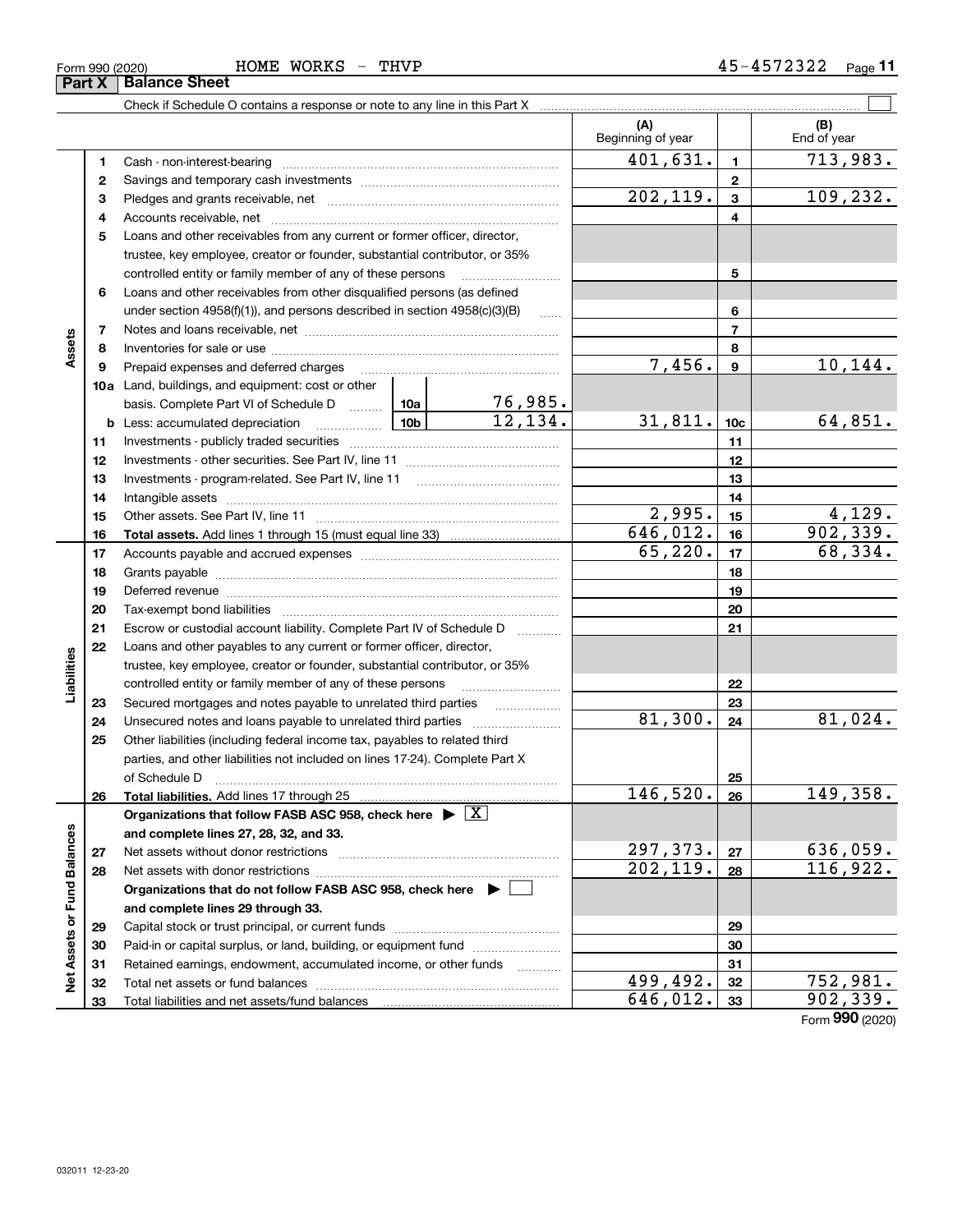|    | HOME WORKS - THVP<br>Form 990 (2020)                                                                                                                                | 45-4572322     |          | $_{\text{Page}}$ 12     |
|----|---------------------------------------------------------------------------------------------------------------------------------------------------------------------|----------------|----------|-------------------------|
|    | <b>Reconciliation of Net Assets</b><br><b>Part XI</b>                                                                                                               |                |          |                         |
|    |                                                                                                                                                                     |                |          |                         |
|    |                                                                                                                                                                     |                |          |                         |
| 1  | Total revenue (must equal Part VIII, column (A), line 12)<br>$\mathbf{1}$                                                                                           | 978,511.       |          |                         |
| 2  | $\mathbf{2}$                                                                                                                                                        |                | 725,022. |                         |
| з  | 3<br>Revenue less expenses. Subtract line 2 from line 1                                                                                                             | 253,489.       |          |                         |
| 4  | $\overline{\mathbf{4}}$                                                                                                                                             |                | 499,492. |                         |
| 5  | 5<br>Net unrealized gains (losses) on investments                                                                                                                   |                |          |                         |
| 6  | 6                                                                                                                                                                   |                |          |                         |
| 7  | $\overline{7}$<br>Investment expenses www.communication.com/www.communication.com/www.communication.com/www.com                                                     |                |          |                         |
| 8  | 8<br>Prior period adjustments                                                                                                                                       |                |          |                         |
| 9  | 9<br>Other changes in net assets or fund balances (explain on Schedule O)                                                                                           |                |          | 0.                      |
| 10 | Net assets or fund balances at end of year. Combine lines 3 through 9 (must equal Part X, line 32,                                                                  |                |          |                         |
|    | column (B))<br>10                                                                                                                                                   |                | 752,981. |                         |
|    | Part XII Financial Statements and Reporting                                                                                                                         |                |          |                         |
|    | Check if Schedule O contains a response or note to any line in this Part XII [11] [12] Check if Schedule O contains a response or note to any line in this Part XII |                |          | $\overline{\mathbf{X}}$ |
|    |                                                                                                                                                                     |                | Yes      | <b>No</b>               |
| 1. | $\boxed{\mathbf{X}}$ Accrual<br>Accounting method used to prepare the Form 990: <u>June</u> Cash<br>Other                                                           |                |          |                         |
|    | If the organization changed its method of accounting from a prior year or checked "Other," explain in Schedule O.                                                   |                |          |                         |
|    | 2a Were the organization's financial statements compiled or reviewed by an independent accountant?                                                                  | 2a             |          | Х                       |
|    | If "Yes," check a box below to indicate whether the financial statements for the year were compiled or reviewed on a                                                |                |          |                         |
|    | separate basis, consolidated basis, or both:                                                                                                                        |                |          |                         |
|    | Separate basis<br>Consolidated basis<br>Both consolidated and separate basis                                                                                        |                |          |                         |
|    | <b>b</b> Were the organization's financial statements audited by an independent accountant?                                                                         | 2 <sub>b</sub> | X        |                         |
|    | If "Yes," check a box below to indicate whether the financial statements for the year were audited on a separate basis,                                             |                |          |                         |
|    | consolidated basis, or both:                                                                                                                                        |                |          |                         |
|    | $X$ Separate basis<br><b>Consolidated basis</b><br>Both consolidated and separate basis                                                                             |                |          |                         |
| c  | If "Yes" to line 2a or 2b, does the organization have a committee that assumes responsibility for oversight of the audit,                                           |                |          |                         |
|    |                                                                                                                                                                     | 2c             | X        |                         |
|    | If the organization changed either its oversight process or selection process during the tax year, explain on Schedule O.                                           |                |          |                         |
|    | 3a As a result of a federal award, was the organization required to undergo an audit or audits as set forth in the Single Audit                                     |                |          |                         |
|    |                                                                                                                                                                     | За             |          | х                       |
|    | b If "Yes," did the organization undergo the required audit or audits? If the organization did not undergo the required audit                                       |                |          |                         |
|    |                                                                                                                                                                     | 3b             |          |                         |

Form (2020) **990**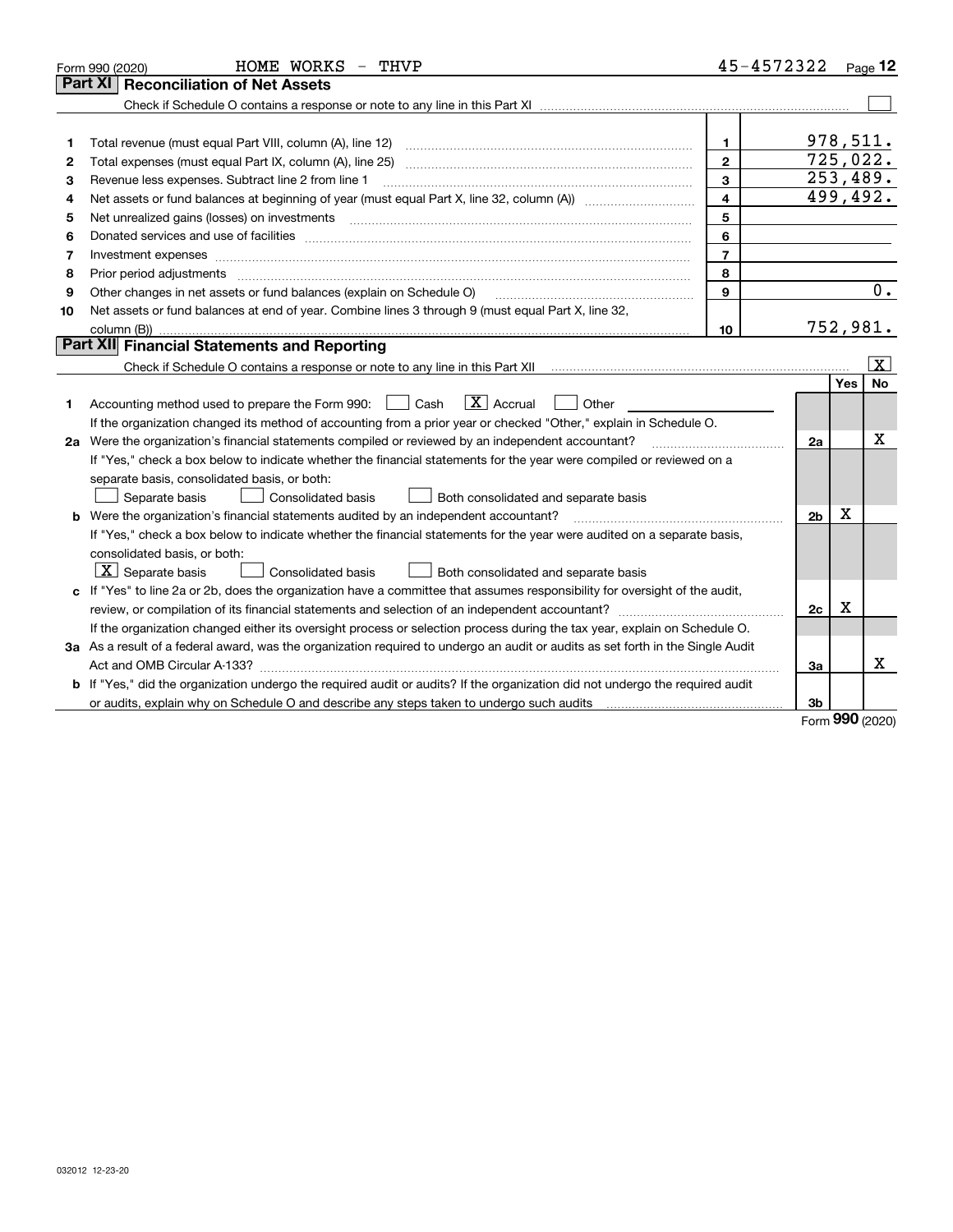Department of the Treasury

**(Form 990 or 990-EZ)**

# **Public Charity Status and Public Support**

**Complete if the organization is a section 501(c)(3) organization or a section 4947(a)(1) nonexempt charitable trust.**

**| Attach to Form 990 or Form 990-EZ.** 

| OMB No. 1545-0047                   |
|-------------------------------------|
| 020                                 |
| <b>Open to Public</b><br>Inspection |

|    |                     | Internal Revenue Service              |                                               |                                                                                    | $\triangleright$ Go to www.irs.gov/Form990 for instructions and the latest information.                                                      |                             |                                 |                                                      | <b>Inspection</b>          |
|----|---------------------|---------------------------------------|-----------------------------------------------|------------------------------------------------------------------------------------|----------------------------------------------------------------------------------------------------------------------------------------------|-----------------------------|---------------------------------|------------------------------------------------------|----------------------------|
|    |                     | Name of the organization              |                                               |                                                                                    | <b>Employer identification number</b>                                                                                                        |                             |                                 |                                                      |                            |
|    |                     |                                       |                                               | HOME WORKS                                                                         | THVP                                                                                                                                         |                             |                                 |                                                      | 45-4572322                 |
|    | Part I              |                                       |                                               |                                                                                    | Reason for Public Charity Status. (All organizations must complete this part.) See instructions.                                             |                             |                                 |                                                      |                            |
|    |                     |                                       |                                               |                                                                                    | The organization is not a private foundation because it is: (For lines 1 through 12, check only one box.)                                    |                             |                                 |                                                      |                            |
| 1. |                     |                                       |                                               |                                                                                    | A church, convention of churches, or association of churches described in section 170(b)(1)(A)(i).                                           |                             |                                 |                                                      |                            |
| 2  |                     |                                       |                                               |                                                                                    | A school described in section 170(b)(1)(A)(ii). (Attach Schedule E (Form 990 or 990-EZ).)                                                    |                             |                                 |                                                      |                            |
| 3  |                     |                                       |                                               |                                                                                    | A hospital or a cooperative hospital service organization described in section 170(b)(1)(A)(iii).                                            |                             |                                 |                                                      |                            |
| 4  |                     |                                       |                                               |                                                                                    | A medical research organization operated in conjunction with a hospital described in section 170(b)(1)(A)(iii). Enter the hospital's name,   |                             |                                 |                                                      |                            |
|    |                     | city, and state:                      |                                               |                                                                                    |                                                                                                                                              |                             |                                 |                                                      |                            |
| 5. |                     |                                       |                                               |                                                                                    | An organization operated for the benefit of a college or university owned or operated by a governmental unit described in                    |                             |                                 |                                                      |                            |
|    |                     |                                       |                                               | section 170(b)(1)(A)(iv). (Complete Part II.)                                      |                                                                                                                                              |                             |                                 |                                                      |                            |
| 6  |                     |                                       |                                               |                                                                                    | A federal, state, or local government or governmental unit described in section 170(b)(1)(A)(v).                                             |                             |                                 |                                                      |                            |
| 7  |                     |                                       |                                               |                                                                                    | An organization that normally receives a substantial part of its support from a governmental unit or from the general public described in    |                             |                                 |                                                      |                            |
|    |                     |                                       |                                               | section 170(b)(1)(A)(vi). (Complete Part II.)                                      |                                                                                                                                              |                             |                                 |                                                      |                            |
| 8  |                     |                                       |                                               |                                                                                    | A community trust described in section 170(b)(1)(A)(vi). (Complete Part II.)                                                                 |                             |                                 |                                                      |                            |
| 9  |                     |                                       |                                               |                                                                                    | An agricultural research organization described in section 170(b)(1)(A)(ix) operated in conjunction with a land-grant college                |                             |                                 |                                                      |                            |
|    |                     |                                       |                                               |                                                                                    | or university or a non-land-grant college of agriculture (see instructions). Enter the name, city, and state of the college or               |                             |                                 |                                                      |                            |
|    |                     | university:                           |                                               |                                                                                    |                                                                                                                                              |                             |                                 |                                                      |                            |
| 10 | $\lfloor x \rfloor$ |                                       |                                               |                                                                                    | An organization that normally receives (1) more than 33 1/3% of its support from contributions, membership fees, and gross receipts from     |                             |                                 |                                                      |                            |
|    |                     |                                       |                                               |                                                                                    | activities related to its exempt functions, subject to certain exceptions; and (2) no more than 33 1/3% of its support from gross investment |                             |                                 |                                                      |                            |
|    |                     |                                       |                                               |                                                                                    | income and unrelated business taxable income (less section 511 tax) from businesses acquired by the organization after June 30, 1975.        |                             |                                 |                                                      |                            |
|    |                     |                                       |                                               | See section 509(a)(2). (Complete Part III.)                                        |                                                                                                                                              |                             |                                 |                                                      |                            |
| 11 |                     |                                       |                                               |                                                                                    | An organization organized and operated exclusively to test for public safety. See section 509(a)(4).                                         |                             |                                 |                                                      |                            |
| 12 |                     |                                       |                                               |                                                                                    | An organization organized and operated exclusively for the benefit of, to perform the functions of, or to carry out the purposes of one or   |                             |                                 |                                                      |                            |
|    |                     |                                       |                                               |                                                                                    | more publicly supported organizations described in section 509(a)(1) or section 509(a)(2). See section 509(a)(3). Check the box in           |                             |                                 |                                                      |                            |
|    |                     |                                       |                                               |                                                                                    | lines 12a through 12d that describes the type of supporting organization and complete lines 12e, 12f, and 12g.                               |                             |                                 |                                                      |                            |
| а  |                     |                                       |                                               |                                                                                    | Type I. A supporting organization operated, supervised, or controlled by its supported organization(s), typically by giving                  |                             |                                 |                                                      |                            |
|    |                     |                                       |                                               |                                                                                    | the supported organization(s) the power to regularly appoint or elect a majority of the directors or trustees of the supporting              |                             |                                 |                                                      |                            |
|    |                     |                                       |                                               | organization. You must complete Part IV, Sections A and B.                         |                                                                                                                                              |                             |                                 |                                                      |                            |
| b  |                     |                                       |                                               |                                                                                    | Type II. A supporting organization supervised or controlled in connection with its supported organization(s), by having                      |                             |                                 |                                                      |                            |
|    |                     |                                       |                                               |                                                                                    | control or management of the supporting organization vested in the same persons that control or manage the supported                         |                             |                                 |                                                      |                            |
|    |                     |                                       |                                               | organization(s). You must complete Part IV, Sections A and C.                      |                                                                                                                                              |                             |                                 |                                                      |                            |
| с  |                     |                                       |                                               |                                                                                    | Type III functionally integrated. A supporting organization operated in connection with, and functionally integrated with,                   |                             |                                 |                                                      |                            |
|    |                     |                                       |                                               |                                                                                    | its supported organization(s) (see instructions). You must complete Part IV, Sections A, D, and E.                                           |                             |                                 |                                                      |                            |
| d  |                     |                                       |                                               |                                                                                    | Type III non-functionally integrated. A supporting organization operated in connection with its supported organization(s)                    |                             |                                 |                                                      |                            |
|    |                     |                                       |                                               |                                                                                    | that is not functionally integrated. The organization generally must satisfy a distribution requirement and an attentiveness                 |                             |                                 |                                                      |                            |
|    |                     |                                       |                                               |                                                                                    | requirement (see instructions). You must complete Part IV, Sections A and D, and Part V.                                                     |                             |                                 |                                                      |                            |
| е  |                     |                                       |                                               |                                                                                    | Check this box if the organization received a written determination from the IRS that it is a Type I, Type II, Type III                      |                             |                                 |                                                      |                            |
|    |                     |                                       |                                               |                                                                                    | functionally integrated, or Type III non-functionally integrated supporting organization.                                                    |                             |                                 |                                                      |                            |
|    |                     |                                       | f Enter the number of supported organizations |                                                                                    |                                                                                                                                              |                             |                                 |                                                      |                            |
|    |                     |                                       |                                               | Provide the following information about the supported organization(s).<br>(ii) EIN | (iii) Type of organization                                                                                                                   |                             | (iv) Is the organization listed |                                                      | (vi) Amount of other       |
|    |                     | (i) Name of supported<br>organization |                                               |                                                                                    | (described on lines 1-10                                                                                                                     | in your governing document? |                                 | (v) Amount of monetary<br>support (see instructions) | support (see instructions) |
|    |                     |                                       |                                               |                                                                                    | above (see instructions))                                                                                                                    | Yes                         | <b>No</b>                       |                                                      |                            |
|    |                     |                                       |                                               |                                                                                    |                                                                                                                                              |                             |                                 |                                                      |                            |
|    |                     |                                       |                                               |                                                                                    |                                                                                                                                              |                             |                                 |                                                      |                            |
|    |                     |                                       |                                               |                                                                                    |                                                                                                                                              |                             |                                 |                                                      |                            |
|    |                     |                                       |                                               |                                                                                    |                                                                                                                                              |                             |                                 |                                                      |                            |
|    |                     |                                       |                                               |                                                                                    |                                                                                                                                              |                             |                                 |                                                      |                            |
|    |                     |                                       |                                               |                                                                                    |                                                                                                                                              |                             |                                 |                                                      |                            |
|    |                     |                                       |                                               |                                                                                    |                                                                                                                                              |                             |                                 |                                                      |                            |
|    |                     |                                       |                                               |                                                                                    |                                                                                                                                              |                             |                                 |                                                      |                            |
|    |                     |                                       |                                               |                                                                                    |                                                                                                                                              |                             |                                 |                                                      |                            |
|    |                     |                                       |                                               |                                                                                    |                                                                                                                                              |                             |                                 |                                                      |                            |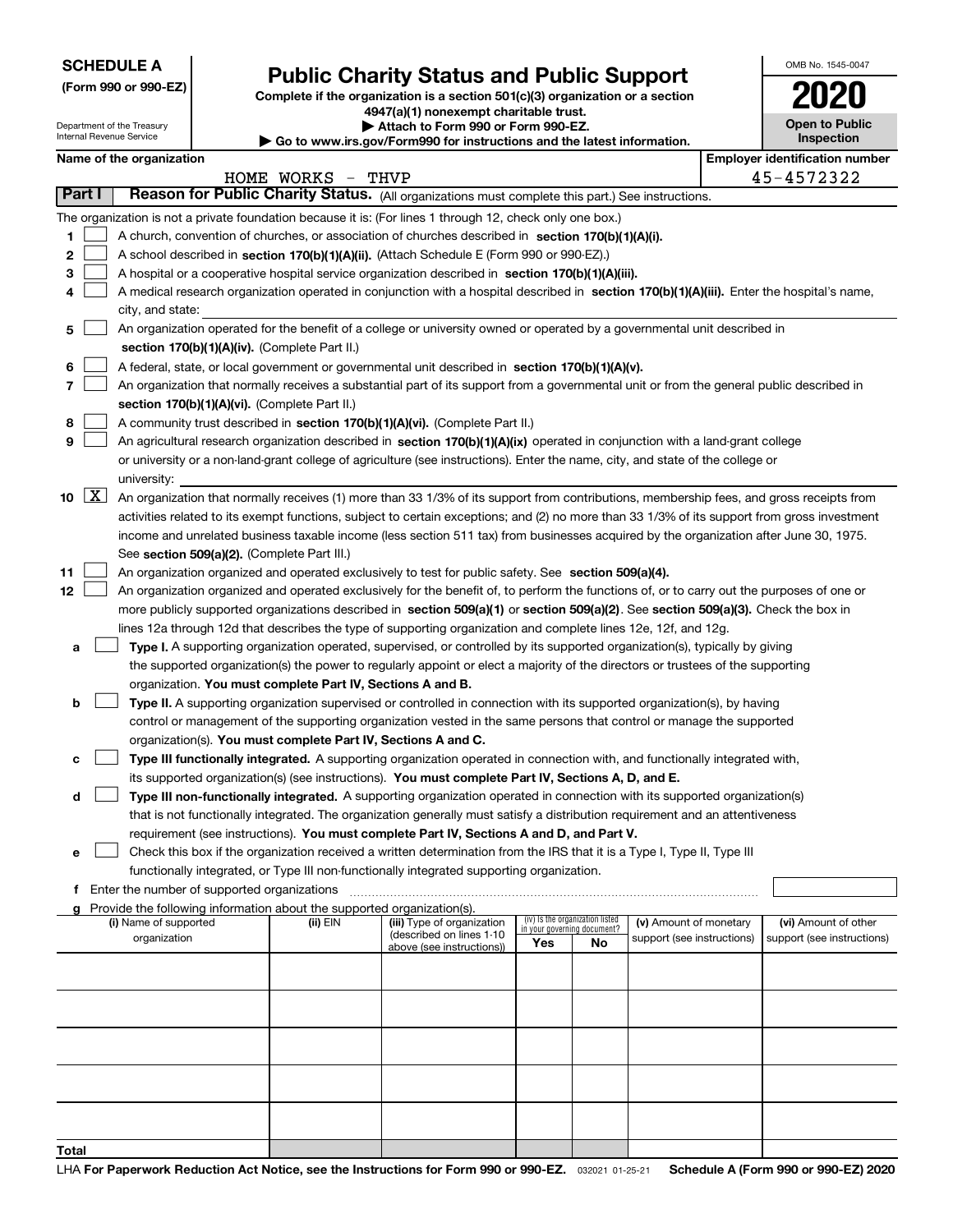### Schedule A (Form 990 or 990-EZ) 2020 Page HOME WORKS - THVP 45-4572322

|  |  |  |  |  |  |  |  |  | $45 - 4572322$ Page 2 |  |
|--|--|--|--|--|--|--|--|--|-----------------------|--|
|--|--|--|--|--|--|--|--|--|-----------------------|--|

**Part II Support Schedule for Organizations Described in Sections 170(b)(1)(A)(iv) and 170(b)(1)(A)(vi)**

(Complete only if you checked the box on line 5, 7, or 8 of Part I or if the organization failed to qualify under Part III. If the organization fails to qualify under the tests listed below, please complete Part III.)

| Calendar year (or fiscal year beginning in) $\blacktriangleright$<br>(a) 2016<br>$(b)$ 2017<br>$(d)$ 2019<br>(e) 2020<br>$(c)$ 2018<br><b>1</b> Gifts, grants, contributions, and<br>membership fees received. (Do not<br>include any "unusual grants.")<br>2 Tax revenues levied for the organ-<br>ization's benefit and either paid to<br>or expended on its behalf<br>3 The value of services or facilities<br>furnished by a governmental unit to<br>the organization without charge<br>4 Total. Add lines 1 through 3<br>The portion of total contributions<br>5.<br>by each person (other than a<br>governmental unit or publicly<br>supported organization) included<br>on line 1 that exceeds 2% of the<br>amount shown on line 11, | (f) Total                |
|---------------------------------------------------------------------------------------------------------------------------------------------------------------------------------------------------------------------------------------------------------------------------------------------------------------------------------------------------------------------------------------------------------------------------------------------------------------------------------------------------------------------------------------------------------------------------------------------------------------------------------------------------------------------------------------------------------------------------------------------|--------------------------|
|                                                                                                                                                                                                                                                                                                                                                                                                                                                                                                                                                                                                                                                                                                                                             |                          |
|                                                                                                                                                                                                                                                                                                                                                                                                                                                                                                                                                                                                                                                                                                                                             |                          |
|                                                                                                                                                                                                                                                                                                                                                                                                                                                                                                                                                                                                                                                                                                                                             |                          |
|                                                                                                                                                                                                                                                                                                                                                                                                                                                                                                                                                                                                                                                                                                                                             |                          |
|                                                                                                                                                                                                                                                                                                                                                                                                                                                                                                                                                                                                                                                                                                                                             |                          |
|                                                                                                                                                                                                                                                                                                                                                                                                                                                                                                                                                                                                                                                                                                                                             |                          |
|                                                                                                                                                                                                                                                                                                                                                                                                                                                                                                                                                                                                                                                                                                                                             |                          |
|                                                                                                                                                                                                                                                                                                                                                                                                                                                                                                                                                                                                                                                                                                                                             |                          |
|                                                                                                                                                                                                                                                                                                                                                                                                                                                                                                                                                                                                                                                                                                                                             |                          |
|                                                                                                                                                                                                                                                                                                                                                                                                                                                                                                                                                                                                                                                                                                                                             |                          |
|                                                                                                                                                                                                                                                                                                                                                                                                                                                                                                                                                                                                                                                                                                                                             |                          |
|                                                                                                                                                                                                                                                                                                                                                                                                                                                                                                                                                                                                                                                                                                                                             |                          |
|                                                                                                                                                                                                                                                                                                                                                                                                                                                                                                                                                                                                                                                                                                                                             |                          |
|                                                                                                                                                                                                                                                                                                                                                                                                                                                                                                                                                                                                                                                                                                                                             |                          |
|                                                                                                                                                                                                                                                                                                                                                                                                                                                                                                                                                                                                                                                                                                                                             |                          |
|                                                                                                                                                                                                                                                                                                                                                                                                                                                                                                                                                                                                                                                                                                                                             |                          |
|                                                                                                                                                                                                                                                                                                                                                                                                                                                                                                                                                                                                                                                                                                                                             |                          |
| column (f)                                                                                                                                                                                                                                                                                                                                                                                                                                                                                                                                                                                                                                                                                                                                  |                          |
| 6 Public support. Subtract line 5 from line 4.                                                                                                                                                                                                                                                                                                                                                                                                                                                                                                                                                                                                                                                                                              |                          |
| <b>Section B. Total Support</b>                                                                                                                                                                                                                                                                                                                                                                                                                                                                                                                                                                                                                                                                                                             |                          |
| Calendar year (or fiscal year beginning in) $\blacktriangleright$<br>(b) 2017<br>$(d)$ 2019<br>(a) 2016<br>$(c)$ 2018<br>(e) 2020                                                                                                                                                                                                                                                                                                                                                                                                                                                                                                                                                                                                           | (f) Total                |
| 7 Amounts from line 4                                                                                                                                                                                                                                                                                                                                                                                                                                                                                                                                                                                                                                                                                                                       |                          |
| 8 Gross income from interest,                                                                                                                                                                                                                                                                                                                                                                                                                                                                                                                                                                                                                                                                                                               |                          |
| dividends, payments received on                                                                                                                                                                                                                                                                                                                                                                                                                                                                                                                                                                                                                                                                                                             |                          |
| securities loans, rents, royalties,                                                                                                                                                                                                                                                                                                                                                                                                                                                                                                                                                                                                                                                                                                         |                          |
| and income from similar sources                                                                                                                                                                                                                                                                                                                                                                                                                                                                                                                                                                                                                                                                                                             |                          |
| Net income from unrelated business<br>9.                                                                                                                                                                                                                                                                                                                                                                                                                                                                                                                                                                                                                                                                                                    |                          |
| activities, whether or not the                                                                                                                                                                                                                                                                                                                                                                                                                                                                                                                                                                                                                                                                                                              |                          |
| business is regularly carried on                                                                                                                                                                                                                                                                                                                                                                                                                                                                                                                                                                                                                                                                                                            |                          |
| <b>10</b> Other income. Do not include gain                                                                                                                                                                                                                                                                                                                                                                                                                                                                                                                                                                                                                                                                                                 |                          |
| or loss from the sale of capital                                                                                                                                                                                                                                                                                                                                                                                                                                                                                                                                                                                                                                                                                                            |                          |
| assets (Explain in Part VI.)                                                                                                                                                                                                                                                                                                                                                                                                                                                                                                                                                                                                                                                                                                                |                          |
| <b>11 Total support.</b> Add lines 7 through 10                                                                                                                                                                                                                                                                                                                                                                                                                                                                                                                                                                                                                                                                                             |                          |
| 12<br><b>12</b> Gross receipts from related activities, etc. (see instructions)                                                                                                                                                                                                                                                                                                                                                                                                                                                                                                                                                                                                                                                             |                          |
| 13 First 5 years. If the Form 990 is for the organization's first, second, third, fourth, or fifth tax year as a section 501(c)(3)                                                                                                                                                                                                                                                                                                                                                                                                                                                                                                                                                                                                          |                          |
|                                                                                                                                                                                                                                                                                                                                                                                                                                                                                                                                                                                                                                                                                                                                             |                          |
| <b>Section C. Computation of Public Support Percentage</b>                                                                                                                                                                                                                                                                                                                                                                                                                                                                                                                                                                                                                                                                                  |                          |
| 14                                                                                                                                                                                                                                                                                                                                                                                                                                                                                                                                                                                                                                                                                                                                          | %                        |
| 15                                                                                                                                                                                                                                                                                                                                                                                                                                                                                                                                                                                                                                                                                                                                          | %                        |
| 16a 33 1/3% support test - 2020. If the organization did not check the box on line 13, and line 14 is 33 1/3% or more, check this box and                                                                                                                                                                                                                                                                                                                                                                                                                                                                                                                                                                                                   |                          |
| stop here. The organization qualifies as a publicly supported organization                                                                                                                                                                                                                                                                                                                                                                                                                                                                                                                                                                                                                                                                  | $\overline{\phantom{a}}$ |
| b 33 1/3% support test - 2019. If the organization did not check a box on line 13 or 16a, and line 15 is 33 1/3% or more, check this box                                                                                                                                                                                                                                                                                                                                                                                                                                                                                                                                                                                                    |                          |
| and stop here. The organization qualifies as a publicly supported organization                                                                                                                                                                                                                                                                                                                                                                                                                                                                                                                                                                                                                                                              |                          |
| 17a 10% -facts-and-circumstances test - 2020. If the organization did not check a box on line 13, 16a, or 16b, and line 14 is 10% or more,                                                                                                                                                                                                                                                                                                                                                                                                                                                                                                                                                                                                  |                          |
| and if the organization meets the facts-and-circumstances test, check this box and stop here. Explain in Part VI how the organization                                                                                                                                                                                                                                                                                                                                                                                                                                                                                                                                                                                                       |                          |
| meets the facts-and-circumstances test. The organization qualifies as a publicly supported organization                                                                                                                                                                                                                                                                                                                                                                                                                                                                                                                                                                                                                                     |                          |
| <b>b 10% -facts-and-circumstances test - 2019.</b> If the organization did not check a box on line 13, 16a, 16b, or 17a, and line 15 is 10% or                                                                                                                                                                                                                                                                                                                                                                                                                                                                                                                                                                                              |                          |
| more, and if the organization meets the facts-and-circumstances test, check this box and stop here. Explain in Part VI how the                                                                                                                                                                                                                                                                                                                                                                                                                                                                                                                                                                                                              |                          |
| organization meets the facts-and-circumstances test. The organization qualifies as a publicly supported organization                                                                                                                                                                                                                                                                                                                                                                                                                                                                                                                                                                                                                        |                          |
| Private foundation. If the organization did not check a box on line 13, 16a, 16b, 17a, or 17b, check this box and see instructions<br>18                                                                                                                                                                                                                                                                                                                                                                                                                                                                                                                                                                                                    |                          |

**Schedule A (Form 990 or 990-EZ) 2020**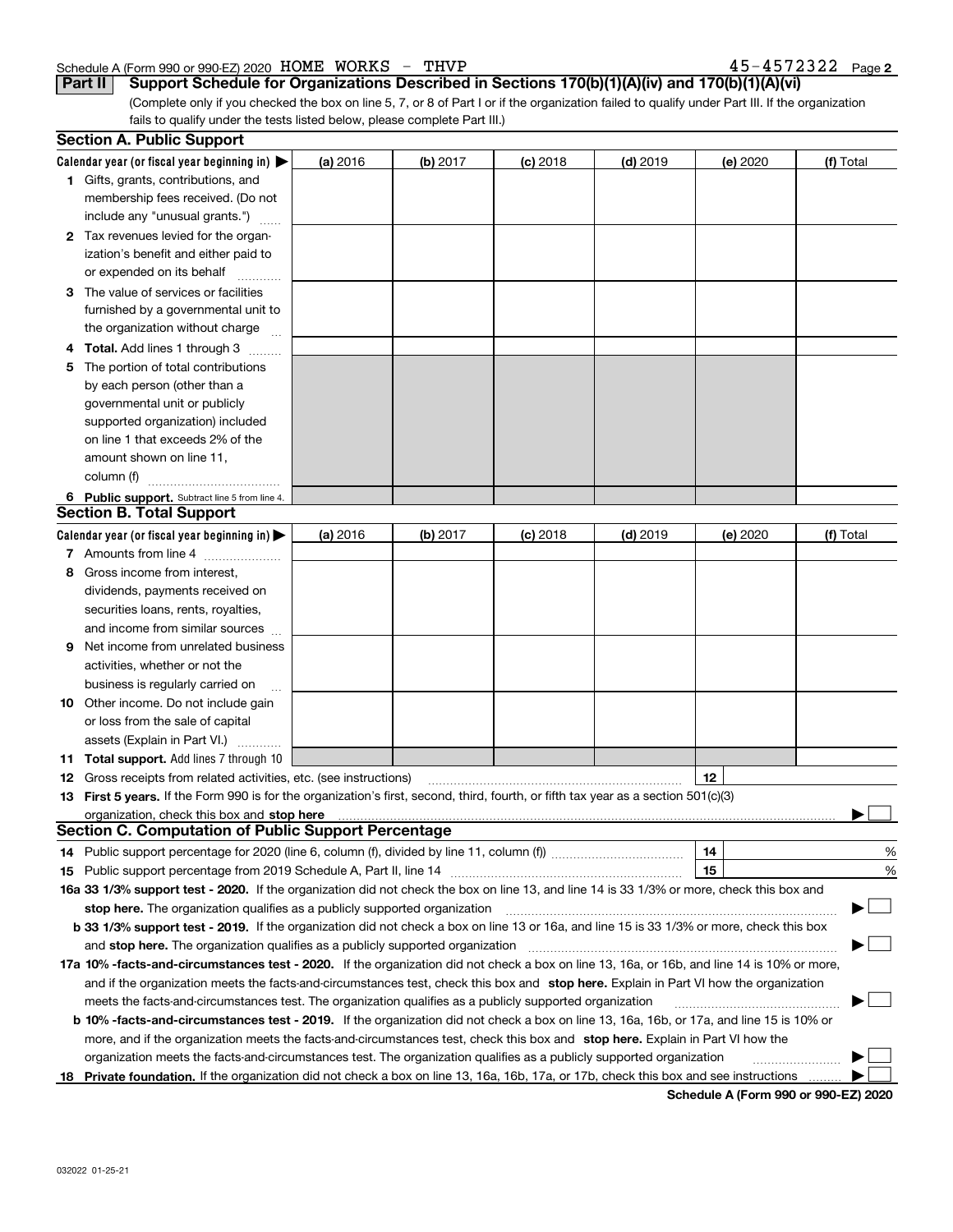### Schedule A (Form 990 or 990-EZ) 2020 Page HOME WORKS - THVP 45-4572322

### **Part III Support Schedule for Organizations Described in Section 509(a)(2)**

(Complete only if you checked the box on line 10 of Part I or if the organization failed to qualify under Part II. If the organization fails to qualify under the tests listed below, please complete Part II.)

| <b>Section A. Public Support</b>                                                                                                                                                                                                                                 |                        |          |            |            |          |                                          |
|------------------------------------------------------------------------------------------------------------------------------------------------------------------------------------------------------------------------------------------------------------------|------------------------|----------|------------|------------|----------|------------------------------------------|
| Calendar year (or fiscal year beginning in)                                                                                                                                                                                                                      | (a) 2016               | (b) 2017 | $(c)$ 2018 | $(d)$ 2019 | (e) 2020 | (f) Total                                |
| 1 Gifts, grants, contributions, and                                                                                                                                                                                                                              |                        |          |            |            |          |                                          |
| membership fees received. (Do not                                                                                                                                                                                                                                |                        |          |            |            |          |                                          |
| include any "unusual grants.")                                                                                                                                                                                                                                   | 562,482.               | 857,091. | 723,912.   | 926,424.   | 897,063. | 3966972.                                 |
| 2 Gross receipts from admissions,<br>merchandise sold or services per-<br>formed, or facilities furnished in<br>any activity that is related to the                                                                                                              | 2,600.                 |          |            |            |          | 2,600.                                   |
| organization's tax-exempt purpose                                                                                                                                                                                                                                |                        |          |            |            |          |                                          |
| 3 Gross receipts from activities that<br>are not an unrelated trade or bus-<br>iness under section 513                                                                                                                                                           |                        |          |            |            |          |                                          |
| 4 Tax revenues levied for the organ-<br>ization's benefit and either paid to                                                                                                                                                                                     |                        |          |            |            |          |                                          |
| or expended on its behalf                                                                                                                                                                                                                                        |                        |          |            |            |          |                                          |
| 5 The value of services or facilities<br>furnished by a governmental unit to<br>the organization without charge                                                                                                                                                  |                        |          |            |            |          |                                          |
| 6 Total. Add lines 1 through 5                                                                                                                                                                                                                                   | 565,082.               | 857,091. | 723,912.   | 926,424.   | 897,063. | 3969572.                                 |
| 7a Amounts included on lines 1, 2, and<br>3 received from disqualified persons                                                                                                                                                                                   |                        |          |            |            |          | 0.                                       |
| <b>b</b> Amounts included on lines 2 and 3 received<br>from other than disqualified persons that<br>exceed the greater of \$5,000 or 1% of the<br>amount on line 13 for the year                                                                                 |                        |          |            |            |          | $0$ .                                    |
| c Add lines 7a and 7b                                                                                                                                                                                                                                            |                        |          |            |            |          | $\overline{0}$ .                         |
| 8 Public support. (Subtract line 7c from line 6.)                                                                                                                                                                                                                |                        |          |            |            |          | 3969572.                                 |
| <b>Section B. Total Support</b>                                                                                                                                                                                                                                  |                        |          |            |            |          |                                          |
| Calendar year (or fiscal year beginning in)                                                                                                                                                                                                                      | (a) 2016               | (b) 2017 | $(c)$ 2018 | $(d)$ 2019 | (e) 2020 | (f) Total                                |
| <b>9</b> Amounts from line 6                                                                                                                                                                                                                                     | $\overline{565,082}$ . | 857,091. | 723,912.   | 926, 424.  | 897,063. | 3969572.                                 |
| 10a Gross income from interest,<br>dividends, payments received on<br>securities loans, rents, royalties,<br>and income from similar sources                                                                                                                     | 253.                   | 400.     | 406.       | 344.       | 148.     | 1,551.                                   |
| <b>b</b> Unrelated business taxable income                                                                                                                                                                                                                       |                        |          |            |            |          |                                          |
| (less section 511 taxes) from businesses                                                                                                                                                                                                                         |                        |          |            |            |          |                                          |
| acquired after June 30, 1975                                                                                                                                                                                                                                     |                        |          |            |            |          |                                          |
| c Add lines 10a and 10b                                                                                                                                                                                                                                          | $\overline{253}$ .     | 400.     | 406.       | 344.       | 148.     | 1,551.                                   |
| 11 Net income from unrelated business<br>activities not included in line 10b.<br>whether or not the business is<br>regularly carried on                                                                                                                          |                        |          |            |            |          |                                          |
| 12 Other income. Do not include gain<br>or loss from the sale of capital<br>assets (Explain in Part VI.)                                                                                                                                                         |                        |          |            |            |          |                                          |
| 13 Total support. (Add lines 9, 10c, 11, and 12.)                                                                                                                                                                                                                | 565, 335.              | 857,491. | 724,318.   | 926,768.   | 897,211. | 3971123.                                 |
| 14 First 5 years. If the Form 990 is for the organization's first, second, third, fourth, or fifth tax year as a section 501(c)(3) organization,                                                                                                                 |                        |          |            |            |          |                                          |
| check this box and stop here                                                                                                                                                                                                                                     |                        |          |            |            |          |                                          |
| <b>Section C. Computation of Public Support Percentage</b>                                                                                                                                                                                                       |                        |          |            |            |          |                                          |
| 15 Public support percentage for 2020 (line 8, column (f), divided by line 13, column (f))                                                                                                                                                                       |                        |          |            |            | 15       | 99.96<br>%                               |
| 16 Public support percentage from 2019 Schedule A, Part III, line 15                                                                                                                                                                                             |                        |          |            |            | 16       | 99.96<br>$\%$                            |
| Section D. Computation of Investment Income Percentage                                                                                                                                                                                                           |                        |          |            |            |          |                                          |
|                                                                                                                                                                                                                                                                  |                        |          |            |            | 17       | .04<br>$\%$                              |
| 18 Investment income percentage from 2019 Schedule A, Part III, line 17                                                                                                                                                                                          |                        |          |            |            | 18       | .04<br>$\%$                              |
| 19a 33 1/3% support tests - 2020. If the organization did not check the box on line 14, and line 15 is more than 33 1/3%, and line 17 is not                                                                                                                     |                        |          |            |            |          |                                          |
| more than 33 1/3%, check this box and stop here. The organization qualifies as a publicly supported organization<br><b>b 33 1/3% support tests - 2019.</b> If the organization did not check a box on line 14 or line 19a, and line 16 is more than 33 1/3%, and |                        |          |            |            |          | $\blacktriangleright$ $\boxed{\text{X}}$ |
| line 18 is not more than 33 1/3%, check this box and stop here. The organization qualifies as a publicly supported organization                                                                                                                                  |                        |          |            |            |          |                                          |
| 20 Private foundation. If the organization did not check a box on line 14, 19a, or 19b, check this box and see instructions                                                                                                                                      |                        |          |            |            |          |                                          |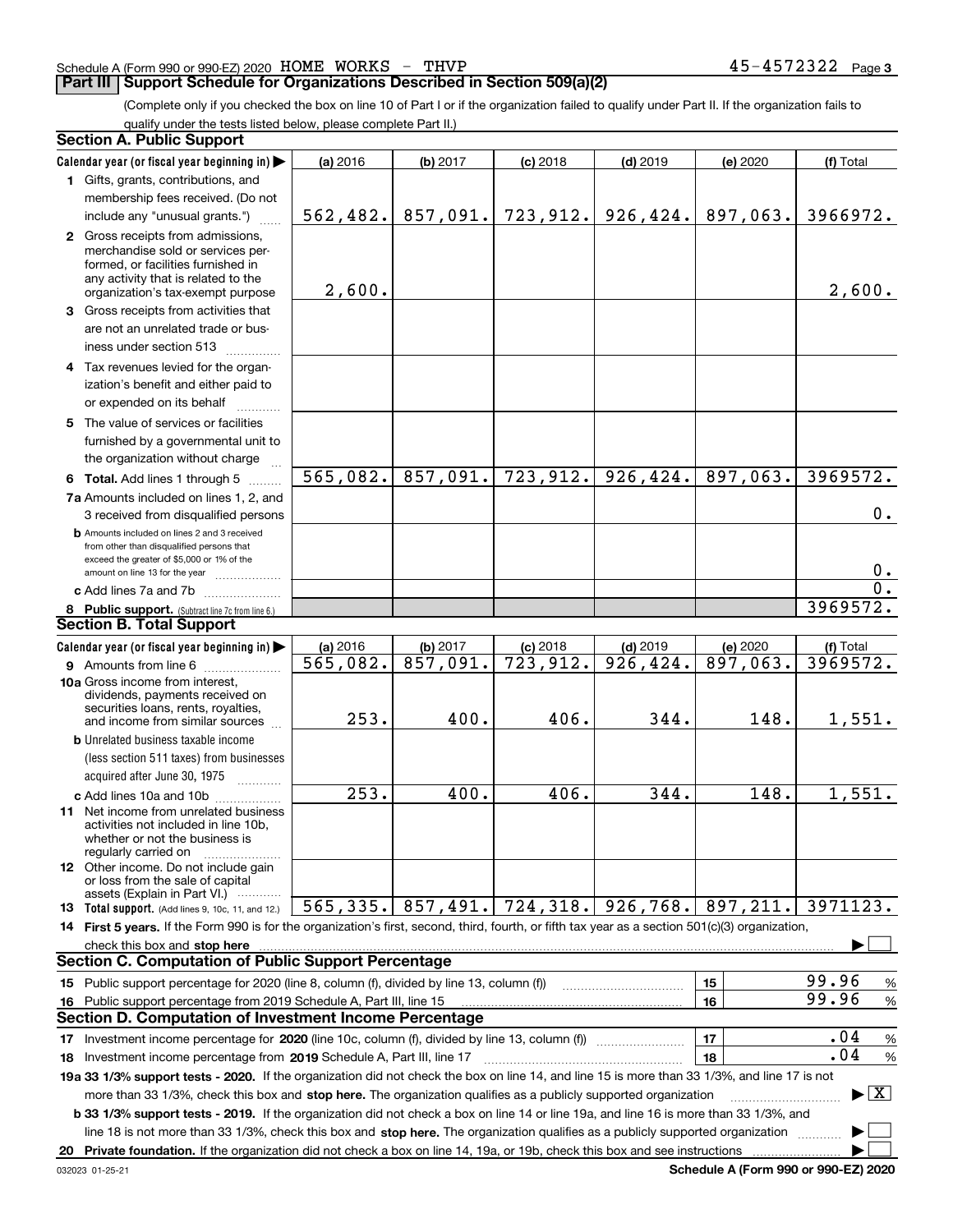**1**

**YesNo**

## **Part IV Supporting Organizations**

(Complete only if you checked a box in line 12 on Part I. If you checked box 12a, Part I, complete Sections A and B. If you checked box 12b, Part I, complete Sections A and C. If you checked box 12c, Part I, complete Sections A, D, and E. If you checked box 12d, Part I, complete Sections A and D, and complete Part V.)

### **Section A. All Supporting Organizations**

- **1** Are all of the organization's supported organizations listed by name in the organization's governing documents? If "No," describe in **Part VI** how the supported organizations are designated. If designated by *class or purpose, describe the designation. If historic and continuing relationship, explain.*
- **2** Did the organization have any supported organization that does not have an IRS determination of status under section 509(a)(1) or (2)? If "Yes," explain in Part VI how the organization determined that the supported *organization was described in section 509(a)(1) or (2).*
- **3a** Did the organization have a supported organization described in section 501(c)(4), (5), or (6)? If "Yes," answer *lines 3b and 3c below.*
- **b** Did the organization confirm that each supported organization qualified under section 501(c)(4), (5), or (6) and satisfied the public support tests under section 509(a)(2)? If "Yes," describe in **Part VI** when and how the *organization made the determination.*
- **c**Did the organization ensure that all support to such organizations was used exclusively for section 170(c)(2)(B) purposes? If "Yes," explain in **Part VI** what controls the organization put in place to ensure such use.
- **4a***If* Was any supported organization not organized in the United States ("foreign supported organization")? *"Yes," and if you checked box 12a or 12b in Part I, answer lines 4b and 4c below.*
- **b** Did the organization have ultimate control and discretion in deciding whether to make grants to the foreign supported organization? If "Yes," describe in **Part VI** how the organization had such control and discretion *despite being controlled or supervised by or in connection with its supported organizations.*
- **c** Did the organization support any foreign supported organization that does not have an IRS determination under sections 501(c)(3) and 509(a)(1) or (2)? If "Yes," explain in **Part VI** what controls the organization used *to ensure that all support to the foreign supported organization was used exclusively for section 170(c)(2)(B) purposes.*
- **5a***If "Yes,"* Did the organization add, substitute, or remove any supported organizations during the tax year? answer lines 5b and 5c below (if applicable). Also, provide detail in **Part VI,** including (i) the names and EIN *numbers of the supported organizations added, substituted, or removed; (ii) the reasons for each such action; (iii) the authority under the organization's organizing document authorizing such action; and (iv) how the action was accomplished (such as by amendment to the organizing document).*
- **b** Type I or Type II only. Was any added or substituted supported organization part of a class already designated in the organization's organizing document?
- **cSubstitutions only.**  Was the substitution the result of an event beyond the organization's control?
- **6** Did the organization provide support (whether in the form of grants or the provision of services or facilities) to **Part VI.** *If "Yes," provide detail in* support or benefit one or more of the filing organization's supported organizations? anyone other than (i) its supported organizations, (ii) individuals that are part of the charitable class benefited by one or more of its supported organizations, or (iii) other supporting organizations that also
- **7**Did the organization provide a grant, loan, compensation, or other similar payment to a substantial contributor *If "Yes," complete Part I of Schedule L (Form 990 or 990-EZ).* regard to a substantial contributor? (as defined in section 4958(c)(3)(C)), a family member of a substantial contributor, or a 35% controlled entity with
- **8** Did the organization make a loan to a disqualified person (as defined in section 4958) not described in line 7? *If "Yes," complete Part I of Schedule L (Form 990 or 990-EZ).*
- **9a** Was the organization controlled directly or indirectly at any time during the tax year by one or more in section 509(a)(1) or (2))? If "Yes," *provide detail in* <code>Part VI.</code> disqualified persons, as defined in section 4946 (other than foundation managers and organizations described
- **b** Did one or more disqualified persons (as defined in line 9a) hold a controlling interest in any entity in which the supporting organization had an interest? If "Yes," provide detail in P**art VI**.
- **c**Did a disqualified person (as defined in line 9a) have an ownership interest in, or derive any personal benefit from, assets in which the supporting organization also had an interest? If "Yes," provide detail in P**art VI.**
- **10a** Was the organization subject to the excess business holdings rules of section 4943 because of section supporting organizations)? If "Yes," answer line 10b below. 4943(f) (regarding certain Type II supporting organizations, and all Type III non-functionally integrated
- **b** Did the organization have any excess business holdings in the tax year? (Use Schedule C, Form 4720, to *determine whether the organization had excess business holdings.)*

**10b**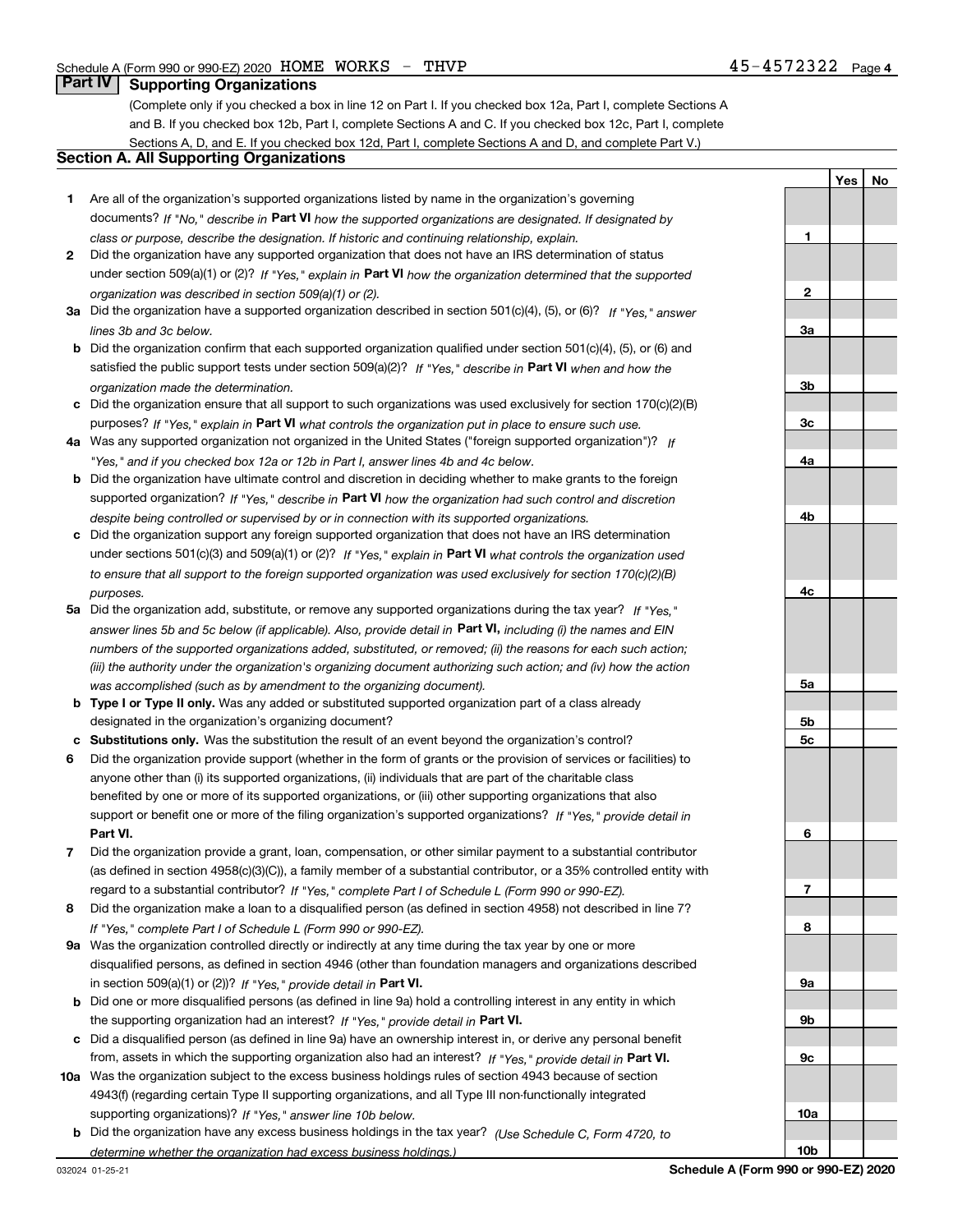|    | Part IV | Supporting Organizations <sub>(continued)</sub>                                                                                                                                                                                                          |                 |     |    |
|----|---------|----------------------------------------------------------------------------------------------------------------------------------------------------------------------------------------------------------------------------------------------------------|-----------------|-----|----|
|    |         |                                                                                                                                                                                                                                                          |                 | Yes | No |
| 11 |         | Has the organization accepted a gift or contribution from any of the following persons?                                                                                                                                                                  |                 |     |    |
|    |         | a A person who directly or indirectly controls, either alone or together with persons described in lines 11b and                                                                                                                                         |                 |     |    |
|    |         | 11c below, the governing body of a supported organization?                                                                                                                                                                                               | 11a             |     |    |
|    |         | <b>b</b> A family member of a person described in line 11a above?                                                                                                                                                                                        | 11 <sub>b</sub> |     |    |
|    |         | c A 35% controlled entity of a person described in line 11a or 11b above? If "Yes" to line 11a, 11b, or 11c, provide                                                                                                                                     |                 |     |    |
|    |         | detail in Part VI.                                                                                                                                                                                                                                       | 11c             |     |    |
|    |         | <b>Section B. Type I Supporting Organizations</b>                                                                                                                                                                                                        |                 |     |    |
|    |         |                                                                                                                                                                                                                                                          |                 | Yes | No |
| 1  |         | Did the governing body, members of the governing body, officers acting in their official capacity, or membership of one or                                                                                                                               |                 |     |    |
|    |         | more supported organizations have the power to regularly appoint or elect at least a majority of the organization's officers,<br>directors, or trustees at all times during the tax year? If "No," describe in Part VI how the supported organization(s) |                 |     |    |
|    |         | effectively operated, supervised, or controlled the organization's activities. If the organization had more than one supported                                                                                                                           |                 |     |    |
|    |         | organization, describe how the powers to appoint and/or remove officers, directors, or trustees were allocated among the                                                                                                                                 |                 |     |    |
|    |         | supported organizations and what conditions or restrictions, if any, applied to such powers during the tax year.                                                                                                                                         | 1               |     |    |
| 2  |         | Did the organization operate for the benefit of any supported organization other than the supported                                                                                                                                                      |                 |     |    |
|    |         | organization(s) that operated, supervised, or controlled the supporting organization? If "Yes," explain in                                                                                                                                               |                 |     |    |
|    |         | Part VI how providing such benefit carried out the purposes of the supported organization(s) that operated,                                                                                                                                              |                 |     |    |
|    |         | supervised, or controlled the supporting organization.                                                                                                                                                                                                   | $\overline{2}$  |     |    |
|    |         | Section C. Type II Supporting Organizations                                                                                                                                                                                                              |                 |     |    |
|    |         |                                                                                                                                                                                                                                                          |                 | Yes | No |
| 1. |         | Were a majority of the organization's directors or trustees during the tax year also a majority of the directors                                                                                                                                         |                 |     |    |
|    |         | or trustees of each of the organization's supported organization(s)? If "No," describe in Part VI how control                                                                                                                                            |                 |     |    |
|    |         | or management of the supporting organization was vested in the same persons that controlled or managed                                                                                                                                                   |                 |     |    |
|    |         | the supported organization(s).<br>Section D. All Type III Supporting Organizations                                                                                                                                                                       | 1               |     |    |
|    |         |                                                                                                                                                                                                                                                          |                 |     |    |
|    |         |                                                                                                                                                                                                                                                          |                 | Yes | No |
| 1. |         | Did the organization provide to each of its supported organizations, by the last day of the fifth month of the                                                                                                                                           |                 |     |    |
|    |         | organization's tax year, (i) a written notice describing the type and amount of support provided during the prior tax                                                                                                                                    |                 |     |    |
|    |         | year, (ii) a copy of the Form 990 that was most recently filed as of the date of notification, and (iii) copies of the                                                                                                                                   |                 |     |    |
|    |         | organization's governing documents in effect on the date of notification, to the extent not previously provided?                                                                                                                                         | 1               |     |    |
| 2  |         | Were any of the organization's officers, directors, or trustees either (i) appointed or elected by the supported                                                                                                                                         |                 |     |    |
|    |         | organization(s) or (ii) serving on the governing body of a supported organization? If "No," explain in Part VI how                                                                                                                                       |                 |     |    |
|    |         | the organization maintained a close and continuous working relationship with the supported organization(s).                                                                                                                                              | 2               |     |    |
| 3  |         | By reason of the relationship described in line 2, above, did the organization's supported organizations have a                                                                                                                                          |                 |     |    |
|    |         | significant voice in the organization's investment policies and in directing the use of the organization's                                                                                                                                               |                 |     |    |
|    |         | income or assets at all times during the tax year? If "Yes," describe in Part VI the role the organization's                                                                                                                                             |                 |     |    |
|    |         | supported organizations played in this regard.                                                                                                                                                                                                           |                 |     |    |
|    |         | Section E. Type III Functionally Integrated Supporting Organizations                                                                                                                                                                                     |                 |     |    |
| 1  |         | Check the box next to the method that the organization used to satisfy the Integral Part Test during the year (see instructions).                                                                                                                        |                 |     |    |
| a  |         | The organization satisfied the Activities Test. Complete line 2 below.                                                                                                                                                                                   |                 |     |    |
| b  |         | The organization is the parent of each of its supported organizations. Complete line 3 below.                                                                                                                                                            |                 |     |    |
| c  |         | The organization supported a governmental entity. Describe in Part VI how you supported a governmental entity (see instructions)                                                                                                                         |                 |     |    |
| 2  |         | Activities Test. Answer lines 2a and 2b below.                                                                                                                                                                                                           |                 | Yes | No |
|    |         | a Did substantially all of the organization's activities during the tax year directly further the exempt purposes of                                                                                                                                     |                 |     |    |

- **b** Did the activities described in line 2a, above, constitute activities that, but for the organization's involvement, the supported organization(s) to which the organization was responsive? If "Yes," then in **Part VI identify those supported organizations and explain**  *how these activities directly furthered their exempt purposes, how the organization was responsive to those supported organizations, and how the organization determined that these activities constituted substantially all of its activities.* one or more of the organization's supported organization(s) would have been engaged in? If "Yes," e*xplain in* 
	- **Part VI**  *the reasons for the organization's position that its supported organization(s) would have engaged in these activities but for the organization's involvement.*
- **3** Parent of Supported Organizations. Answer lines 3a and 3b below.

**a** Did the organization have the power to regularly appoint or elect a majority of the officers, directors, or trustees of each of the supported organizations? If "Yes" or "No" provide details in **Part VI.** 

**b** Did the organization exercise a substantial degree of direction over the policies, programs, and activities of each of its supported organizations? If "Yes," describe in Part VI the role played by the organization in this regard.

**2a**

**2b**

**3a**

**3b**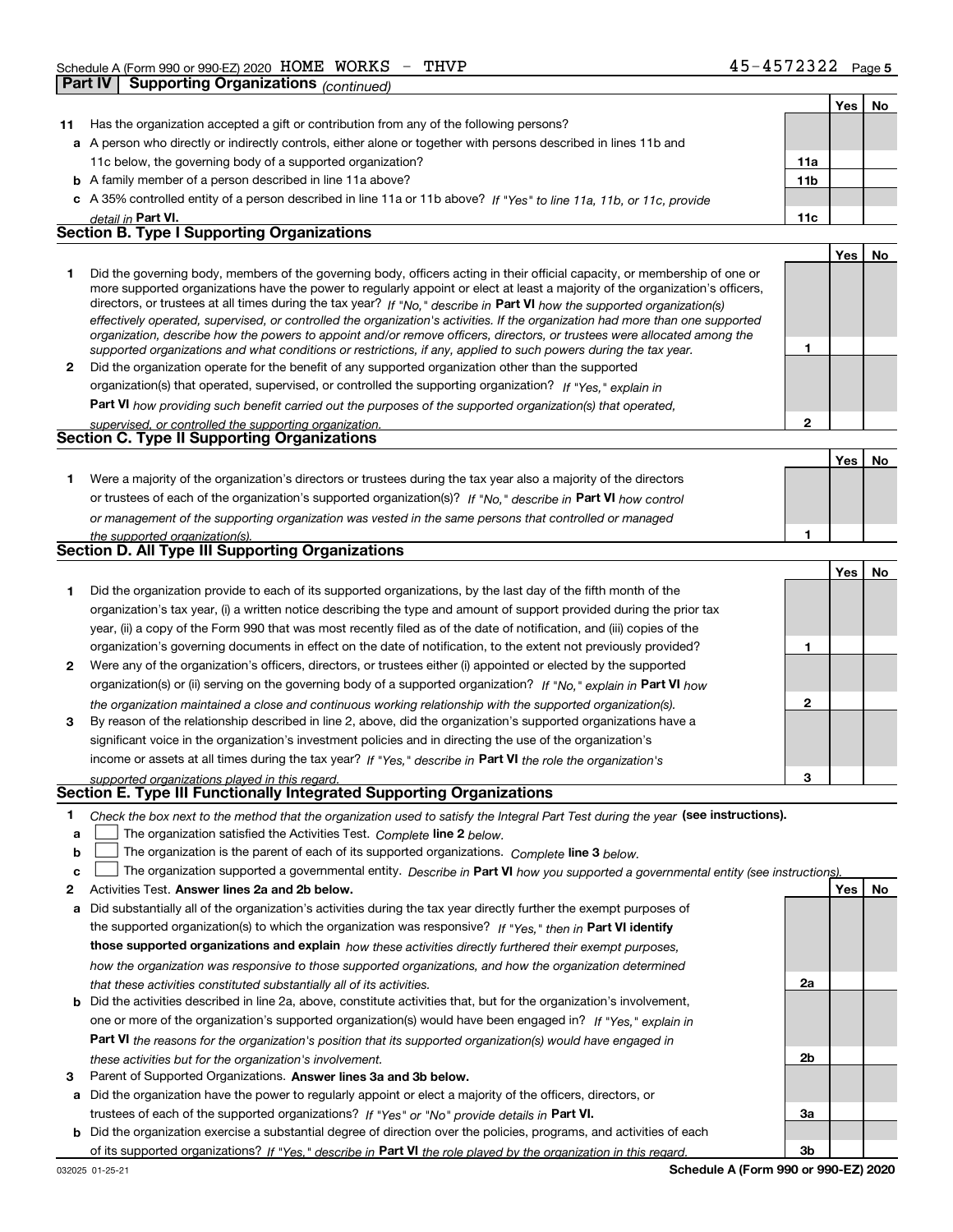032026 01-25-21

## Schedule A (Form 990 or 990-EZ) 2020 Page HOME WORKS - THVP 45-4572322

**1**1 Check here if the organization satisfied the Integral Part Test as a qualifying trust on Nov. 20, 1970 (explain in Part VI). See instructions. **Part V Type III Non-Functionally Integrated 509(a)(3) Supporting Organizations** 

All other Type III non-functionally integrated supporting organizations must complete Sections A through E.

|              | <b>Section A - Adjusted Net Income</b>                                                                                            | (A) Prior Year | (B) Current Year<br>(optional) |                                |
|--------------|-----------------------------------------------------------------------------------------------------------------------------------|----------------|--------------------------------|--------------------------------|
| 1            | Net short-term capital gain                                                                                                       | 1              |                                |                                |
| 2            | Recoveries of prior-year distributions                                                                                            | $\mathbf{2}$   |                                |                                |
| 3            | Other gross income (see instructions)                                                                                             | 3              |                                |                                |
| 4            | Add lines 1 through 3.                                                                                                            | 4              |                                |                                |
| 5            | Depreciation and depletion                                                                                                        | 5              |                                |                                |
| 6            | Portion of operating expenses paid or incurred for production or                                                                  |                |                                |                                |
|              | collection of gross income or for management, conservation, or                                                                    |                |                                |                                |
|              | maintenance of property held for production of income (see instructions)                                                          | 6              |                                |                                |
| 7            | Other expenses (see instructions)                                                                                                 | $\overline{7}$ |                                |                                |
| 8            | Adjusted Net Income (subtract lines 5, 6, and 7 from line 4)                                                                      | 8              |                                |                                |
|              | Section B - Minimum Asset Amount                                                                                                  |                | (A) Prior Year                 | (B) Current Year<br>(optional) |
| 1            | Aggregate fair market value of all non-exempt-use assets (see                                                                     |                |                                |                                |
|              | instructions for short tax year or assets held for part of year):                                                                 |                |                                |                                |
|              | a Average monthly value of securities                                                                                             | 1a             |                                |                                |
|              | <b>b</b> Average monthly cash balances                                                                                            | 1b             |                                |                                |
|              | c Fair market value of other non-exempt-use assets                                                                                | 1c             |                                |                                |
|              | d Total (add lines 1a, 1b, and 1c)                                                                                                | 1d             |                                |                                |
|              | e Discount claimed for blockage or other factors                                                                                  |                |                                |                                |
|              | <u>(explain in detail in <b>Part VI</b>)</u> :                                                                                    |                |                                |                                |
| 2            | Acquisition indebtedness applicable to non-exempt-use assets                                                                      | $\mathbf{2}$   |                                |                                |
| 3            | Subtract line 2 from line 1d.                                                                                                     | 3              |                                |                                |
| 4            | Cash deemed held for exempt use. Enter 0.015 of line 3 (for greater amount,                                                       |                |                                |                                |
|              | see instructions).                                                                                                                | 4              |                                |                                |
| 5            | Net value of non-exempt-use assets (subtract line 4 from line 3)                                                                  | 5              |                                |                                |
| 6            | Multiply line 5 by 0.035.                                                                                                         | 6              |                                |                                |
| 7            | Recoveries of prior-year distributions                                                                                            | $\overline{7}$ |                                |                                |
| 8            | Minimum Asset Amount (add line 7 to line 6)                                                                                       | 8              |                                |                                |
|              | <b>Section C - Distributable Amount</b>                                                                                           |                |                                | <b>Current Year</b>            |
| 1            | Adjusted net income for prior year (from Section A, line 8, column A)                                                             | $\mathbf{1}$   |                                |                                |
| $\mathbf{2}$ | Enter 0.85 of line 1.                                                                                                             | $\mathbf{2}$   |                                |                                |
| 3            | Minimum asset amount for prior year (from Section B, line 8, column A)                                                            | 3              |                                |                                |
| 4            | Enter greater of line 2 or line 3.                                                                                                | 4              |                                |                                |
| 5            | Income tax imposed in prior year                                                                                                  | 5              |                                |                                |
| 6            | <b>Distributable Amount.</b> Subtract line 5 from line 4, unless subject to                                                       |                |                                |                                |
|              | emergency temporary reduction (see instructions).                                                                                 | 6              |                                |                                |
| 7            | Check here if the current year is the organization's first as a non-functionally integrated Type III supporting organization (see |                |                                |                                |

Check here if the current year is the organization's first as a non-functionally integrated Type III supporting organization (see instructions).

**Schedule A (Form 990 or 990-EZ) 2020**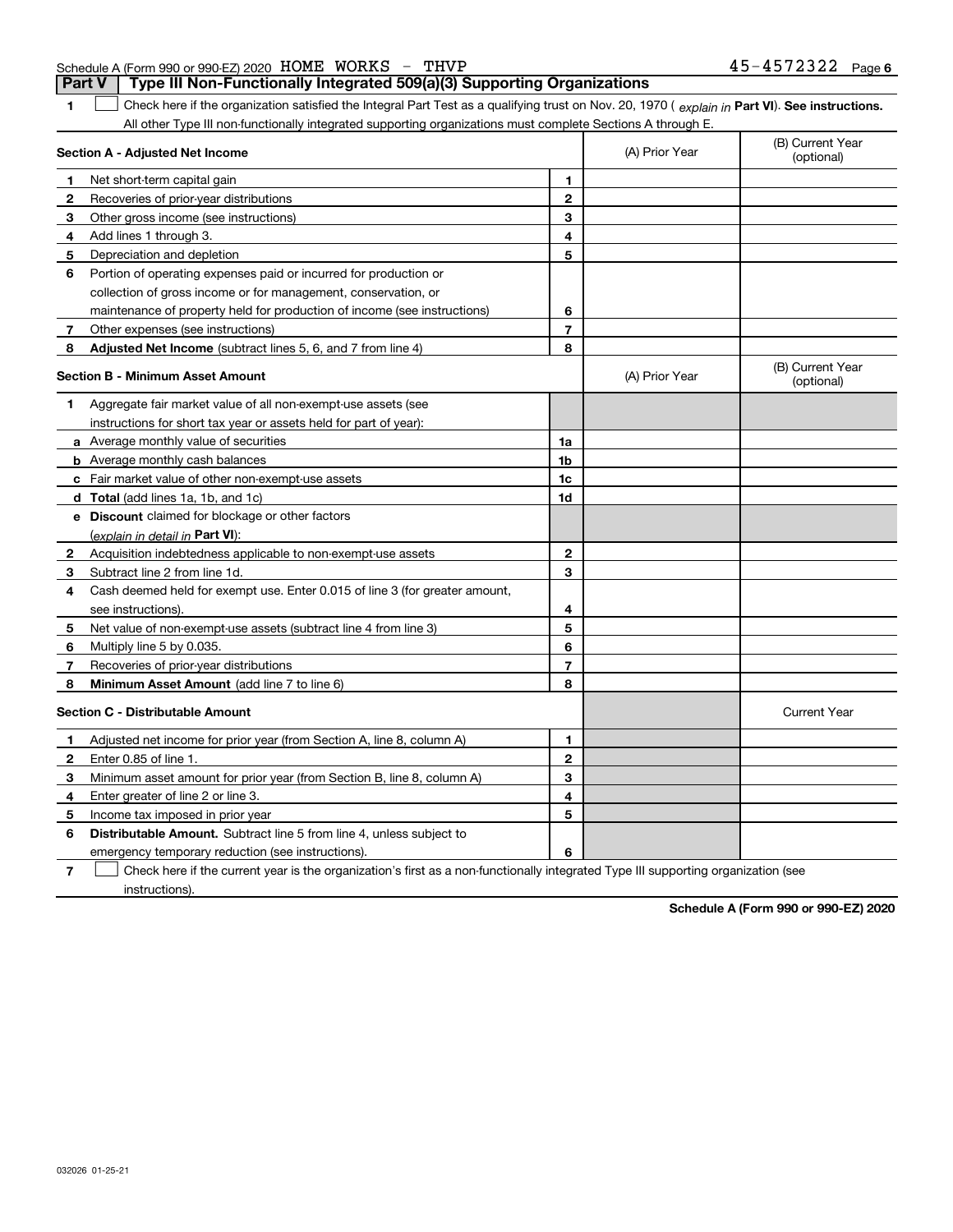|                                                       | $\Box$ Dert V $\Box$ Type III Nep Eunetianelly Integrated $E00(n/2)$ Cunnecting Organizations |            |              |
|-------------------------------------------------------|-----------------------------------------------------------------------------------------------|------------|--------------|
| Schedule A (Form 990 or 990-EZ) 2020 HOME WORKS $-$ 1 | THVP                                                                                          | 45-4572322 | $-$ Page $-$ |

|              | Part V<br>Type iii Non-Functionally integrated 509(a)(3) Supporting Organizations          |                                    | (continued)                                    |    |                                                  |
|--------------|--------------------------------------------------------------------------------------------|------------------------------------|------------------------------------------------|----|--------------------------------------------------|
|              | <b>Section D - Distributions</b>                                                           |                                    |                                                |    | <b>Current Year</b>                              |
| 1.           | Amounts paid to supported organizations to accomplish exempt purposes                      |                                    |                                                | 1  |                                                  |
| 2            | Amounts paid to perform activity that directly furthers exempt purposes of supported       |                                    |                                                |    |                                                  |
|              | organizations, in excess of income from activity                                           |                                    |                                                | 2  |                                                  |
| 3            | Administrative expenses paid to accomplish exempt purposes of supported organizations      |                                    |                                                | 3  |                                                  |
| 4            | Amounts paid to acquire exempt-use assets                                                  |                                    |                                                | 4  |                                                  |
| 5            | Qualified set-aside amounts (prior IRS approval required - provide details in Part VI)     |                                    |                                                | 5  |                                                  |
| 6            | Other distributions (describe in Part VI). See instructions.                               |                                    |                                                | 6  |                                                  |
| 7            | Total annual distributions. Add lines 1 through 6.                                         |                                    |                                                | 7  |                                                  |
| 8            | Distributions to attentive supported organizations to which the organization is responsive |                                    |                                                |    |                                                  |
|              | (provide details in Part VI). See instructions.                                            |                                    |                                                | 8  |                                                  |
| 9            | Distributable amount for 2020 from Section C, line 6                                       |                                    |                                                | 9  |                                                  |
| 10           | Line 8 amount divided by line 9 amount                                                     |                                    |                                                | 10 |                                                  |
|              | <b>Section E - Distribution Allocations</b> (see instructions)                             | (i)<br><b>Excess Distributions</b> | (iii)<br><b>Underdistributions</b><br>Pre-2020 |    | (iii)<br><b>Distributable</b><br>Amount for 2020 |
| 1            | Distributable amount for 2020 from Section C, line 6                                       |                                    |                                                |    |                                                  |
| $\mathbf{2}$ | Underdistributions, if any, for years prior to 2020 (reason-                               |                                    |                                                |    |                                                  |
|              | able cause required - explain in Part VI). See instructions.                               |                                    |                                                |    |                                                  |
| 3.           | Excess distributions carryover, if any, to 2020                                            |                                    |                                                |    |                                                  |
|              | a From 2015                                                                                |                                    |                                                |    |                                                  |
|              | <b>b</b> From $2016$                                                                       |                                    |                                                |    |                                                  |
|              | $c$ From 2017                                                                              |                                    |                                                |    |                                                  |
|              | $d$ From 2018                                                                              |                                    |                                                |    |                                                  |
|              | e From 2019                                                                                |                                    |                                                |    |                                                  |
|              | f Total of lines 3a through 3e                                                             |                                    |                                                |    |                                                  |
|              | g Applied to underdistributions of prior years                                             |                                    |                                                |    |                                                  |
|              | h Applied to 2020 distributable amount                                                     |                                    |                                                |    |                                                  |
| Ť.           | Carryover from 2015 not applied (see instructions)                                         |                                    |                                                |    |                                                  |
|              | Remainder. Subtract lines 3g, 3h, and 3i from line 3f.                                     |                                    |                                                |    |                                                  |
| 4            | Distributions for 2020 from Section D,                                                     |                                    |                                                |    |                                                  |
|              | \$<br>line $7:$                                                                            |                                    |                                                |    |                                                  |
|              | a Applied to underdistributions of prior years                                             |                                    |                                                |    |                                                  |
|              | <b>b</b> Applied to 2020 distributable amount                                              |                                    |                                                |    |                                                  |
|              | c Remainder. Subtract lines 4a and 4b from line 4.                                         |                                    |                                                |    |                                                  |
| 5            | Remaining underdistributions for years prior to 2020, if                                   |                                    |                                                |    |                                                  |
|              | any. Subtract lines 3q and 4a from line 2. For result greater                              |                                    |                                                |    |                                                  |
|              | than zero, explain in Part VI. See instructions.                                           |                                    |                                                |    |                                                  |
| 6            | Remaining underdistributions for 2020. Subtract lines 3h                                   |                                    |                                                |    |                                                  |
|              | and 4b from line 1. For result greater than zero, explain in                               |                                    |                                                |    |                                                  |
|              | Part VI. See instructions.                                                                 |                                    |                                                |    |                                                  |
| 7            | Excess distributions carryover to 2021. Add lines 3j                                       |                                    |                                                |    |                                                  |
|              | and 4c.                                                                                    |                                    |                                                |    |                                                  |
| 8            | Breakdown of line 7:                                                                       |                                    |                                                |    |                                                  |
|              | a Excess from 2016                                                                         |                                    |                                                |    |                                                  |
|              | <b>b</b> Excess from 2017                                                                  |                                    |                                                |    |                                                  |
|              | c Excess from 2018                                                                         |                                    |                                                |    |                                                  |
|              | d Excess from 2019                                                                         |                                    |                                                |    |                                                  |
|              | e Excess from 2020                                                                         |                                    |                                                |    |                                                  |

**Schedule A (Form 990 or 990-EZ) 2020**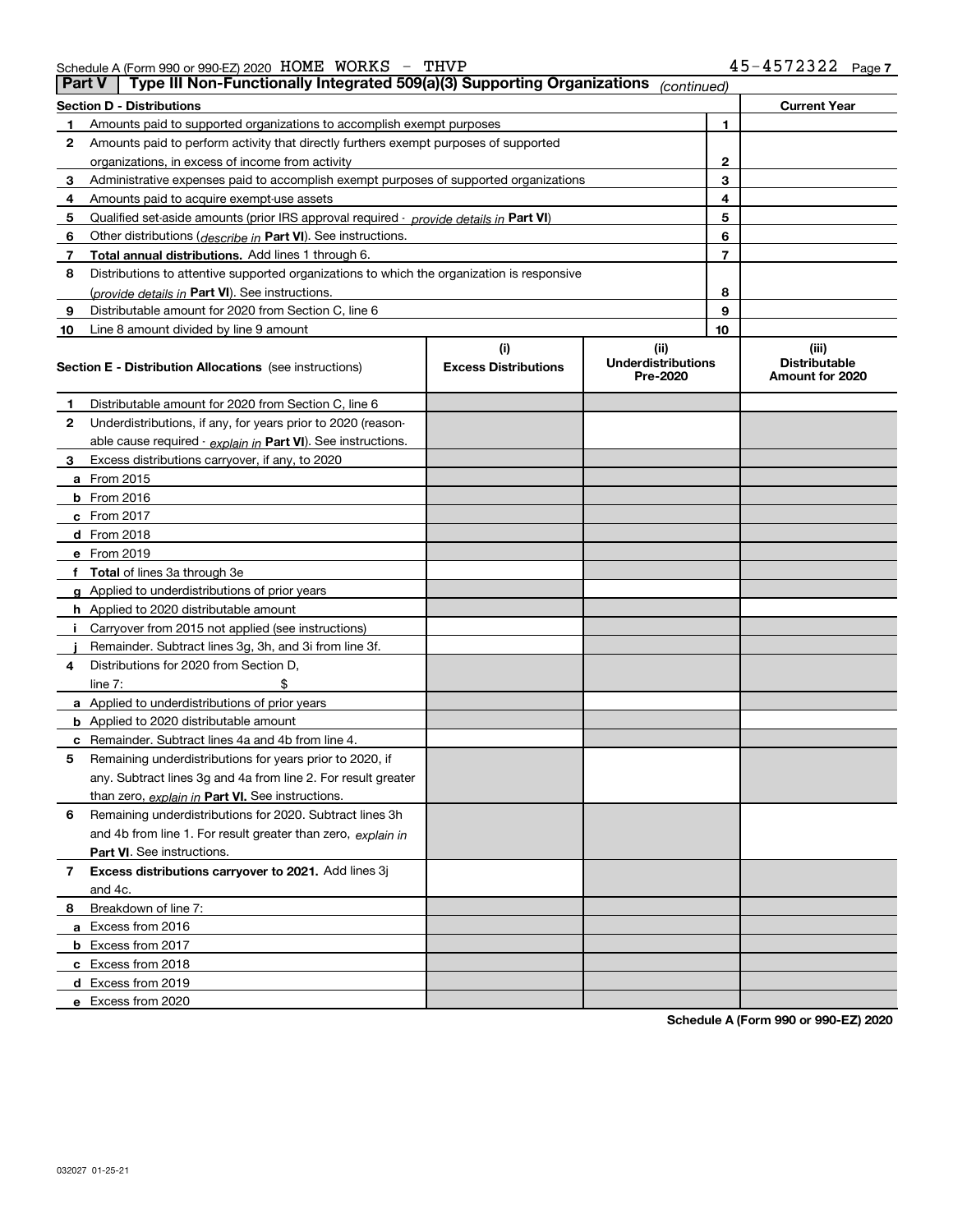### Schedule A (Form 990 or 990-EZ) 2020 Page HOME WORKS - THVP 45-4572322

| <b>Part VI</b> | Supplemental Information. Provide the explanations required by Part II, line 10; Part II, line 17a or 17b; Part III, line 12;                    |
|----------------|--------------------------------------------------------------------------------------------------------------------------------------------------|
|                | Part IV, Section A, lines 1, 2, 3b, 3c, 4b, 4c, 5a, 6, 9a, 9b, 9c, 11a, 11b, and 11c; Part IV, Section B, lines 1 and 2; Part IV, Section C,     |
|                | line 1; Part IV, Section D, lines 2 and 3; Part IV, Section E, lines 1c, 2a, 2b, 3a, and 3b; Part V, line 1; Part V, Section B, line 1e; Part V, |
|                | Section D, lines 5, 6, and 8; and Part V, Section E, lines 2, 5, and 6. Also complete this part for any additional information.                  |
|                | (See instructions.)                                                                                                                              |
|                |                                                                                                                                                  |
|                |                                                                                                                                                  |
|                |                                                                                                                                                  |
|                |                                                                                                                                                  |
|                |                                                                                                                                                  |
|                |                                                                                                                                                  |
|                |                                                                                                                                                  |
|                |                                                                                                                                                  |
|                |                                                                                                                                                  |
|                |                                                                                                                                                  |
|                |                                                                                                                                                  |
|                |                                                                                                                                                  |
|                |                                                                                                                                                  |
|                |                                                                                                                                                  |
|                |                                                                                                                                                  |
|                |                                                                                                                                                  |
|                |                                                                                                                                                  |
|                |                                                                                                                                                  |
|                |                                                                                                                                                  |
|                |                                                                                                                                                  |
|                |                                                                                                                                                  |
|                |                                                                                                                                                  |
|                |                                                                                                                                                  |
|                |                                                                                                                                                  |
|                |                                                                                                                                                  |
|                |                                                                                                                                                  |
|                |                                                                                                                                                  |
|                |                                                                                                                                                  |
|                |                                                                                                                                                  |
|                |                                                                                                                                                  |
|                |                                                                                                                                                  |
|                |                                                                                                                                                  |
|                |                                                                                                                                                  |
|                |                                                                                                                                                  |
|                |                                                                                                                                                  |
|                |                                                                                                                                                  |
|                |                                                                                                                                                  |
|                |                                                                                                                                                  |
|                |                                                                                                                                                  |
|                |                                                                                                                                                  |
|                |                                                                                                                                                  |
|                |                                                                                                                                                  |
|                |                                                                                                                                                  |
|                |                                                                                                                                                  |
|                |                                                                                                                                                  |
|                |                                                                                                                                                  |
|                |                                                                                                                                                  |
|                |                                                                                                                                                  |
|                |                                                                                                                                                  |
|                |                                                                                                                                                  |
|                |                                                                                                                                                  |
|                |                                                                                                                                                  |
|                |                                                                                                                                                  |
|                |                                                                                                                                                  |
|                |                                                                                                                                                  |
|                |                                                                                                                                                  |
|                |                                                                                                                                                  |
|                |                                                                                                                                                  |
|                |                                                                                                                                                  |
|                |                                                                                                                                                  |
|                |                                                                                                                                                  |
|                |                                                                                                                                                  |
|                |                                                                                                                                                  |
|                |                                                                                                                                                  |
|                |                                                                                                                                                  |
|                |                                                                                                                                                  |
|                |                                                                                                                                                  |
|                |                                                                                                                                                  |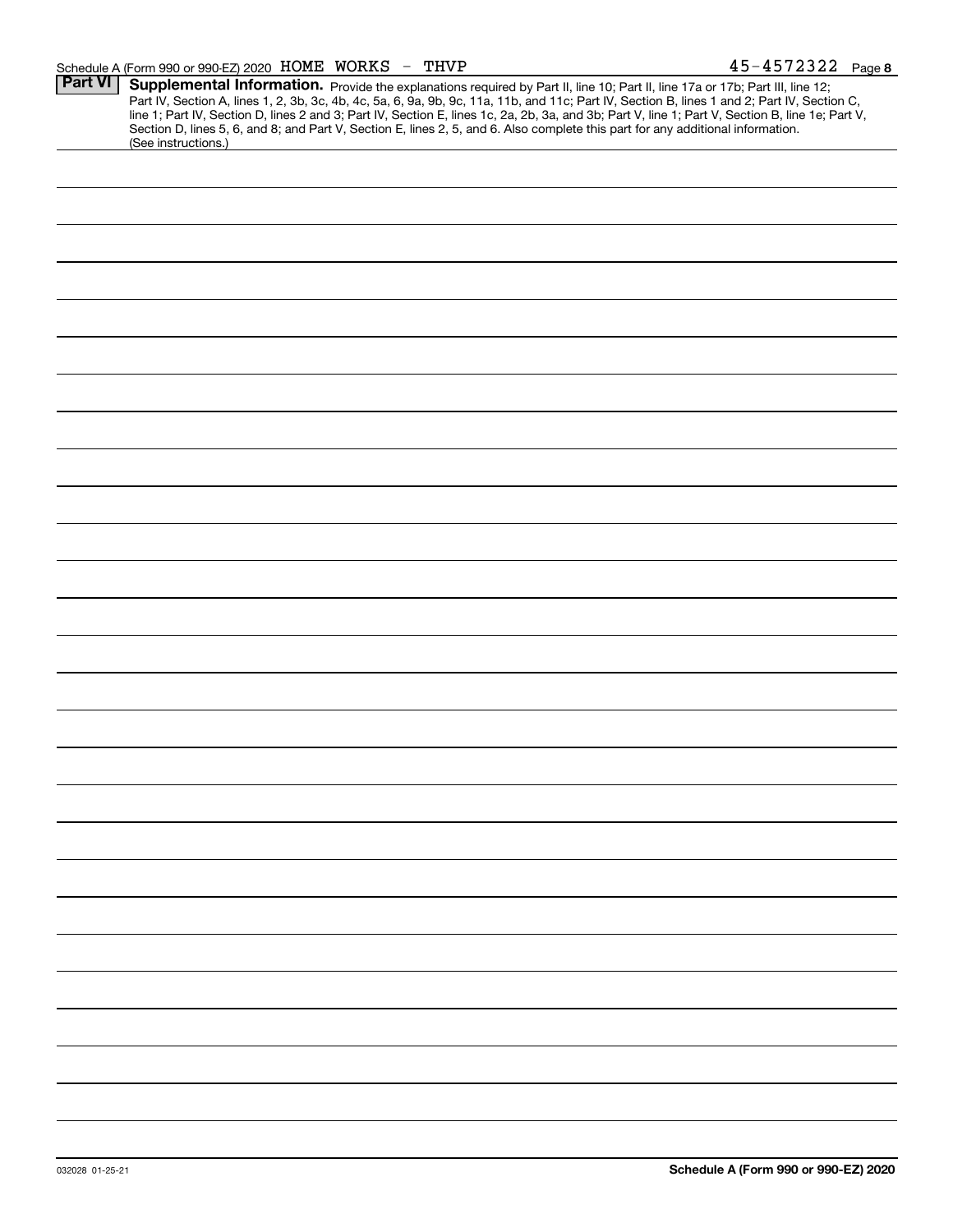|         | <b>SCHEDULE D</b>                                      |                                                                                                        | <b>Supplemental Financial Statements</b>                                                                                                                                                                                       |     | OMB No. 1545-0047                     |
|---------|--------------------------------------------------------|--------------------------------------------------------------------------------------------------------|--------------------------------------------------------------------------------------------------------------------------------------------------------------------------------------------------------------------------------|-----|---------------------------------------|
|         | (Form 990)                                             |                                                                                                        | Complete if the organization answered "Yes" on Form 990,                                                                                                                                                                       |     |                                       |
|         |                                                        |                                                                                                        | Part IV, line 6, 7, 8, 9, 10, 11a, 11b, 11c, 11d, 11e, 11f, 12a, or 12b.                                                                                                                                                       |     | Open to Public                        |
|         | Department of the Treasury<br>Internal Revenue Service |                                                                                                        | Attach to Form 990.<br>Go to www.irs.gov/Form990 for instructions and the latest information.                                                                                                                                  |     | <b>Inspection</b>                     |
|         | Name of the organization                               |                                                                                                        |                                                                                                                                                                                                                                |     | <b>Employer identification number</b> |
|         |                                                        | HOME WORKS - THVP                                                                                      |                                                                                                                                                                                                                                |     | 45-4572322                            |
| Part I  |                                                        |                                                                                                        | Organizations Maintaining Donor Advised Funds or Other Similar Funds or Accounts. Complete if the                                                                                                                              |     |                                       |
|         |                                                        | organization answered "Yes" on Form 990, Part IV, line 6.                                              |                                                                                                                                                                                                                                |     |                                       |
|         |                                                        |                                                                                                        | (a) Donor advised funds                                                                                                                                                                                                        |     | (b) Funds and other accounts          |
| 1       |                                                        |                                                                                                        |                                                                                                                                                                                                                                |     |                                       |
| 2       |                                                        | Aggregate value of contributions to (during year)                                                      |                                                                                                                                                                                                                                |     |                                       |
| 3       |                                                        |                                                                                                        |                                                                                                                                                                                                                                |     |                                       |
| 4       |                                                        |                                                                                                        | Did the organization inform all donors and donor advisors in writing that the assets held in donor advised funds                                                                                                               |     |                                       |
| 5       |                                                        |                                                                                                        |                                                                                                                                                                                                                                |     | Yes<br>No                             |
| 6       |                                                        |                                                                                                        | Did the organization inform all grantees, donors, and donor advisors in writing that grant funds can be used only                                                                                                              |     |                                       |
|         |                                                        |                                                                                                        | for charitable purposes and not for the benefit of the donor or donor advisor, or for any other purpose conferring                                                                                                             |     |                                       |
|         | impermissible private benefit?                         |                                                                                                        |                                                                                                                                                                                                                                |     | <b>Yes</b><br>No                      |
| Part II |                                                        |                                                                                                        | Conservation Easements. Complete if the organization answered "Yes" on Form 990, Part IV, line 7.                                                                                                                              |     |                                       |
| 1       |                                                        | Purpose(s) of conservation easements held by the organization (check all that apply).                  |                                                                                                                                                                                                                                |     |                                       |
|         |                                                        | Preservation of land for public use (for example, recreation or education)                             | Preservation of a historically important land area                                                                                                                                                                             |     |                                       |
|         |                                                        | Protection of natural habitat                                                                          | Preservation of a certified historic structure                                                                                                                                                                                 |     |                                       |
|         |                                                        | Preservation of open space                                                                             |                                                                                                                                                                                                                                |     |                                       |
| 2       |                                                        |                                                                                                        | Complete lines 2a through 2d if the organization held a qualified conservation contribution in the form of a conservation easement on the last                                                                                 |     |                                       |
|         | day of the tax year.                                   |                                                                                                        |                                                                                                                                                                                                                                |     | Held at the End of the Tax Year       |
|         |                                                        | Total number of conservation easements                                                                 |                                                                                                                                                                                                                                | 2a  |                                       |
| b       |                                                        |                                                                                                        |                                                                                                                                                                                                                                | 2b  |                                       |
|         |                                                        |                                                                                                        |                                                                                                                                                                                                                                | 2c  |                                       |
|         |                                                        |                                                                                                        | d Number of conservation easements included in (c) acquired after 7/25/06, and not on a historic structure                                                                                                                     |     |                                       |
|         |                                                        |                                                                                                        | listed in the National Register [111] [12] The Mational Register [11] Mathematic Mathematic Mathematic Mathematic Mathematic Mathematic Mathematic Mathematic Mathematic Mathematic Mathematic Mathematic Mathematic Mathemati | 2d  |                                       |
| 3       |                                                        |                                                                                                        | Number of conservation easements modified, transferred, released, extinguished, or terminated by the organization during the tax                                                                                               |     |                                       |
|         | $year \blacktriangleright$                             |                                                                                                        |                                                                                                                                                                                                                                |     |                                       |
| 4       |                                                        | Number of states where property subject to conservation easement is located $\blacktriangleright$      |                                                                                                                                                                                                                                |     |                                       |
| 5       |                                                        | Does the organization have a written policy regarding the periodic monitoring, inspection, handling of |                                                                                                                                                                                                                                |     |                                       |
|         |                                                        | violations, and enforcement of the conservation easements it holds?                                    |                                                                                                                                                                                                                                |     | Yes<br>No                             |
| 6       |                                                        |                                                                                                        | Staff and volunteer hours devoted to monitoring, inspecting, handling of violations, and enforcing conservation easements during the year                                                                                      |     |                                       |
|         |                                                        |                                                                                                        |                                                                                                                                                                                                                                |     |                                       |
| 7       |                                                        |                                                                                                        | Amount of expenses incurred in monitoring, inspecting, handling of violations, and enforcing conservation easements during the year                                                                                            |     |                                       |
|         | ▶ \$                                                   |                                                                                                        |                                                                                                                                                                                                                                |     |                                       |
| 8       |                                                        |                                                                                                        | Does each conservation easement reported on line 2(d) above satisfy the requirements of section 170(h)(4)(B)(i)                                                                                                                |     |                                       |
|         | and section 170(h)(4)(B)(ii)?                          |                                                                                                        |                                                                                                                                                                                                                                |     | Yes<br>No                             |
| 9       |                                                        |                                                                                                        | In Part XIII, describe how the organization reports conservation easements in its revenue and expense statement and                                                                                                            |     |                                       |
|         |                                                        |                                                                                                        | balance sheet, and include, if applicable, the text of the footnote to the organization's financial statements that describes the                                                                                              |     |                                       |
|         |                                                        | organization's accounting for conservation easements.                                                  |                                                                                                                                                                                                                                |     |                                       |
|         | Part III                                               |                                                                                                        | Organizations Maintaining Collections of Art, Historical Treasures, or Other Similar Assets.                                                                                                                                   |     |                                       |
|         |                                                        | Complete if the organization answered "Yes" on Form 990, Part IV, line 8.                              |                                                                                                                                                                                                                                |     |                                       |
|         |                                                        |                                                                                                        | 1a If the organization elected, as permitted under FASB ASC 958, not to report in its revenue statement and balance sheet works                                                                                                |     |                                       |
|         |                                                        |                                                                                                        | of art, historical treasures, or other similar assets held for public exhibition, education, or research in furtherance of public                                                                                              |     |                                       |
|         |                                                        |                                                                                                        | service, provide in Part XIII the text of the footnote to its financial statements that describes these items.                                                                                                                 |     |                                       |
| b       |                                                        |                                                                                                        | If the organization elected, as permitted under FASB ASC 958, to report in its revenue statement and balance sheet works of                                                                                                    |     |                                       |
|         |                                                        |                                                                                                        | art, historical treasures, or other similar assets held for public exhibition, education, or research in furtherance of public service,                                                                                        |     |                                       |
|         |                                                        | provide the following amounts relating to these items:                                                 |                                                                                                                                                                                                                                |     |                                       |
|         |                                                        |                                                                                                        |                                                                                                                                                                                                                                |     |                                       |
|         |                                                        | (ii) Assets included in Form 990, Part X                                                               |                                                                                                                                                                                                                                |     |                                       |
| 2       |                                                        |                                                                                                        | If the organization received or held works of art, historical treasures, or other similar assets for financial gain, provide                                                                                                   |     |                                       |
|         |                                                        | the following amounts required to be reported under FASB ASC 958 relating to these items:              |                                                                                                                                                                                                                                |     |                                       |
|         |                                                        |                                                                                                        |                                                                                                                                                                                                                                | -\$ |                                       |

| Assets included in Form 990, Part Y |  |
|-------------------------------------|--|

**For Paperwork Reduction Act Notice, see the Instructions for Form 990. Schedule D (Form 990) 2020** LHA

\$<br>Schedule D (Form 990) 2020

032051 12-01-20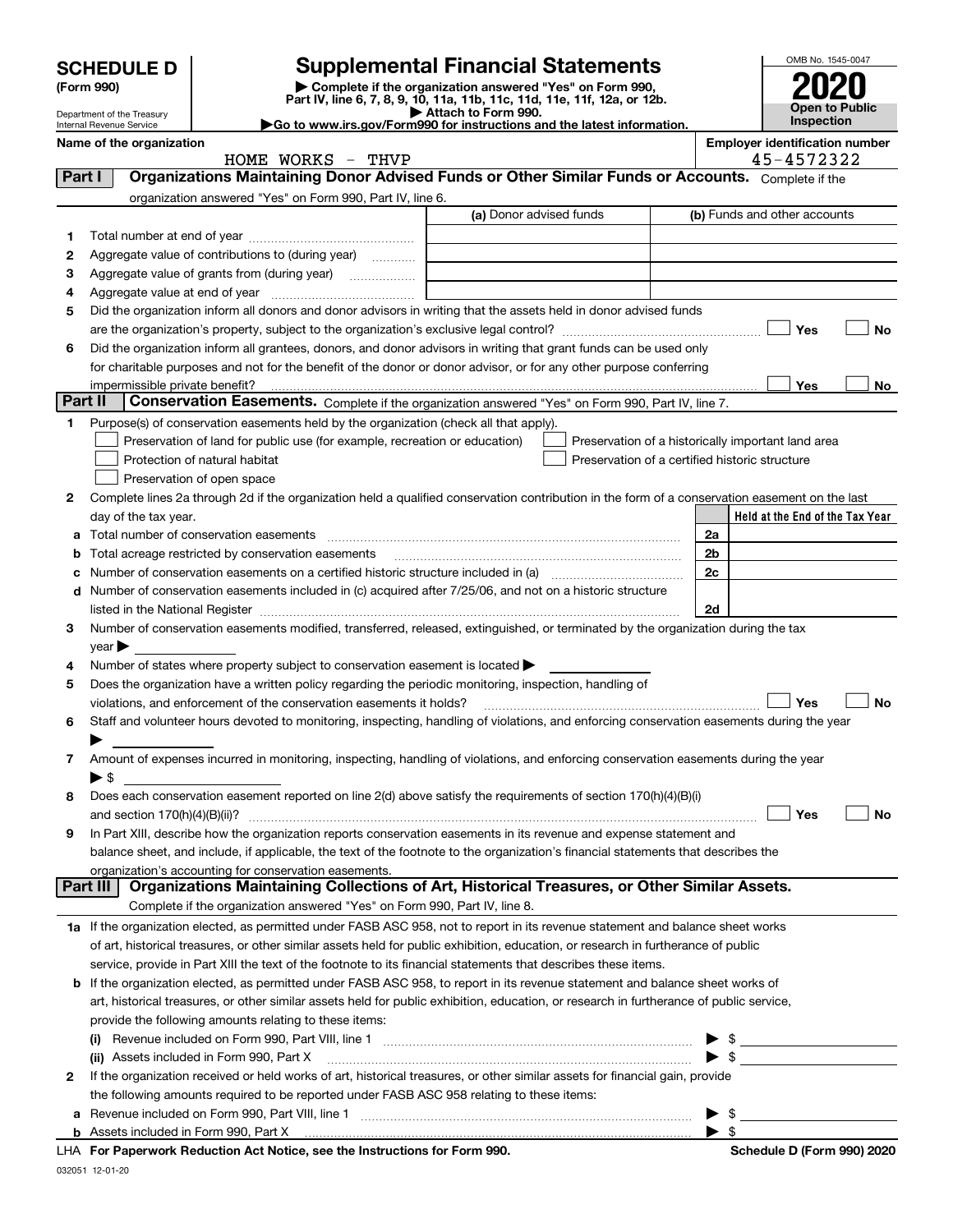|          | Schedule D (Form 990) 2020                                                                                                                                                                                                     | HOME WORKS - THVP  |         |                |                                                                             |                 |                | 45-4572322 Page 2 |
|----------|--------------------------------------------------------------------------------------------------------------------------------------------------------------------------------------------------------------------------------|--------------------|---------|----------------|-----------------------------------------------------------------------------|-----------------|----------------|-------------------|
| Part III | Organizations Maintaining Collections of Art, Historical Treasures, or Other Similar Assets (continued)                                                                                                                        |                    |         |                |                                                                             |                 |                |                   |
| 3        | Using the organization's acquisition, accession, and other records, check any of the following that make significant use of its                                                                                                |                    |         |                |                                                                             |                 |                |                   |
|          | collection items (check all that apply):                                                                                                                                                                                       |                    |         |                |                                                                             |                 |                |                   |
| a        | Public exhibition                                                                                                                                                                                                              |                    |         |                | Loan or exchange program                                                    |                 |                |                   |
| b        | Scholarly research                                                                                                                                                                                                             |                    |         |                |                                                                             |                 |                |                   |
| c        | Preservation for future generations                                                                                                                                                                                            |                    |         |                |                                                                             |                 |                |                   |
| 4        | Provide a description of the organization's collections and explain how they further the organization's exempt purpose in Part XIII.                                                                                           |                    |         |                |                                                                             |                 |                |                   |
| 5        | During the year, did the organization solicit or receive donations of art, historical treasures, or other similar assets                                                                                                       |                    |         |                |                                                                             |                 |                |                   |
|          |                                                                                                                                                                                                                                |                    |         |                |                                                                             |                 | Yes            | No                |
|          | <b>Part IV</b><br>Escrow and Custodial Arrangements. Complete if the organization answered "Yes" on Form 990, Part IV, line 9, or                                                                                              |                    |         |                |                                                                             |                 |                |                   |
|          | reported an amount on Form 990, Part X, line 21.                                                                                                                                                                               |                    |         |                |                                                                             |                 |                |                   |
|          | 1a Is the organization an agent, trustee, custodian or other intermediary for contributions or other assets not included                                                                                                       |                    |         |                |                                                                             |                 |                |                   |
|          |                                                                                                                                                                                                                                |                    |         |                |                                                                             |                 | Yes            | No                |
| b        | If "Yes," explain the arrangement in Part XIII and complete the following table:                                                                                                                                               |                    |         |                |                                                                             |                 |                |                   |
|          |                                                                                                                                                                                                                                |                    |         |                |                                                                             |                 | Amount         |                   |
|          |                                                                                                                                                                                                                                |                    |         |                |                                                                             | 1c              |                |                   |
|          | Additions during the year manufactured and an account of the year and account of the year manufactured and account of the year and account of the year and account of the year and account of the state of the state of the st |                    |         |                |                                                                             | 1d              |                |                   |
|          | Distributions during the year manufactured and continuum and contract the year manufactured and contract the year manufactured and contract the year manufactured and contract the year manufactured and contract the year man |                    |         |                |                                                                             | 1e              |                |                   |
|          |                                                                                                                                                                                                                                |                    |         |                |                                                                             | 1f              |                |                   |
|          | 2a Did the organization include an amount on Form 990, Part X, line 21, for escrow or custodial account liability?                                                                                                             |                    |         |                |                                                                             |                 | Yes            | No                |
|          | b If "Yes," explain the arrangement in Part XIII. Check here if the explanation has been provided on Part XIII                                                                                                                 |                    |         |                |                                                                             |                 |                |                   |
| Part V   | <b>Endowment Funds.</b> Complete if the organization answered "Yes" on Form 990, Part IV, line 10.                                                                                                                             |                    |         |                |                                                                             |                 |                |                   |
|          |                                                                                                                                                                                                                                | (a) Current year   |         | (b) Prior year | (c) Two years back $\vert$ (d) Three years back $\vert$ (e) Four years back |                 |                |                   |
| 1a       | Beginning of year balance                                                                                                                                                                                                      |                    |         |                |                                                                             |                 |                |                   |
|          |                                                                                                                                                                                                                                |                    |         |                |                                                                             |                 |                |                   |
|          | Net investment earnings, gains, and losses                                                                                                                                                                                     |                    |         |                |                                                                             |                 |                |                   |
|          |                                                                                                                                                                                                                                |                    |         |                |                                                                             |                 |                |                   |
|          | e Other expenditures for facilities                                                                                                                                                                                            |                    |         |                |                                                                             |                 |                |                   |
|          | and programs                                                                                                                                                                                                                   |                    |         |                |                                                                             |                 |                |                   |
|          | Administrative expenses                                                                                                                                                                                                        |                    |         |                |                                                                             |                 |                |                   |
| g        | End of year balance                                                                                                                                                                                                            |                    |         |                |                                                                             |                 |                |                   |
| 2        | Provide the estimated percentage of the current year end balance (line 1g, column (a)) held as:                                                                                                                                |                    |         |                |                                                                             |                 |                |                   |
|          | Board designated or quasi-endowment                                                                                                                                                                                            |                    | %       |                |                                                                             |                 |                |                   |
|          | Permanent endowment > <u>example</u>                                                                                                                                                                                           | %<br>%             |         |                |                                                                             |                 |                |                   |
| с        | Term endowment $\blacktriangleright$<br>The percentages on lines 2a, 2b, and 2c should equal 100%.                                                                                                                             |                    |         |                |                                                                             |                 |                |                   |
|          | 3a Are there endowment funds not in the possession of the organization that are held and administered for the organization                                                                                                     |                    |         |                |                                                                             |                 |                |                   |
|          |                                                                                                                                                                                                                                |                    |         |                |                                                                             |                 |                | Yes<br>No         |
|          | by:<br>(i)                                                                                                                                                                                                                     |                    |         |                |                                                                             |                 | 3a(i)          |                   |
|          |                                                                                                                                                                                                                                |                    |         |                |                                                                             |                 | 3a(ii)         |                   |
|          |                                                                                                                                                                                                                                |                    |         |                |                                                                             |                 | 3b             |                   |
|          | Describe in Part XIII the intended uses of the organization's endowment funds.                                                                                                                                                 |                    |         |                |                                                                             |                 |                |                   |
|          | Land, Buildings, and Equipment.<br>Part VI                                                                                                                                                                                     |                    |         |                |                                                                             |                 |                |                   |
|          | Complete if the organization answered "Yes" on Form 990, Part IV, line 11a. See Form 990, Part X, line 10.                                                                                                                     |                    |         |                |                                                                             |                 |                |                   |
|          | Description of property                                                                                                                                                                                                        | (a) Cost or other  |         |                | (b) Cost or other                                                           | (c) Accumulated | (d) Book value |                   |
|          |                                                                                                                                                                                                                                | basis (investment) |         | basis (other)  |                                                                             | depreciation    |                |                   |
|          |                                                                                                                                                                                                                                |                    |         |                |                                                                             |                 |                |                   |
| b        |                                                                                                                                                                                                                                |                    |         |                |                                                                             |                 |                |                   |
|          |                                                                                                                                                                                                                                |                    |         |                |                                                                             |                 |                |                   |
| d        |                                                                                                                                                                                                                                |                    |         |                |                                                                             |                 |                |                   |
|          |                                                                                                                                                                                                                                |                    | 76,985. |                |                                                                             | 12,134.         |                | 64,851.           |
|          |                                                                                                                                                                                                                                |                    |         |                |                                                                             |                 |                | 64,851.           |

**Schedule D (Form 990) 2020**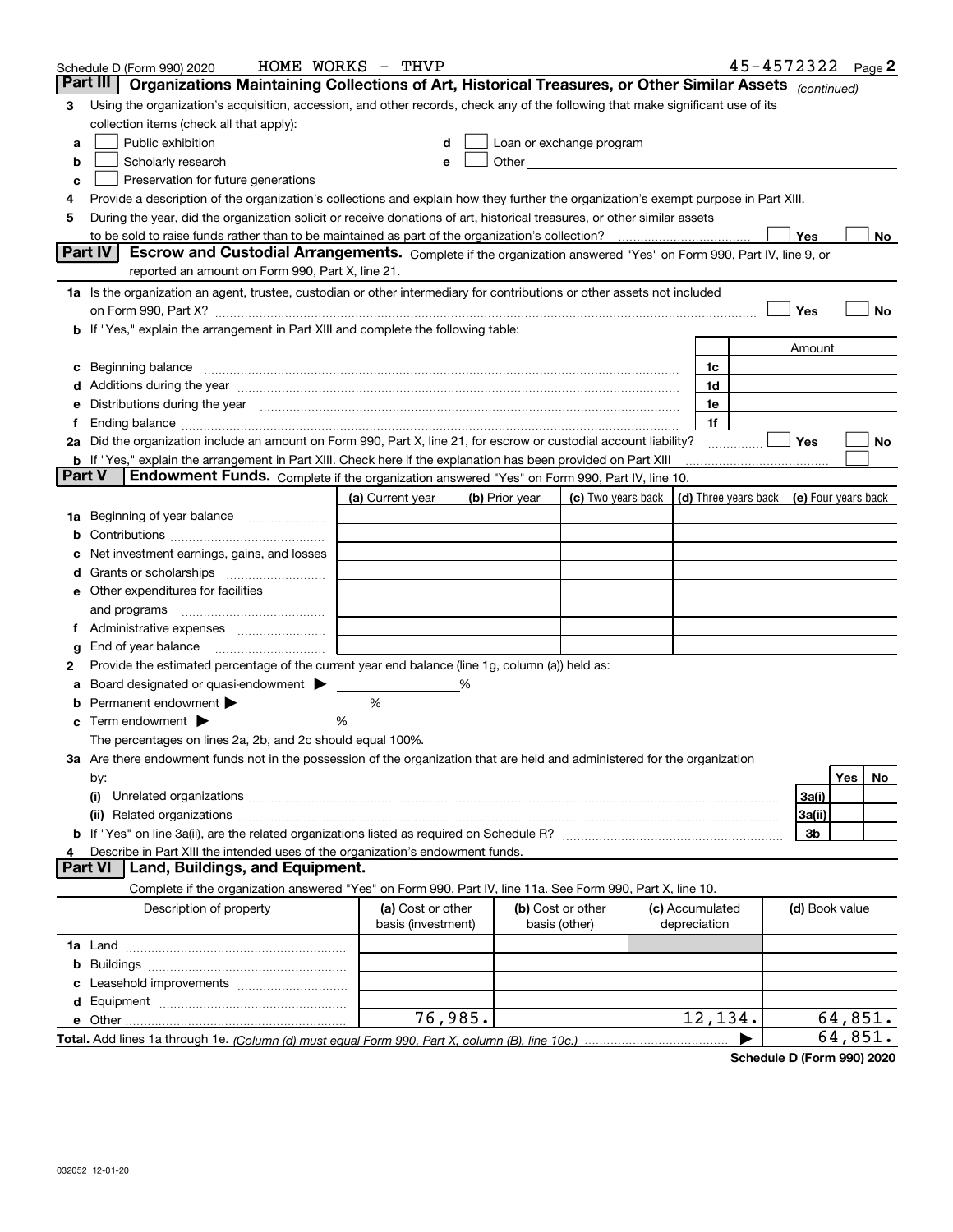Complete if the organization answered "Yes" on Form 990, Part IV, line 11b. See Form 990, Part X, line 12.

| (a) Description of security or category (including name of security)       | (b) Book value | (c) Method of valuation: Cost or end-of-year market value |
|----------------------------------------------------------------------------|----------------|-----------------------------------------------------------|
| (1) Financial derivatives                                                  |                |                                                           |
| (2) Closely held equity interests                                          |                |                                                           |
| $(3)$ Other                                                                |                |                                                           |
| (A)                                                                        |                |                                                           |
| (B)                                                                        |                |                                                           |
| (C)                                                                        |                |                                                           |
| (D)                                                                        |                |                                                           |
| (E)                                                                        |                |                                                           |
| (F)                                                                        |                |                                                           |
| (G)                                                                        |                |                                                           |
| (H)                                                                        |                |                                                           |
| <b>Total.</b> (Col. (b) must equal Form 990, Part X, col. (B) line $12$ .) |                |                                                           |

## **Part VIII Investments - Program Related.**

Complete if the organization answered "Yes" on Form 990, Part IV, line 11c. See Form 990, Part X, line 13.

| (a) Description of investment                                       | (b) Book value | (c) Method of valuation: Cost or end-of-year market value |
|---------------------------------------------------------------------|----------------|-----------------------------------------------------------|
| (1)                                                                 |                |                                                           |
| (2)                                                                 |                |                                                           |
| $\frac{1}{2}$                                                       |                |                                                           |
| (4)                                                                 |                |                                                           |
| $\left(5\right)$                                                    |                |                                                           |
| (6)                                                                 |                |                                                           |
| (7)                                                                 |                |                                                           |
| (8)                                                                 |                |                                                           |
| (9)                                                                 |                |                                                           |
| Total. (Col. (b) must equal Form 990, Part X, col. (B) line $13.$ ) |                |                                                           |

### **Part IX Other Assets.**

Complete if the organization answered "Yes" on Form 990, Part IV, line 11d. See Form 990, Part X, line 15.

| (a) Description                                                                                                          | (b) Book value |
|--------------------------------------------------------------------------------------------------------------------------|----------------|
| (1)                                                                                                                      |                |
| (2)                                                                                                                      |                |
| (3)                                                                                                                      |                |
| (4)                                                                                                                      |                |
| (5)                                                                                                                      |                |
| (6)                                                                                                                      |                |
| (7)                                                                                                                      |                |
| (8)                                                                                                                      |                |
| (9)                                                                                                                      |                |
|                                                                                                                          |                |
| Total. (Column (b) must equal Form 990, Part X, col. (B) line 15.) ……………………………………………………<br>  Part X   Other Liabilities. |                |
| Complete if the organization answered "Yes" on Form 990, Part IV, line 11e or 11f. See Form 990, Part X, line 25.        |                |
| (a) Description of liability<br>1.                                                                                       | (b) Book value |
| Federal income taxes<br>(1)                                                                                              |                |
| (2)                                                                                                                      |                |
| (3)                                                                                                                      |                |

| $\sim$ |  |
|--------|--|
| (4)    |  |
| (5)    |  |
| (6)    |  |
|        |  |
| (8)    |  |
| (9)    |  |
|        |  |

**Total.**  *(Column (b) must equal Form 990, Part X, col. (B) line 25.)* 

**2.** Liability for uncertain tax positions. In Part XIII, provide the text of the footnote to the organization's financial statements that reports the

organization's liability for uncertain tax positions under FASB ASC 740. Check here if the text of the footnote has been provided in Part XIII  $\mathcal{L}^{\text{max}}$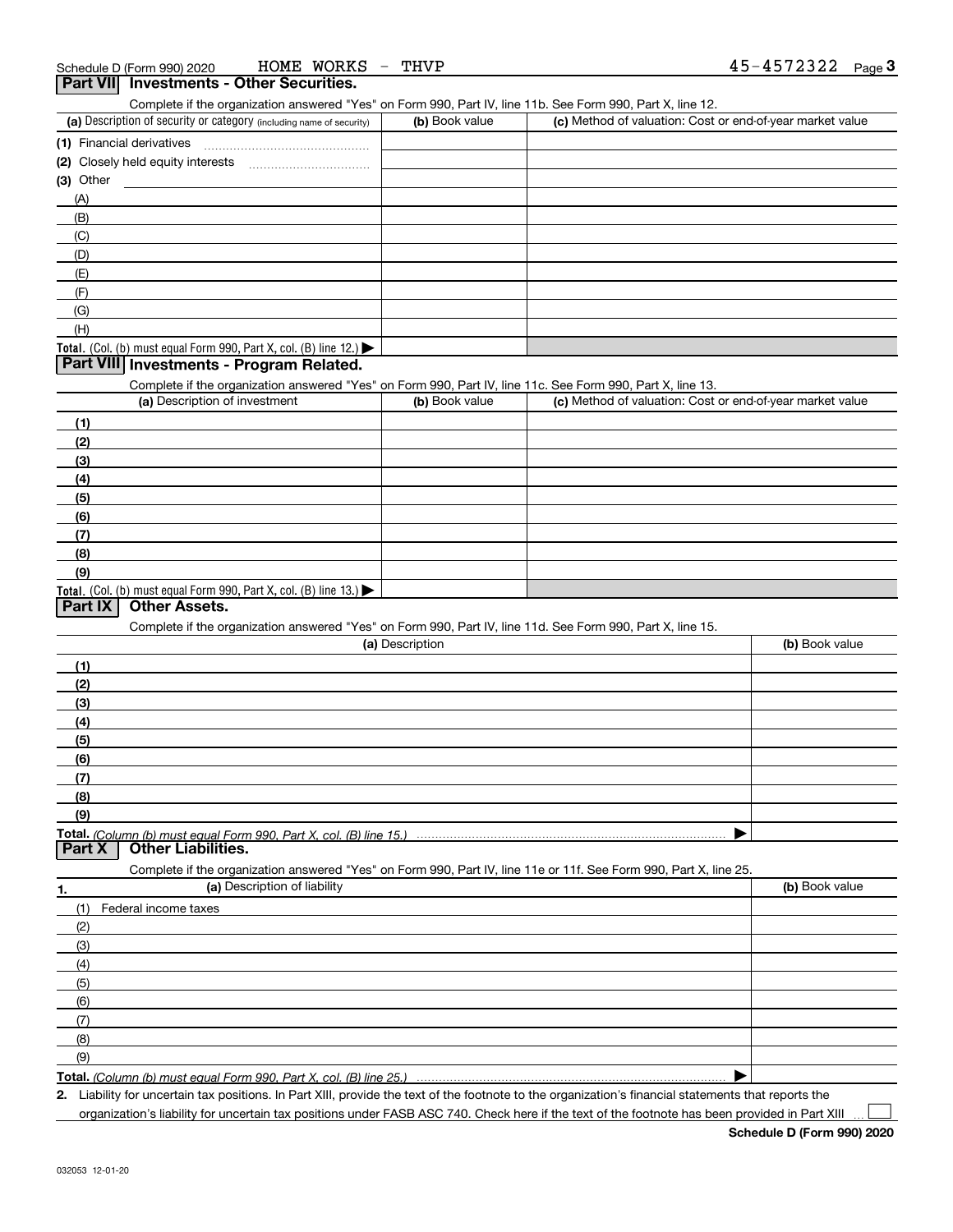|              | HOME WORKS - THVP<br>Schedule D (Form 990) 2020                                                                                                               |                |        |                | $45 - 4572322$ Page 4 |
|--------------|---------------------------------------------------------------------------------------------------------------------------------------------------------------|----------------|--------|----------------|-----------------------|
|              | Reconciliation of Revenue per Audited Financial Statements With Revenue per Return.<br><b>Part XI</b>                                                         |                |        |                |                       |
|              | Complete if the organization answered "Yes" on Form 990, Part IV, line 12a.                                                                                   |                |        |                |                       |
| 1            | Total revenue, gains, and other support per audited financial statements                                                                                      |                |        | $\blacksquare$ | 987, 319.             |
| $\mathbf{2}$ | Amounts included on line 1 but not on Form 990, Part VIII, line 12:                                                                                           |                |        |                |                       |
| a            | Net unrealized gains (losses) on investments [11] matter contracts and the unrealized gains (losses) on investments                                           | 2a             |        |                |                       |
| b            |                                                                                                                                                               | 2 <sub>b</sub> | 8,808. |                |                       |
| c            | Recoveries of prior year grants [11,111] [11] Recoveries of prior year grants [11] [11] [12] [12] [12] [12] [1                                                | 2c             |        |                |                       |
| d            | Other (Describe in Part XIII.)                                                                                                                                | 2d             |        |                |                       |
| е            | Add lines 2a through 2d                                                                                                                                       |                |        | <b>2e</b>      | 8,808.                |
| З.           |                                                                                                                                                               |                |        | 3              | 978,511.              |
|              | Amounts included on Form 990, Part VIII, line 12, but not on line 1:                                                                                          |                |        |                |                       |
| a            | Investment expenses not included on Form 990, Part VIII, line 7b                                                                                              | 4a             |        |                |                       |
| b            |                                                                                                                                                               | 4 <sub>b</sub> |        |                |                       |
|              | Add lines 4a and 4b                                                                                                                                           |                |        | 4c             | 0.                    |
|              |                                                                                                                                                               |                |        | 5              | 978,511.              |
| 5            |                                                                                                                                                               |                |        |                |                       |
|              | Part XII   Reconciliation of Expenses per Audited Financial Statements With Expenses per Return.                                                              |                |        |                |                       |
|              | Complete if the organization answered "Yes" on Form 990, Part IV, line 12a.                                                                                   |                |        |                |                       |
| 1            |                                                                                                                                                               |                |        | $\blacksquare$ | 733,830.              |
| 2            | Amounts included on line 1 but not on Form 990, Part IX, line 25:                                                                                             |                |        |                |                       |
| a            |                                                                                                                                                               | 2a             | 8,808. |                |                       |
| b            |                                                                                                                                                               | 2 <sub>b</sub> |        |                |                       |
| c            |                                                                                                                                                               | 2c             |        |                |                       |
| d            |                                                                                                                                                               | 2d             |        |                |                       |
| е            | Add lines 2a through 2d <b>must be a constructed as the constant of the constant of the constant of the construction</b>                                      |                |        | 2e             | 8,808.                |
| 3            |                                                                                                                                                               |                |        | 3              | 725,022.              |
| 4            | Amounts included on Form 990, Part IX, line 25, but not on line 1:                                                                                            |                |        |                |                       |
|              |                                                                                                                                                               | 4a             |        |                |                       |
| b            | Other (Describe in Part XIII.)                                                                                                                                | 4b.            |        |                |                       |
| c            | Add lines 4a and 4b                                                                                                                                           |                |        | 4c             |                       |
|              | Total expenses. Add lines 3 and 4c. (This must equal Form 990. Part I. line 18.) <b>Conservers</b> manufactured in the<br>Part XIII Supplemental Information. |                |        | 5              | 725,022.              |

Provide the descriptions required for Part II, lines 3, 5, and 9; Part III, lines 1a and 4; Part IV, lines 1b and 2b; Part V, line 4; Part X, line 2; Part XI, lines 2d and 4b; and Part XII, lines 2d and 4b. Also complete this part to provide any additional information.